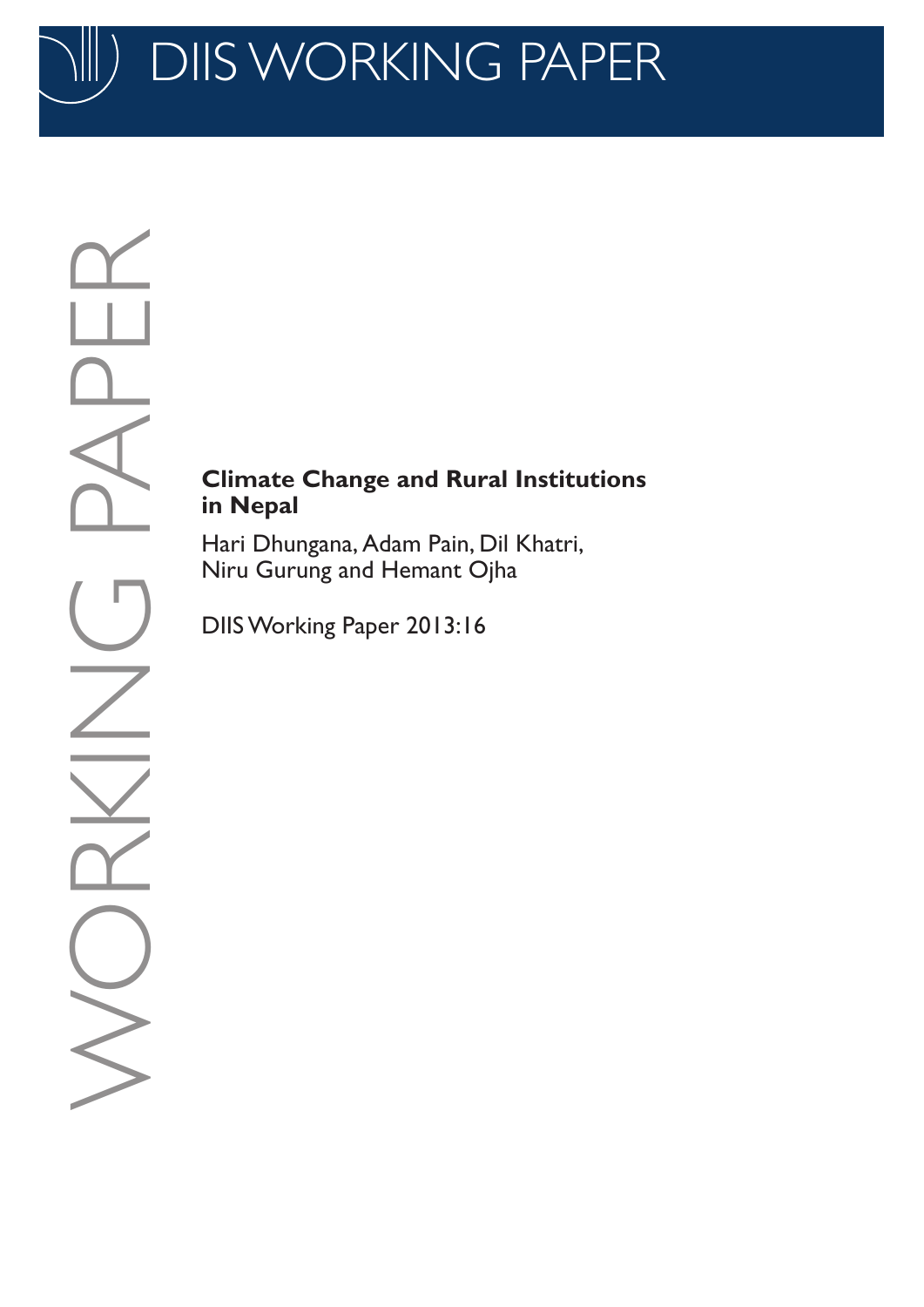#### **HARI DHUNGANA**

Dr. PhD, Southasia Institute of Advanced Studies and ForestAction Nepal

#### **ADAM PAIN**

Visiting Senior Researcher, DIIS e-mail: adamnpain@gmail.com

**DIL KHATRI** PhD Candidate, ForestAction Nepal

#### **NIRU GURUNG**

Research Officer, ForestAction Nepal, and Fellow Researcher, Southasia Institute of Advanced Studies

#### **HEMANT OJHA**

Dr., Southasia Institute of Advanced Studies

DIIS Working Papers make available DIIS researchers' and DIIS project partners' work in progress towards proper publishing. They may include important documentation which is not necessarily published elsewhere. DIIS Working Papers are published under the responsibility of the author alone. DIIS Working Papers should not be quoted without the express permission of the author.

*Climate Change and Rural Institutions* is a four-year collaborative research programme which explores the role of district level institutions in providing an enabling environment for climate change adaptation. The programme is coordinated by DIIS in collaboration with partners in Nepal, Uganda, Vietnam and Zambia. The programme is funded by Danish Research Council for Development Research, with additional support from the Climate Change, Agriculture and Food Security Programme under the CGIAR Partnership.

For more information, please see www.diis.dk/ccri

#### **DIIS WORKING PAPER 2013:16**

© The authors and DIIS, Copenhagen 2013 Danish Institute for International Studies, DIIS Østbanegade 117, DK-2100, Copenhagen, Denmark Ph: +45 32 69 87 87 Fax: +45 32 69 87 00 E-mail: diis@diis.dk Web: www.diis.dk

Cover Design: Carsten Schiøler Layout: Allan Lind Jørgensen Printed in Denmark by Vesterkopi AS

ISBN: 978-87-7605-623-0 (print) ISBN: 978-87-7605-624-7 (pdf)

Price: DKK 25.00 (VAT included) DIIS publications can be downloaded free of charge from www.diis.dk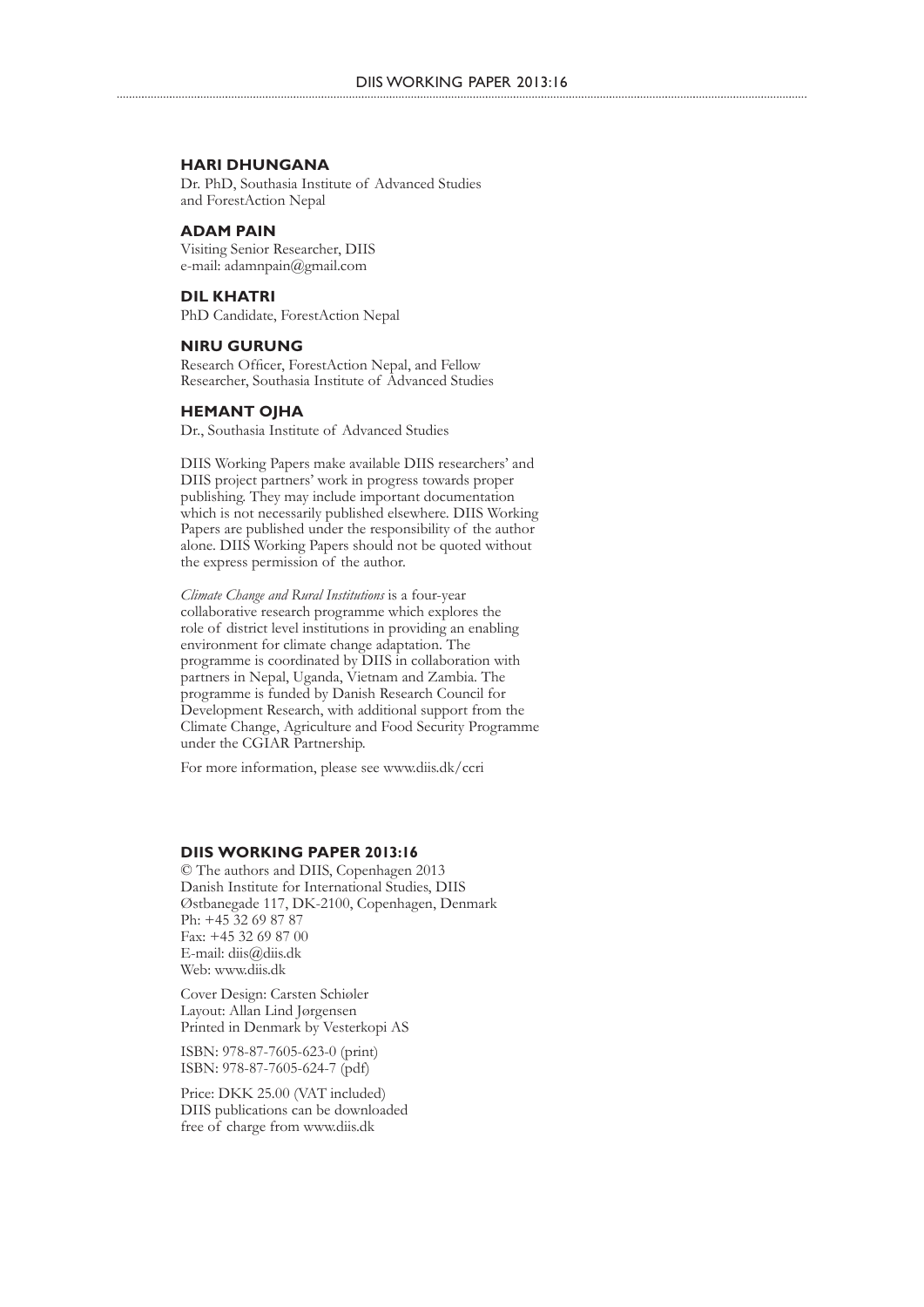# **CONTENTS**

| Acronyms                                                            | $\overline{4}$ |  |  |  |
|---------------------------------------------------------------------|----------------|--|--|--|
| Abstract                                                            | 6              |  |  |  |
| 1. Introduction                                                     |                |  |  |  |
| 2. The impact of climate change in Nepal                            | 9              |  |  |  |
| 2.1 Changes in temperature and rainfall                             | 9              |  |  |  |
| 2.1.1 Temperature                                                   | 10             |  |  |  |
| 2.1.2 Rainfall                                                      | 11             |  |  |  |
| 2.2 Disasters triggered by extreme climate events                   | 12             |  |  |  |
| 2.3 Gradual environmental change                                    | 16             |  |  |  |
| 3. Climate change and institutions in Nepal                         | 18             |  |  |  |
| 3.1 The institutional landscape                                     | 18             |  |  |  |
| 3.1.1 A 'failing' state? The elusive political settlement           | 18             |  |  |  |
| 3.1.2 Decentralisation                                              | 20             |  |  |  |
| 3.1.3 Sub-national government, disaster management and              |                |  |  |  |
| climate change                                                      | 21             |  |  |  |
| 3.1.4 The roles of markets and civil society                        | 22             |  |  |  |
| 3.2 Institutional structures for response to climate change         | 27             |  |  |  |
| 3.2.1 Roles in disasters associated with floods, landslides         |                |  |  |  |
| and earthquakes                                                     | 27             |  |  |  |
| 3.2.2 Roles in climate change adaptation                            | 31             |  |  |  |
| 4. Policies, plans and mandates affecting climate change adaptation | 32             |  |  |  |
| 4.1 National climate change policies                                | 32             |  |  |  |
| 4.2 Financing climate change actions                                | 34             |  |  |  |
| 4.3 District-level action                                           | 36             |  |  |  |
| 5. Conclusion                                                       | 38             |  |  |  |
| References                                                          | 40             |  |  |  |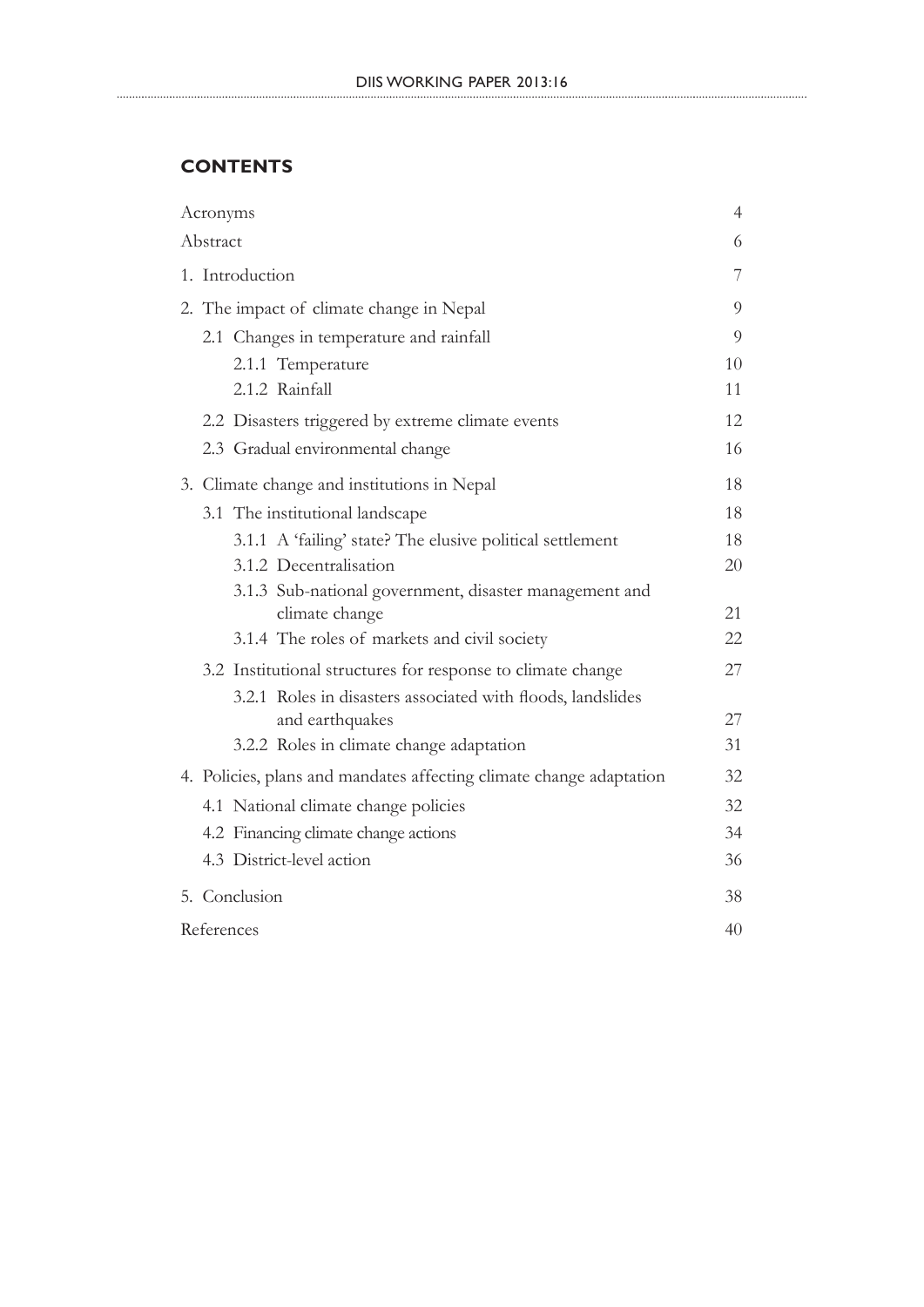# **ACRONYMS**

| <b>ACOFUN</b>    | Association of Collaborative Forest Users                   |
|------------------|-------------------------------------------------------------|
| <b>ADB</b>       | Asian Development Bank                                      |
| ADS              | <b>Agricultural Development Strategy</b>                    |
| AICL             | Agriculture Inputs Company Limited                          |
| <b>APM</b>       | All Party Mechanism                                         |
| <b>CAPA</b>      | Community Adaptation Plan of Action                         |
| <b>CCC</b>       | Climate Change Council                                      |
| <b>CCNN</b>      | Climate Change Network Nepal                                |
| <b>CCRI</b>      | Climate Change and Rural Institutions                       |
| <b>CDM</b>       | Clean Development Mechanism                                 |
| CF               | Community forestry                                          |
| <b>CFM</b>       | Collaborative Forest Management                             |
| <b>CFUG</b>      | Community Forest User Group                                 |
| <b>CHESS</b>     | Child Health and Environment Save Society                   |
| <b>CIAA</b>      | Commission for the Investigation of Abuse of Authority      |
| <b>CPA</b>       | Comprehensive Peace Agreement                               |
| CPN-UML          | Communist Party of Nepal (Unified Marxist Leninist)         |
| <b>CSO</b>       | Civil Society Organization                                  |
| <b>DADO</b>      | District Agriculture Development Officer                    |
| <b>DANAR</b>     | Dalit Alliance for Natural Resources                        |
| <b>DDC</b>       | <b>District Development Committee</b>                       |
| <b>DDMC</b>      | District Disaster Management Committee                      |
| DDP              | Disaster District Plan                                      |
| DFID             | Department for International Development, UK                |
| DFO              | District Forest Officer                                     |
| <b>DISCO</b>     | District Soil Conservation Officer                          |
| <b>DNA</b>       | Designated National Authority                               |
| DoF              | Department of Forest                                        |
| <b>DRM</b>       | Disaster Risk Management                                    |
| <b>DRR</b>       | Disaster Risk Reduction                                     |
| <b>FECOFUN</b>   | Federation of community Forestry Users, Nepal               |
| <b>FNCCI</b>     | Federation of Nepalese Chambers of Commerce and             |
|                  | Industries                                                  |
| <b>GCM</b>       | <b>General Circulation Models</b>                           |
| <b>GLOF</b>      | Glacier Lake Outburst Floods                                |
| GoN              | Government of Nepal                                         |
| <b>HIMAWANTI</b> | Himalayan Grassroots Women's Natural Resource<br>Management |
|                  |                                                             |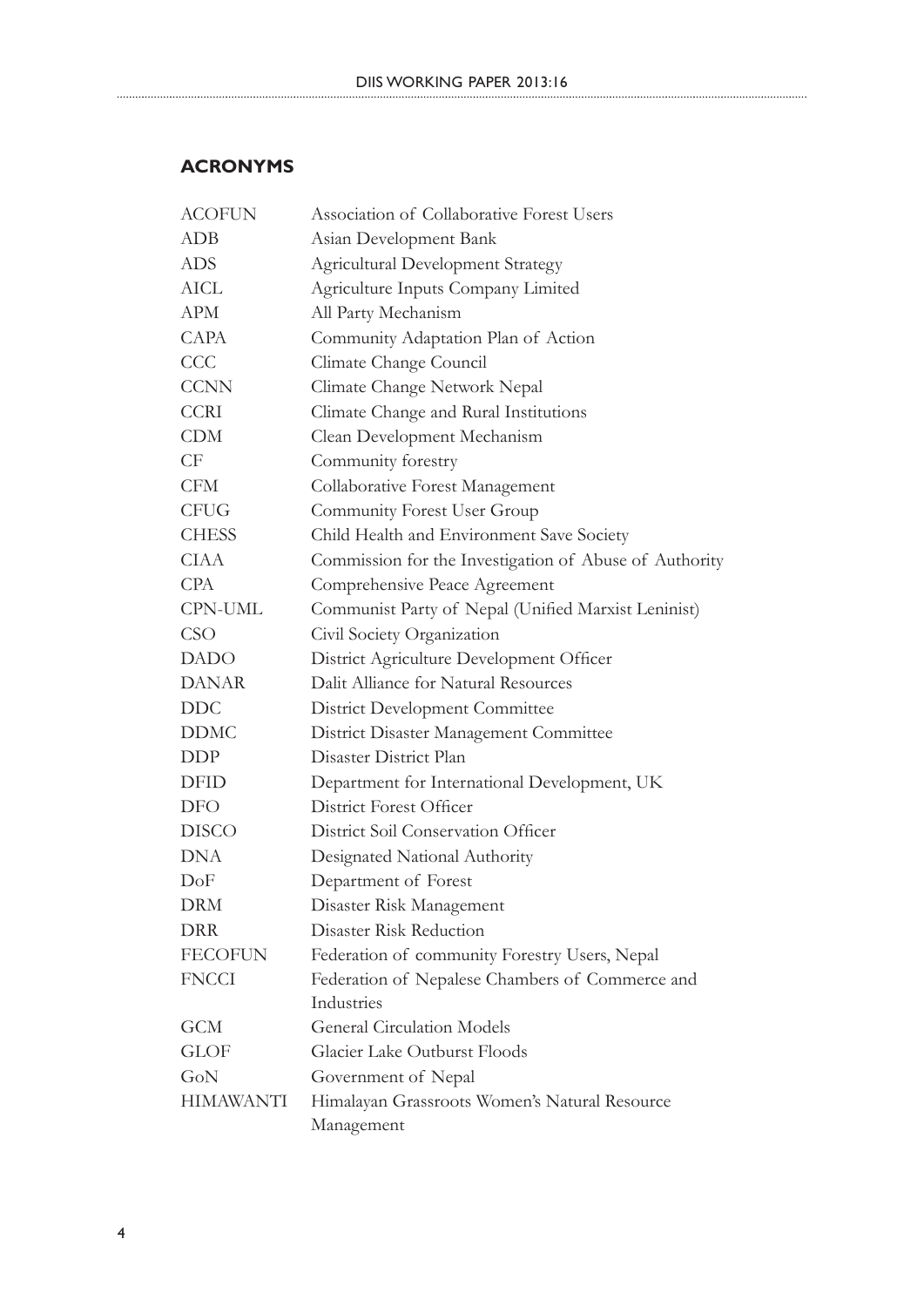| <b>ICIMOD</b>  | International Centre for Integrated Mountain Devlopment     |
|----------------|-------------------------------------------------------------|
| <b>ICRC</b>    | International Committee for the Red Cross                   |
| <b>IFRC</b>    | International Federation of the Red Cross and Red           |
|                | <b>Crescent Societies</b>                                   |
| <b>ILO</b>     | International Labour Organisation                           |
| <b>INGO</b>    | International Non Government Organisation                   |
| <b>IPCC</b>    | Intergovernmental Panel on Climate Change                   |
| <b>LAPA</b>    | Local Adaptation Plan of Action                             |
| <b>LDC</b>     | <b>Least Developed Country</b>                              |
| <b>LDO</b>     | Local Development Officer                                   |
| <b>LDRMP</b>   | Local Disaster Risk Management Planning Guidelines          |
| <b>LFP</b>     | Livelihood and Forest Project                               |
| <b>LIBIRD</b>  | Local Initiatives for Biodiversity Research and Development |
| <b>LSGA</b>    | Local Self Governance Act                                   |
| <b>MCCICC</b>  | Multi-Stakeholder Climate Change Initiatives Coordination   |
|                | Committee                                                   |
| MoAC           | Ministry of Agriculture and Cooperatives                    |
| MoE            | Ministry of Environment                                     |
| MoFSC          | Ministry of Forests and Soil Conservation                   |
| MoHA           | Ministry of Home Affairs                                    |
| <b>MOSTE</b>   | Ministry of Science, Technology and Environment             |
| <b>NAPA</b>    | National Adaptation Programme of Action                     |
| <b>NCDM</b>    | National Council for Disaster Management                    |
| <b>NDMA</b>    | National Disaster Management Authority                      |
| <b>NEFIN</b>   | Nepal Federation of Indigenous Nationalities                |
| <b>NFA</b>     | Nepal Foresters' Association                                |
| NGO            | National Government Organisation                            |
| <b>NRCS</b>    | Nepal Red Cross Society                                     |
| <b>NRRC</b>    | Nepal Risk Reduction Consortium                             |
| <b>NSDRM</b>   | National Strategy for Disaster Risk Mangement               |
| <b>RECOFTC</b> | The Centre for People and Forests                           |
| <b>REDD</b>    | Reducing Emission from Deforestation and Forest             |
|                | Degradation                                                 |
| SPA            | Seven-Party Alliance                                        |
| <b>UNDP</b>    | United Nations Development Programme                        |
| <b>UNDRIP</b>  | UN Declaration of Rights for Indigenous People              |
| <b>UNFCCC</b>  | United Nations Framework Convention on Climate Change       |
| <b>VDC</b>     | Village Development Committee                               |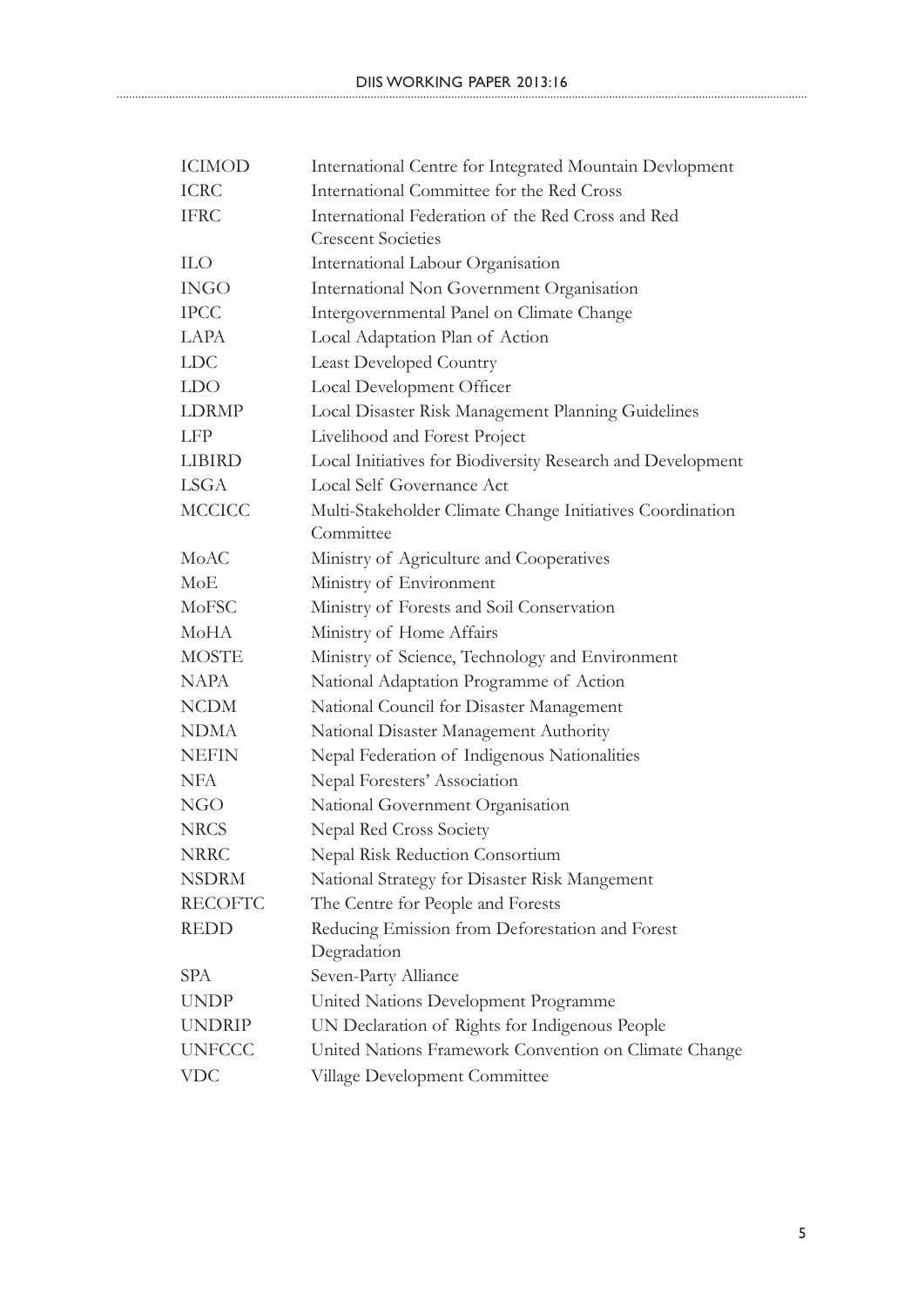### **ABSTRACT**

This working paper provides a summary of initial findings on the factors influencing how meso-level institutions in Nepal are responding to climate change and extreme climate events.

Nepal is still experiencing difficult processes of transition from war to peace. Underlying these difficulties and central to a view of Nepal as a state with limited capabilities is the ongoing challenge to its legitimacy, the failure of the state to perform in terms of delivery of basic public goods and reduce poverty, all underpinned by the persistence of an old political elite based on old social hierarchies and practices leading to enduring patterns of social exclusion.

Through a combination of landscape features characteristic of mountainous countries, a largely subsistence agrarian sector, high poverty levels, and limited government capability Nepal has been ranked as the fourth most at risk country according to one Climate Change Vulnerability Index. Natural disasters – especially landslides and droughts in the mountains and hills and floods in the Terai – accentuated by extreme weather events are argued to be likely to have a significant impact on agricultural production and livelihoods, especially for marginal locations farmed by the more food insecure households. Although there is talk of climate policy integration or climate mainstreaming with assumptions of government coherence this is far from reality. The state and government are internally complex and incoherent, and the institutional landscape around climate change is complex both at national and district levels.

Nepal's mountainous landscape makes it difficult to make wide generalizations about climate change impacts, risks and effects. Related to this, effects of climate-linked disasters and change may often, although not always, be localized and of small scale with respect to human impact in the mountains and hills although not in the plains. But the absence of a political settlement and the weakness of the state, a significant presence and influence of donors juxtaposed against a dynamic and increasingly contentious civil society leads to an extremely complicated, often muddled and context specific institutional landscape at all levels

The climate change agenda has made inroads into policy processes and into the programmes and activities of the Government of Nepal entities and several donor agencies and service providers. Despite political contention and conflict, climate policy seems to have been supported by relevant government agencies. A significant part has been concerned to localise the climate change and disaster agenda and the development of policies. These still need translation into detailed policy and programmatic instructions for the meso-level government institutions. But policy development on climate change and disaster risk is mainly dictated and driven by donor agencies, and there is less ownership across various levels of governments. In some cases, government officers at the district level are even not aware of the plans that they themselves endorsed – indicating a co-option in climate change and disaster planning by donor-funded organisations who are keen to legitimize their own work through these plans.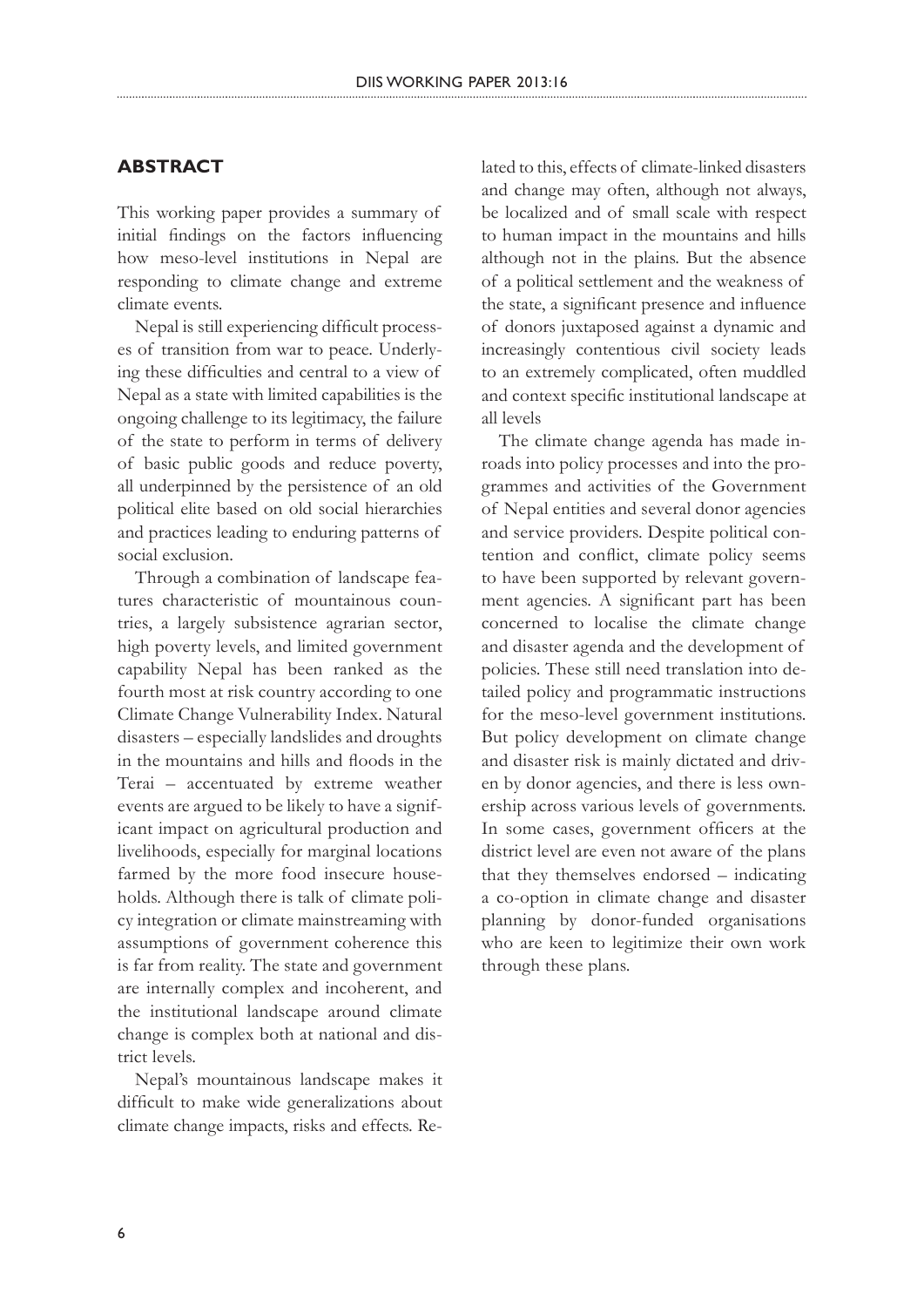## **1. INTRODUCTION**

This working paper provides a summary of initial findings on the factors influencing how meso-level institutions in Nepal are responding to climate change and extreme climate events. It draws on preliminary findings from the research on Climate Change and Rural Institutions (CCRI) in Nepal and is part of a four-country comparative study.

Landlocked Nepal, located in the central Himalayas, has three distinct ecological zones – the Mountain, Hills and Terai (plains) and more than 6,000 rivers, most of which drain from the north to the south. There is an estimated forest cover of about 37 percent. Historically the bulk of Nepal's population has lived in the middle mountains, but since the 1960s there has been significant migration of hill and mountain people into the Terai where just over 50 percent of Nepal's population is now located.

Three districts have been selected as research sites: Dolakha, Lamjung, and Rupandehi. Dolakha and Lamjung lie in the Mountain and Mid-hills region respectively and are ranked as having "very high" vulnerability in the National Adaptation Plan of Action or NAPA (Ministry of Environment 2010) of Nepal district vulnerability ranking. The third district (Rupandehi) is ranked as very low vulnerability to climate change risk. Lamjung and Dolakha each have snow-fed rivers and contain glacial lakes. Rupandehi lies in the Terai and does not have snow-fed rivers but various other rivers emerge from the adjacent hills and storms in the hills frequently cause flooding in the plain areas.

Nepal remains one of the poorest countries in the world ranking at 195<sup>th</sup> out of 210 countries in terms of Gross National Income per capita (World Bank 2010). While the poverty incidence has fallen from about 42 percent in 1995/96 to 25.4 percent of the estimated population of 28 million in 2009 (National Planning Commission 2010) the levels of poverty remain high and the levels of inequality have been rising over the same period – from 0.34 to 0.41 in terms of the Gini coefficient. In 2007/08, it ranked 142nd in the world on the Human Development Index, with life expectancy of 63 years and adult literacy at 63 percent for 2008/9.

Nepal has recently emerged from ten years of an armed conflict (1996-2006) between the government and the Communist Party of Nepal (Maoist) which seriously challenged the state and caused significant death, destruction and displacement. Since 2006, when the comprehensive peace agreement (CPA) was signed, there has been a long drawn-out process of developing a new constitution. In May 2012 the Constituent Assembly charged with developing the new constitution reached a fourth extended deadline without resolution. Accordingly it was dissolved and new elections were called for November 2012, but this did not happen. With intense disagreement between political parties, the Constituent Assembly election has been announced for November 2013 but this is still uncertain, in the face of several parties boycotting or actively resisting it. Local government has now been running without elections for more than ten years.

Nepal is still experiencing difficult processes of transition from war to peace, from a monarchy to a republican state and in social and economic relations. Underlying these difficulties and central to a view of Nepal as a state with limited capabilities is the ongoing challenge to its legitimacy, the failure of the state to perform in terms of delivery of basic public goods and reduce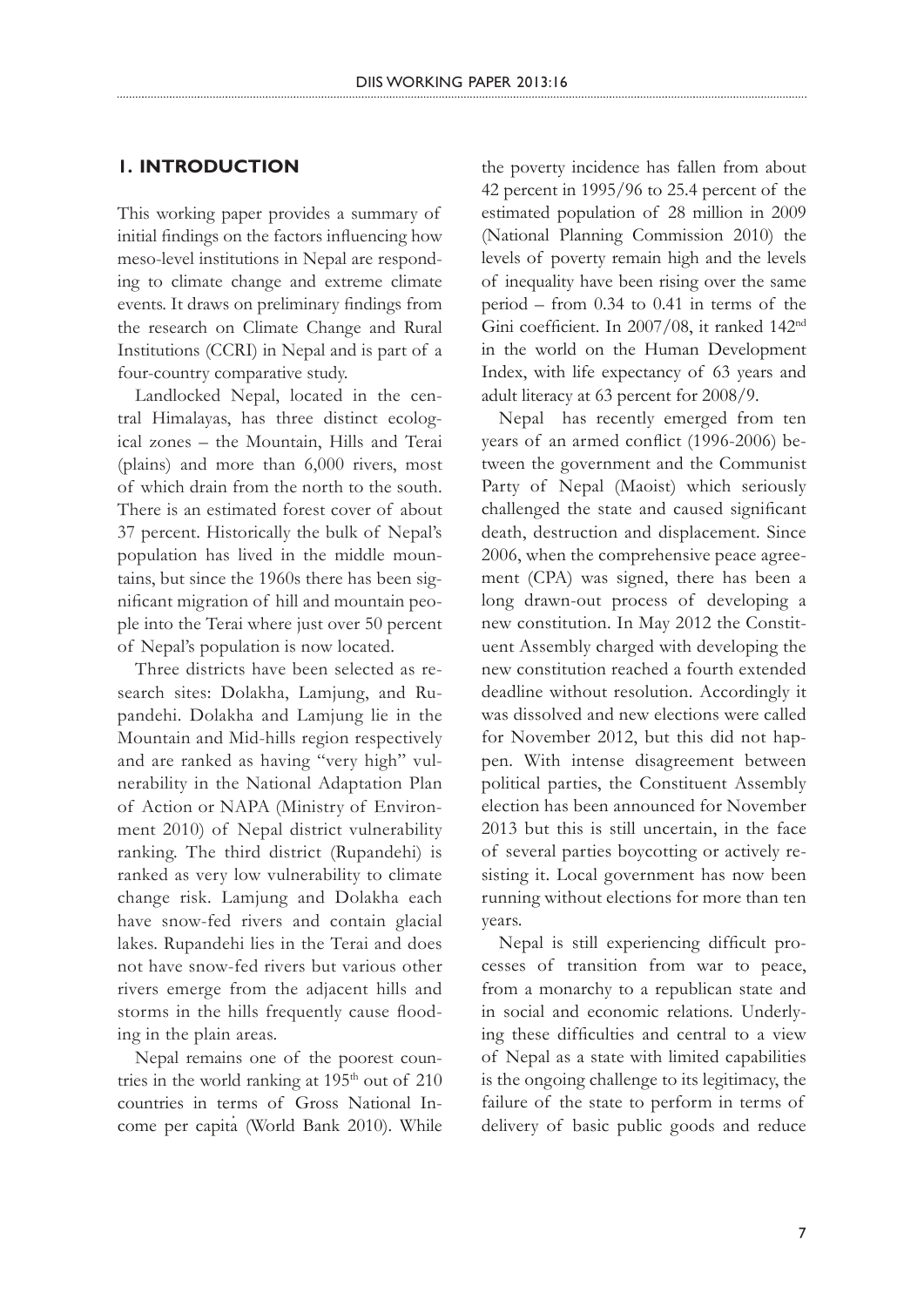DIIS WORKING PAPER 2013:16

poverty, all underpinned by the persistence of an old political elite based on old social hierarchies and practices leading to enduring patterns of social exclusion.

Although the policy talk around climate change activities may speak of climate policy integration or climate mainstreaming with assumptions of government coherence (Ahmad 2009) this is far from reality. The state and government are internally complex and incoherent, and the institutional landscape around climate change is complex both at national and district levels.

First, the government is spread across several ministries and departments, with their own mandates, legacies, expertise, capacities and weaknesses, as well as inter-agency tensions about resource control, domination, coordination and so on. Second, the mandate and authority of many of these ministries/departments have been transferred to varying degrees – under devolution, or administrative, fiscal or political decentralization – to sub-national (especially district or meso-level and local) levels with various degrees of autonomy for subnational action. Third, there is significant involvement of donor agencies and international organizations on government policy, and particularly in climate change. These often engage bilaterally with multiple local actors and promote 'role play' around their priorities. Fourth and linked, the climate change agenda has had significant take up at national/sub-national levels by non-governmental actors as diverse as non-governmental organizations (NGOs), consulting firms, civil society organizations (CSOs) and movements, the media, researchers and academics. Last but not the least, the post-1990 political order in Nepal has provided civic rights and liberties with which individual citizens and their associations have the opportunity to air views and make demands on the government, even if these are not met. These factors add complexity to how district institutions operate, and how they link themselves to those above and below them.

Nepal in comparison with its regional neighbours has performed poorly with respect to economic development and growth has been the lowest in the region since 1990, ranging from 4-7 percent annually. While the economy has traditionally been agrarian in nature, its share of GDP has fallen from 51 percent in 1985 to about 40 percent in 2000 and to 33 percent in 2007. The contribution of industry has been more mixed and has shrunk during the conflict years contributing 16.3 percent in 2007. Remittance flows are estimated to contribute somewhere between 25-30 percent of GDP coming from the two million Nepali men and women working in India, Malaysia and the Middle East. There has been considerable capital flight, as reported by Global Financial Integrity; this totalled USD 8.01 billion over 2001-2010, through illegal transfers facilitated by lax capital control measures.<sup>1</sup> In contrast contribution from services to GDP reached nearly 50 percent in 2007 linked to the tourist industry, trade and transport and communication.

Around 80 percent of Nepal's people live in rural areas and draw their livelihood primarily from agriculture and related activities although remittances provide substantial inflows into the rural economy and as noted earlier the share of agriculture in GDP has been falling. Agriculture remains largely

<sup>&</sup>lt;sup>1</sup> Republica (2012) "Nepal loses \$8b in capital flight in last ten years," www.myrepublica.com, 19<sup>th</sup> Dec, accessed 19<sup>th</sup> Dec 2012.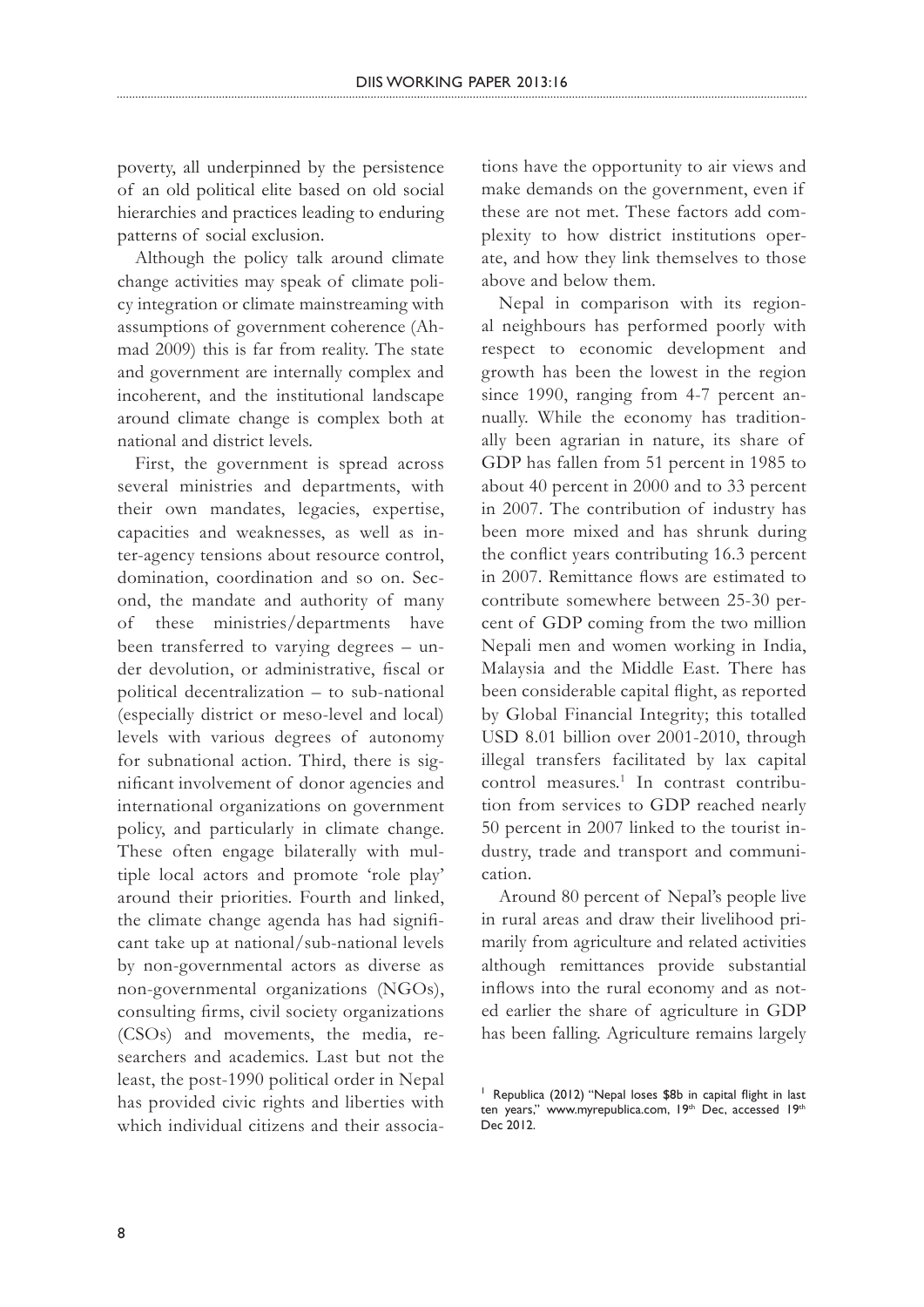subsistence or semi-commercial with only 15 percent of gross outputs being sold in 2003/04. Self employment in agriculture and agricultural wage employment are the country's most important source of household income.

Thus through a combination of landscape features characteristic of mountainous countries, a largely subsistence agrarian sector, high poverty levels, and limited government capability Nepal has been ranked as the fourth most at risk country according to one Climate Change Vulnerability Index (CCVI).2 Natural disasters – especially landslides and droughts in the mountains and hills and floods in the Terai – accentuated by extreme weather events are argued to be likely to have a significant impact on agricultural production and livelihoods, especially for marginal locations farmed by the more food insecure households.

Two main themes run through this paper. First and as discussed in the next section, Nepal's mountainous and complex landscape makes it difficult to make wide generalizations about climate change impacts, risks and effects. Related to this, effects of climate-linked disasters and change may often, although not always, be localized and of small scale with respect to human impact in the mountains and hills although not in the plains. Second, the absence of a political settlement and the weakness of the state, a significant presence and influence of donors juxtaposed against a dynamic and increasingly contentious civil society leads to an extremely complex, often muddled and context specific institutional landscape at all levels. This is discussed in section 3. Section 4 moves on to outline the key policies and mandates with respect to climate change, and the paper concludes with a final discussion.

# **2. THE IMPACT OF CLIMATE CHANGE IN NEPAL**

# **2.1 Changes in temperature and rainfall**

Nepal is considered to be one of the world's most sensitive countries to the effects of climate change. This is largely due to its low level of development, a problematic governance and institutional environment, the poverty of its largely rural population combined with the effects of topography, and heavy monsoon rains (Sudmeier-Rieux et al. 2012:123, MoHA 2009 :17).

About 83 percent of Nepal is mountainous, and the remaining 17 percent lies in the northern part of the Ganga Basin plain or Terai (MoHA 2009 :5). The hottest part of the country is the southern Tarai belt and the coldest parts lie in the high mountain and the Himalayas in the north (Practical Action 2009:5;19, Agrawala et al. 2003:11). The climate types within Nepal range from subtropical in the south to arctic in the north. The climate is essentially dominated by the South-Easterly monsoon, which provides most of the precipitation during the rainy summer months in June until September. Depending on the location, about 70-85 percent of the annual precipitation in the country falls during this period (Shrestha and Aryal 2011:66-67).

About 20 percent of total area of the country is used for agricultural activities. The agricultural sector largely relies upon the annual monsoon rainfall since the irrigation system only covers a small area of the country (Shrestha and Aryal 2011:66-67). Due to its high dependence on rain-fed agriculture, Nepal is highly sensitive to changes in rainfall (Ministry of Environment 2010).

<sup>2</sup> http://maplecroft.com/about/news/ccvi.html (accessed /2/07/12)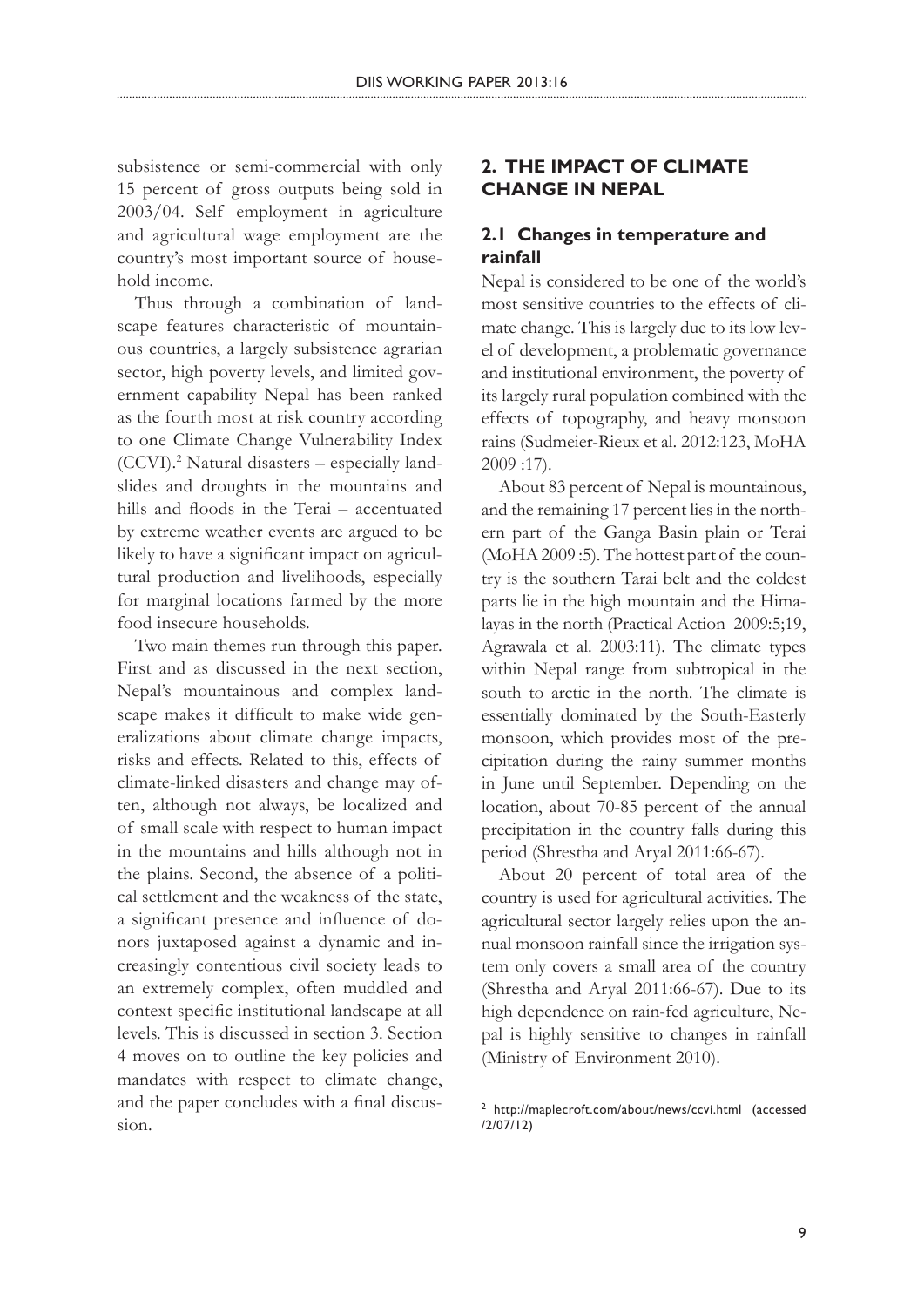Key climate change impacts on Nepal will most likely include significant warming, particularly at higher elevations, leading to reductions in snow and ice coverage and thus flow of snow fed rivers. There will be an increased frequency of extreme events, including floods and droughts, and an overall increase in precipitation during the wet season (Ministry of Environment 2010), shorter monsoon seasons (typically June, July, August), more intensive rainfall patterns, and drought (Sudmeier-Rieux et al. 2012:123). In addition a variety of different non-climate factors will have varying but negative effects on water resources and agricultural systems in the region, including pervasive resource mismanagement and rapid population growth. This will confound the effects of climate change making it more difficult to disentangle what change is related to external global climate changes, and what is due to local land-use and development issues (Bartlett et al. 2010:4).

### *2.1.1 Temperature*

According to McSweeney et al. the annual mean temperature has not increased in Nepal, in the observed climate period of 1960 to 2006 (McSweeney et al. 2008:1). This conclusion contradicts findings in the Shrestha et al. (1999) study on temperature records in the country. The latter study shows that, based on data from 49 stations in Nepal for the period 1971–94, there is a warming trend after 1977, ranging from 0.06°C to 0.12°C increase per year in the higher altitudes such as the Middle Mountain and Himalayan regions, while the southern, lower plains, i.e. the Siwalik and Terai regions, show warming trends of less than 0.03°C per year (Shrestha et al. 1999:2775). Warming seems to be more pronounced in the winter season (ibid. 2775; 2779). The study was later extended with more recent data, which shows that the warming trend is still continuing in Nepal (Shrestha and Aryal 2011:69):

The Nepalese National Adaptation Programme of Action (NAPA) prepared by the Ministry of Environment indicates that there has been an annual, non-uniform increase in temperature, of 0.04-0.06°C, with higher altitudes warming at a faster rate than the southern, lower plains (Ministry of En-

Figure 1. Nepal annual mean-maximum temperature trend, 1970–2000



*Source:* Shrestha and Aryal 2011:70.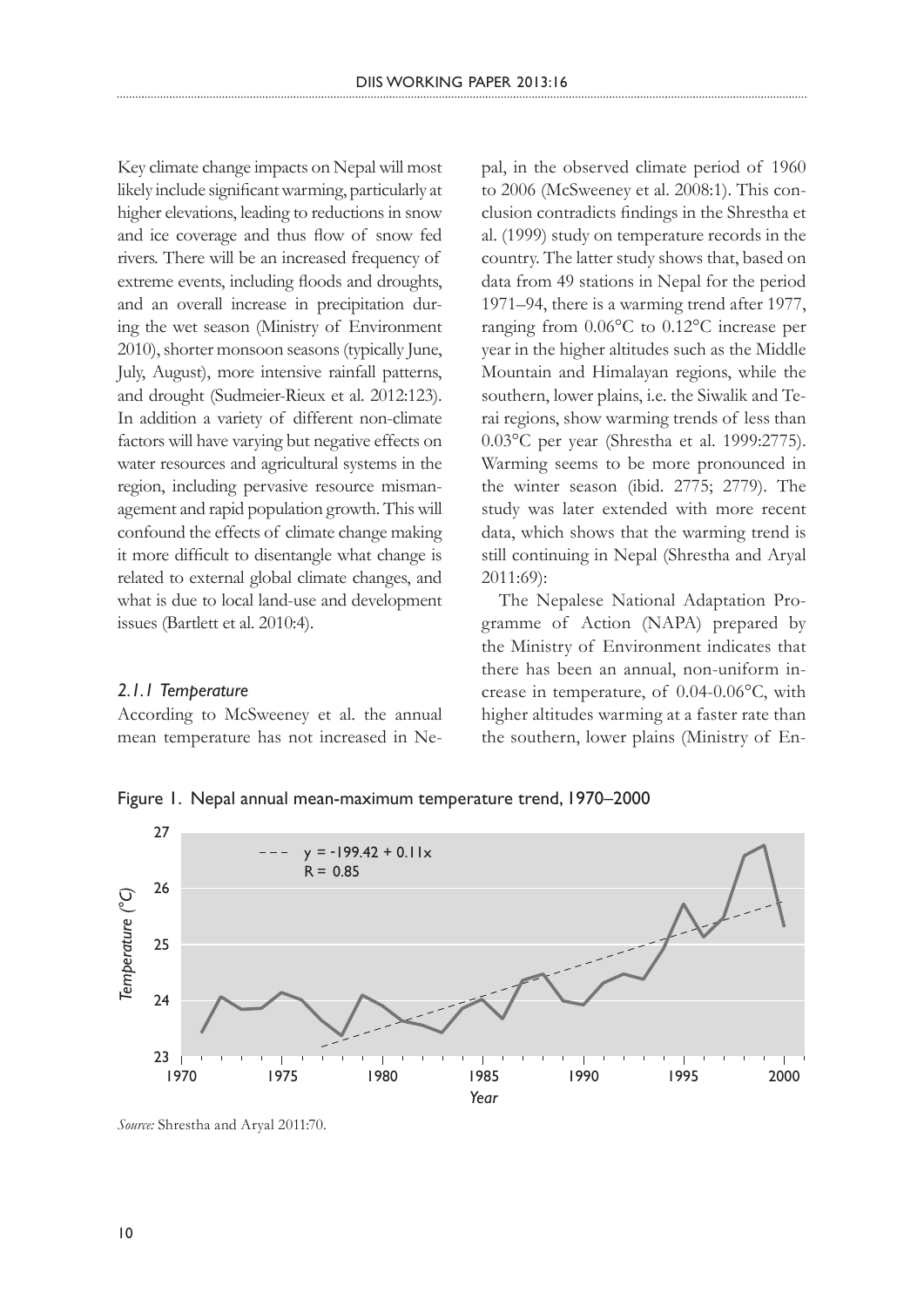vironment 2010:ix). In line with this, the IPCC report concludes that Nepal's annual temperature has increased by 0.04°C in the Terai region, more in the winter months, and 0.09°C per year in the Himalayas (Cruz et al. 2007:475).

Even if McSweeney et al. (2008) did not find any evidence of annual temperature increase, the study does conclude that there is a small increase in the frequency of hot nights together with decreases in number of cold days and nights between 1960 and 2003 (McSweeney et al. 2008:1-2), thus indicating a warming trend in Nepal.

One plausible reason to why findings on Nepal temperature increase are conflicting is that analysis of observed temperature and precipitation data in Nepal is limited to the relatively short length of records of about 30 years (Shrestha and Aryal 2011:68-69), making it difficult to draw solid conclusions. In addition, Nepal's unique physiographical and topographical distribution presents enormous climatic and ecological diversity (Shrestha and Aryal 2011:66-67), adding to the challenge of projecting impact of climate change on ecosystems in the country.

McSweeney et al. (2008) predict that the mean annual temperature will increase by 1.3 to 3.8**°**C by 2060, and 1.8 to 5.8**°**C by 2090. The range of projections by 2090 under any one emissions scenario will be 1.5‐ 2**°**C. The number of hot days will continue to increase, and days and nights considered cold will by 2090 vanish completely in some parts of the country (McSweeney et al. 2008:3).

The Ministry of Environment concludes in the NAPA report that, based on the SRES B2 scenario, General Circulation Models (GCM) show a mean annual temperature increase with an average of 1.2**°**C by 2030, 1.7**°**C by 2050 and 3**°**C by 2100, compared to the pre-2000 baseline (Ministry of Environment 2010:X). The NAPA included projections offer a higher projection rate than the McSweeney report. The NAPA report also offers temperature projections based on experiments with Regional Circulation Models (RCMs), which show higher mean annual temperature projections: 1.4**°**C by 2030, 2.8**°**C by 2060, and 4.7**°**C by 2090. Higher increments of temperatures are projected over western and central Nepal, compared to eastern Nepal for these years (Ministry of Environment 2010:X).

There is difficulty in scaling down GCMs to the Nepalese geography, which has extreme topography and complex reactions to the greenhouse effect. GCM outputs lack sufficient spatial resolution to provide information on changes across the different elevation zones. Even high-resolution climate models cannot give reliable projections of climate change in the Himalayas (Jianchu et al. 2007:49, Bartlett et al. 2010:4).

#### *2.1.2 Rainfall*

According to McSweeney et al. (2008) a significant decrease in precipitation, averaging 3.7mm per month per decade, has been observed in annual precipitation in Nepal in the last few years; mainly due to average decreases in the summer rains (June, July and August) (McSweeney et al. 2008:2-3). The IPCC report however concludes that there are no distinct long-term trends in precipitation, based on the existing records between 1948 and 1994 (Cruz et al. 2007:475).

Either way, future projections indicate that mean annual rainfall will increase in the country, largely due to increases in rainfall during the wet season (June until November). The proportion of total rainfall that falls in heavy events is projected to increase as well (McSweeney et al. 2008:2-3; Ministry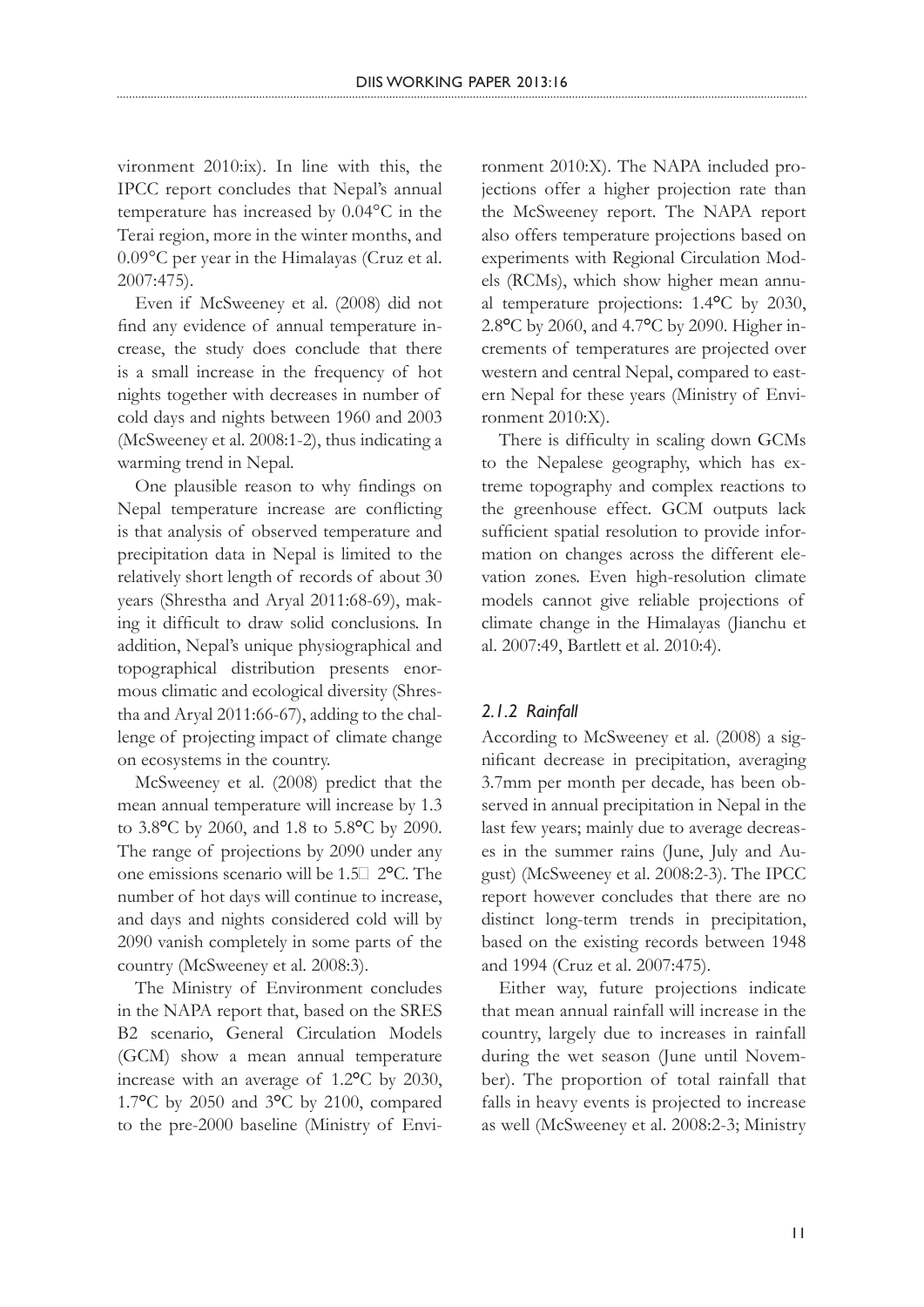of Environment 2010:X). Nepal's adaptation plan suggests that the summer months will see an increase in rainfall for the whole county of 15-20 percent (Ministry of Environment 2010:X). A report by Sudmeier-Rieux et al. (2012) concludes that less monsoonal rain across the high mountains and more monsoonal rain along the southern hills is to be expected (Sudmeier-Rieux et al. 2012:121).

In summary, Nepal can expect increases in mean annual rainfall during the wet season, with decreases in rainfall during the winter months. Monsoon and post-monsoon rainfall and the intensity of rainfall will increase (Ministry of Environment 2010:X). However, the complex topography in Nepal will mean that local precipitation variations in response to global warming will be large and many areas will vary from the regional trend (McSweeney et al. 2008:2-3).

### **2.2 Disasters triggered by extreme climate events**

A total of 64 out of Nepal's 75 districts are prone to some type of disaster. Nepal is ranked number 23 in the world when it comes to total natural hazard-related deaths, from 1988 to 2007, with total deaths reaching above 7,000. In addition, the country ranks 7th for the number of deaths resulting from all floods, landslides and avalanches and in 8th position for flood-related deaths alone. Globally, Nepal therefore ranks very high in terms of relative vulnerability to earthquakes and water-related disasters, respectively (MoHA 2009:17). In 2010 alone, casualties from natural disasters totaled 837 people, respectively caused by floods (27), landslides (67), fire/forest fires (61), epidemics (130), other hydro-meteorological reasons (161) and other causes (391). In that year 4259 houses were destroyed and 8453 houses were damaged due to disasters (MoHA 2011: 54). These figures indicate that climate-related disasters remain signifiant.

Given Nepal's small size and relatively low population density, in comparison to the other countries such as Bangladesh, Indonesia, China and India featuring at the top of the natural hazard-related deaths score, these rankings are particularly high and emphasize the high annual human toll of disasters such as floods, even during events that

| Region   | No of<br>floods | No of<br>flood<br>casualties | No of<br>landslides | No of<br>landslide<br>casualties |
|----------|-----------------|------------------------------|---------------------|----------------------------------|
| Mountain | 163             | 9344                         | 555                 | 14 3 9 7                         |
| Hill     | 903             | 388 745                      | 1610                | 31610                            |
| Terai    | 1674            | 2 856 193                    | $ $   3             | 14 2 2 6                         |
| Total    | 2740            | 2 904 282                    | 2278                | 60 233                           |

Table 1. Number of floods and landslides and resultant casualties in the three districts, 1900-2005

*Source:* Aryal 2007:32.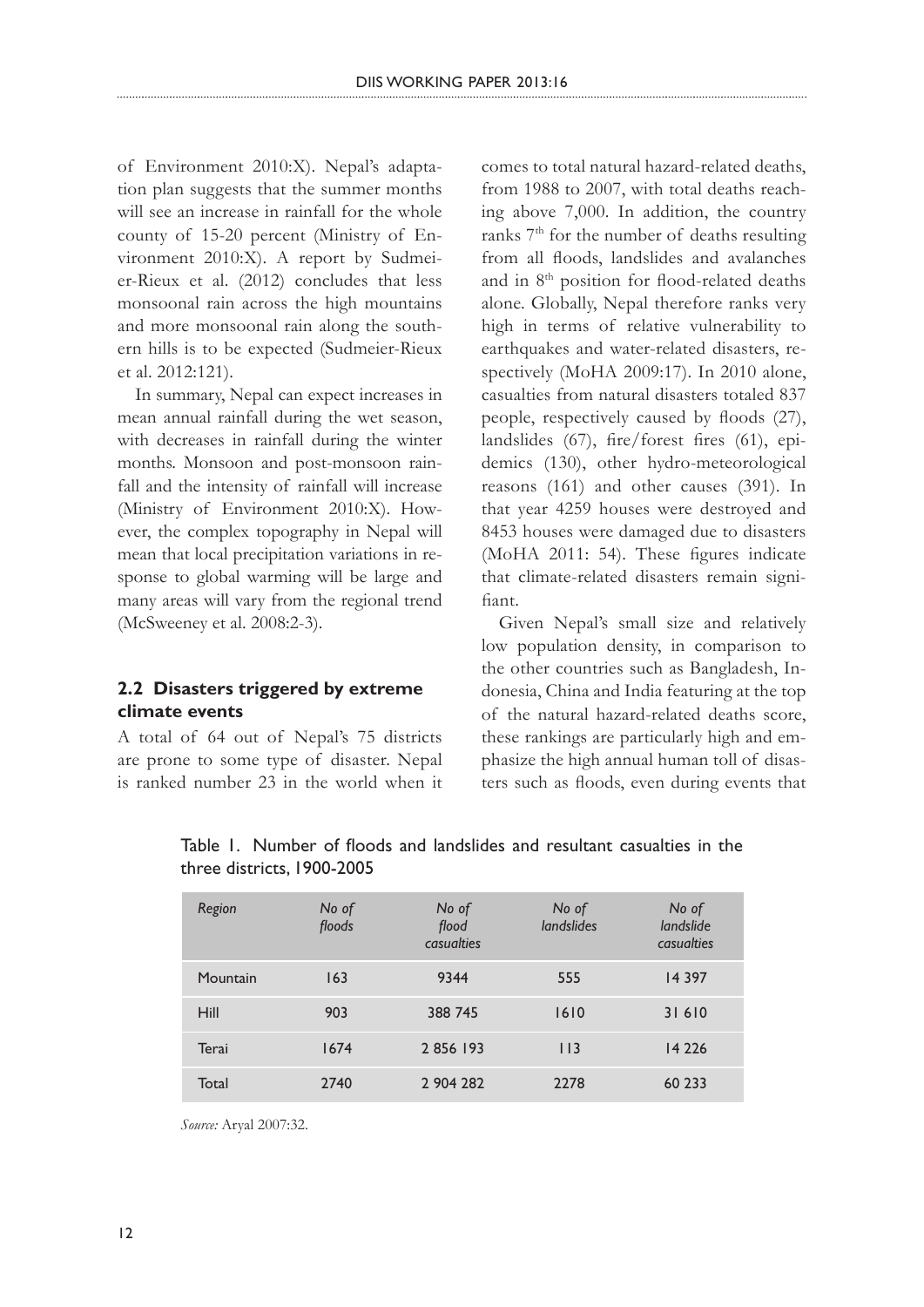#### **Box 1. Perceptions of climate-related extreme events**

Informants in the hill districts have strong perceptions of climate-related extreme events (landslides, floods, hailstorms, forest fires etc.) although the effects of these are usually highly localised. An increase in forest fires has been noted but the most frequent hazards are flood and landslides. Landslides are reported to be one of the major causes that induced hills people migrate to the Tarai over the last decades. When Nepal's planned development began in 1950s, *"badhi pidit"* – literally flood victims – comprised a particular category of people who deserved government support in the form of being provided free land in the Tarai. In Lamjung, some respondents suggested that some villages were entirely relocated to the Tarai due to landslides or related food problems in the 1970s.

On the other hand, people in Terai district appeared to have less sense of climate-induced extreme events although floods occur and have general impacts. Two distinct characteristics of flood prevail in Rupendehi: floods in the Tinahu river which affects the population living along the river banks (particularly landless people); flooding in the southern part of the district due to embankment and road construction in India which does not allow flood waters to drain away.

are considered "normal" for the country, and not exacerbated by changes in the climate (MoHA 2009:17).

As noted earlier, NAPA ranks two districts (Dolakha and Lamjung) as amongst the most climate-vulnerable and Rupandehi the least vulnerable of Nepal's 75 districts. However a review of the historical record (Aryal 2007:22) suggests that it is the floods in the Terai (table 1) that have given rise to the greatest number of casualties from natural disasters (reflecting probably higher population densities there) although the hills have reported over 50 percent of the casualities due to landslides. Nevertheless the perceptions of climate-related extreme events seem to be greater in the hills rather than in the plains (see box 1)

The risk of natural disasters in Nepal is likely to be exacerbated by the increase in the intensity and frequency of weather-related hazards, induced by climate change. One area which will probably be exacerbated by climate change, is the frequency of water-induced disasters (MoHA 2009:25-26). The other important disaster likely to be exac-

erbated by climate change is forest fires $3$ which in addition to causing fatalities and damages to property, reduces forest stock for use by local inhabitants (NCVST 2009).

Floods and landslides take their toll every year, resulting in loss of human life, crops and infrastructure (MoHA 2009:21). Since 80 percent of Nepal's rainfall occurs during the monsoon period (June-September), more intense monsoon rainfall periods are likely to lead to landslides and floods, especially in fragile environments near the mountains and mountain valleys (Sudmeier-Rieux et al 2012:121, Agrawala et al. 2003:16). Table 2 provides a historical record of the frequency of disasters due to landslides in Dolakha (showing both their frequency and relatively small casualty rates) while Box 2 presents a story of the genesis of a landslide and its effects. According to the Nepal Risk Reduction Report, the trend of increased intensity in rainfall has already led to an increase in the frequency and magnitude of water-related

<sup>&</sup>lt;sup>3</sup> In the recent past, forest fire was particularly prominent in the spring of the year 2009 (see NCVST 2009:22-26).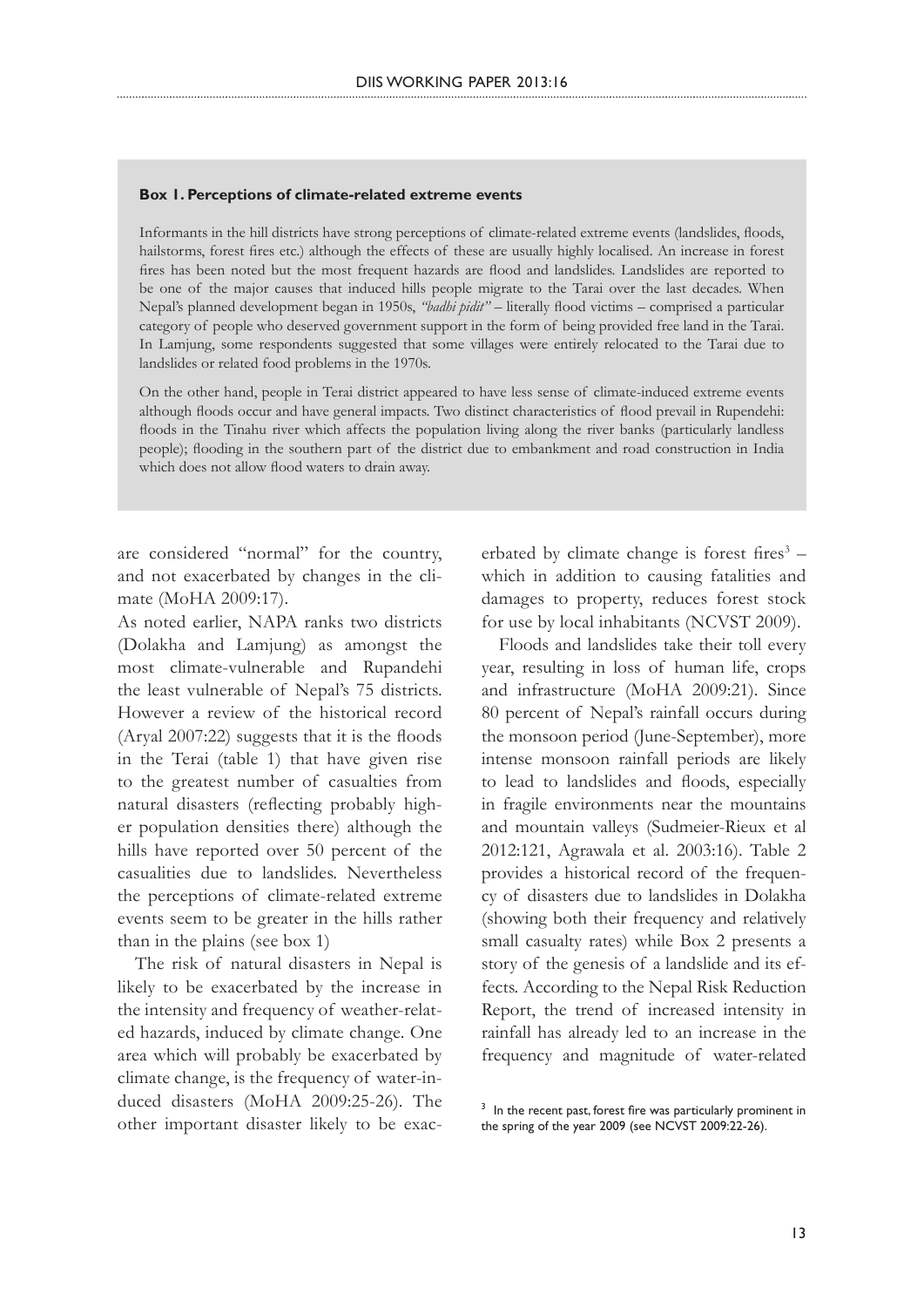hazards such as floods, debris flows and landslides (MoHA 2009:26).

Another consequence of increasing temperature is the loss of snow and ice in the mountains. Glaciers in the Himalayas have

diminished in volume over the past few decades, with many of the glaciers retreating faster than the world average. Estimates conclude that the glaciers are thinning at a rate of 0.3-1 meter per year (Jianchu et al. 2007:49).

|  | Year<br>(BS) | Month       | <b>Disasters</b> | <b>Impacts</b>                                                                                                                                                                                                                               |
|--|--------------|-------------|------------------|----------------------------------------------------------------------------------------------------------------------------------------------------------------------------------------------------------------------------------------------|
|  | 1986         | July        | Floods/landslide | 4 people died in Suspa-ward 7 and 4<br>Loss of physical assets                                                                                                                                                                               |
|  |              | August      | Floods/landslide | 16 people lost their lives, 7 houses destroyed, 50 houses<br>displaced in Boach-ward I                                                                                                                                                       |
|  | 1988         | July        | Floods/landslide | 4 people lost their lives, I house destroyed and 26 houses<br>affected in Gairimudi- ward I<br>5 people died, loss of physical assets in Suspa-ward 2,5,7<br>affected<br>7 people died in maize field, 50 m road destroyed in Malu<br>ward 3 |
|  | 1992         | June        | Lightening       | 3 people died in Mali-ward 3                                                                                                                                                                                                                 |
|  |              | July        | Floods/landslide | 15 people died due to landslide in Lapilang                                                                                                                                                                                                  |
|  | 1995         | June        | Epidemics        | 4 people died and many affected in Gairimudi-wards 7,8,9                                                                                                                                                                                     |
|  |              | July        | Flood/landslides | 8 people died, land and property destroyed in<br>Sunkhani-ward I<br>14 people died, missing, property destroyed due to<br>landslide in Vyaku                                                                                                 |
|  | 1988         | June        | Epidemics        | 8 people died in Lamabagar                                                                                                                                                                                                                   |
|  | 2000         | August      | Landslide        | 7 people died, land and physical assets destroyed in<br>Thulopatal-ward 5                                                                                                                                                                    |
|  | 2001         | June        | Landslide        | II people died, 5 missing, 18 house affected and 22<br>livestock killed due to landslide in Chankhu                                                                                                                                          |
|  |              | August      | Landslide        | 3 people died, physical assets destroyed in Babare                                                                                                                                                                                           |
|  | 2002         | August      | Epidemic         | 8 people died in Gujipa, Laduk-ward 4                                                                                                                                                                                                        |
|  | 2004         | June        | Epidemic         | 4 people died due to diarrhea in Khopachangu-ward 1, 3                                                                                                                                                                                       |
|  | 2006         | July        | Lightening       | 5 people died in Khare wards-4, 5                                                                                                                                                                                                            |
|  | 2008         | June        | Lightening       | 2 people died in Chetrapa                                                                                                                                                                                                                    |
|  | 2011         | <b>July</b> | Flood/landslide  | II people died, 5 injured in Gaurishankar VDC (Sipring<br>Khola)                                                                                                                                                                             |

Table 2. Disaster History in Dolakha

*Source:* DDRC Dolakha 2012:27-28.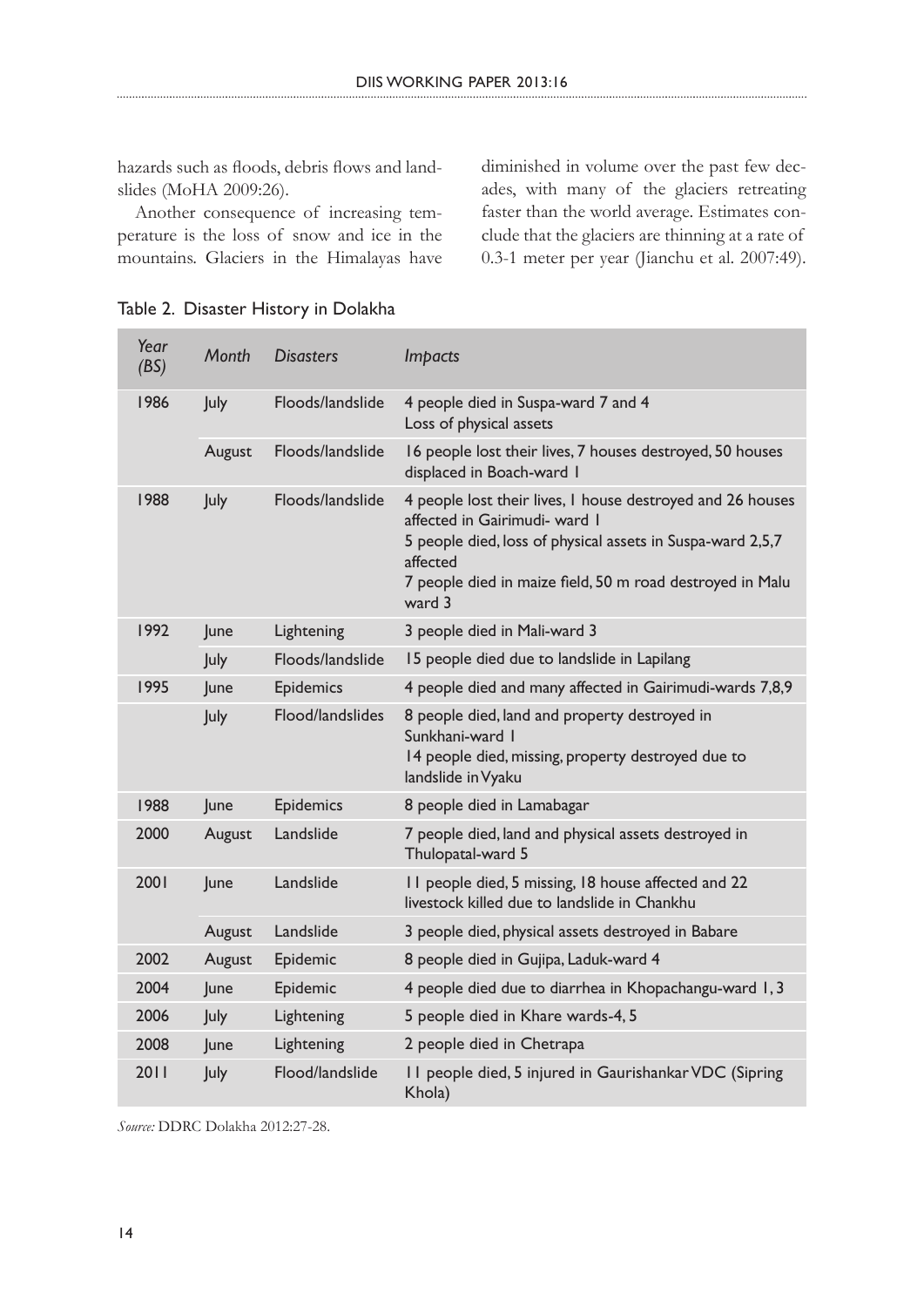Significant areal expansion of several glacial lakes has also been documented in recent decades, with an extremely high likelihood that such impacts are linked to rising temperatures (Agrawala et al 2003:13).

Valley communities surrounding the mountains depend on the ice masses for water supply. The melting will therefore decrease water supplies for rural populations. Another catastrophic consequence is the creation of gla-

| Date              | <b>River Basin</b> | Name of Lake   |
|-------------------|--------------------|----------------|
| 450 years ago     | Seti Kola          | Machhapuchhare |
| 1935 August       | Arun               | Taraco         |
| 1964 September 21 | Sun Koshi          | Gelhaipu Co    |
| 1964              | Trishuli           | Zhangzangbo    |
| 1964              | Arun               | Longda         |
| 1968              | Arun               | Ayaco          |
| 1969              | Arun               | Ayaco          |
| 1970              | Dudh Koshi         | Ayaco          |
| 1977 September 3  | Tamur              | <b>Nare</b>    |
| 1980              | Aun                | Puncham        |
| 1981 July 11      | Sun Koshi          | Zhangzangbo    |
| 1982 August 27    | Arun               | Jinco          |
| 1985 August 4     | Dudh Koshi         | Dig Tsho       |
| 1991 July 12      | Tama Koshi         | Chubung        |
| 1998 September 3  | Dudh Koshi         | Sabai Tsho     |

Table 3. List of GLOF events recorded in Nepal

*Source:* Rana et al. 2000:563.

#### **Box 2. An account of the history of a landslide in Dolakha**

The households in Ward 8 Bhirkot in Dolakha described a specific intense rainfall event of August 8th 2012 that led to mass land slumpage, house damage and in two cases physical destruction although no deaths. However they traced the root causes of the landslide back to a feeder road wrongly sited and badly constructed in the 1990s. The feeder road was built by a contractor with Nepali Congress party affiliations who through bribery of district officials and the use of gangs to break up a three months protest at the road by villages (who also filed a court case), shortcut the route the road should have taken to avoid damage and in the process undercut the underpinnings of the village lands. Small-scale landslides and subsidence appeared within a few years after this construction and a feeder road constructed by the VDC at the top end of the slope in 2008 (driven to all appearances by rent seeking-practices of the VDC APM members) further contributed to the events of August 8th 2012.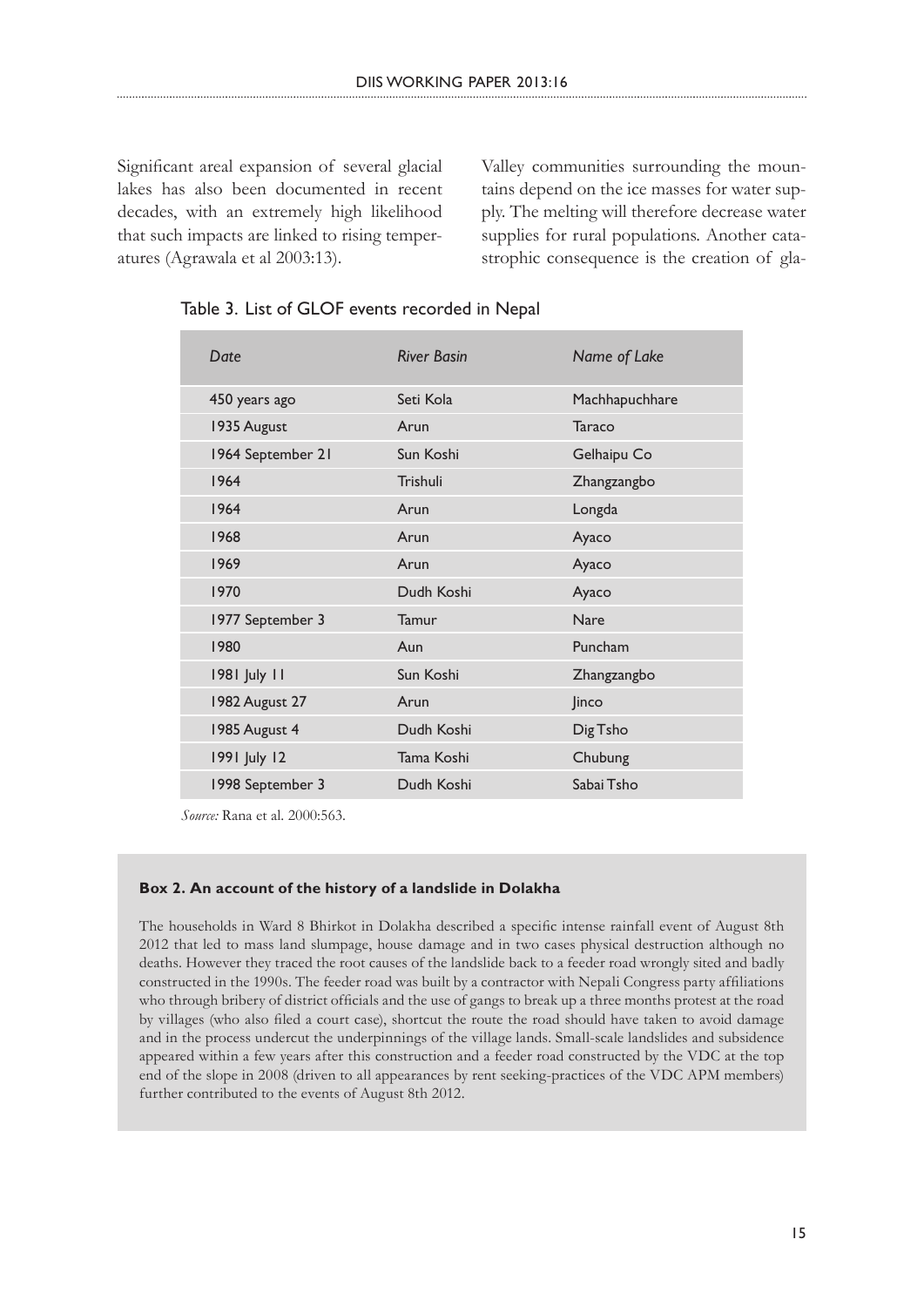cier lakes that is closely linked to the glaciers' retreat. Melting glaciers create depressions in the mountain areas, which are filled with the melted water. This will cause, sometimes rapidly, the formation of glacial lakes. The loose moraine dams retaining glacial lakes are structurally weak and unstable, therefore they are deemed catastrophic, as failure to keep the water inside the dams could cause something called "glacial lake outbursts floods", also known as GLOFs, which have happened (table 3). GLOFs have the potential of drowning large areas and destroying infrastructure. Currently, there are 2315 glacier dammed lakes in Nepal and 20 are considered dangerous (Jianchu et al. 2007:50, Bartlett et al. 2010:5).

In the short term, higher temperatures will lead to an increase in annual discharge in rivers since a great proportion of river water comes from snow and ice. However, in the long run the annual discharge may decrease, and the discharge in dry season decline, affecting livelihoods and ecosystems widely (Jianchu et al. 2007:51, Bartlett et al. 2010:5). The melting of Himalayas' glaciers could impact the Indus and Brahmaputra rivers in the upper reaches where glacial melt is important throughout the year. For other rivers, such as the Ganges, discharge is important during the non-monsoon seasons. Climate change and its impacts on deglaciation are likely to have serious implications for hydrology including agriculture and hydropower generation in Pakistan, Nepal and India (Jianchu et al. 2007:51).

### **2.3 Gradual environmental change**

As noted in section 2.1 there is some evidence of national-level gradual change in temperature and rainfall environments but given the complexity of Nepal's geography the specific effects of these cannot be easily assessed. There is as yet no evidence of such changes leading to tipping points in agroecological systems, and these, if they are happening, are likely to be location-specific rather than generalisable. That said, communities in the study districts reported gradual changes in climate patterns which they stated were affecting their lives directly or indirectly.

As summarised in Table 4, informants in both Dolakha and Lamjung reported warmer weather, changing rainfall patterns and longer drought periods. These, they reported, have caused decreased availability of water both for drinking and irrigation and reduced agricultural productivity. The Programme Officer of DDC Lamjung for example reported that local communities from northern Lamjung (Glale Gaun) had told him that agriculture productivity has declined in recent years due to decreased precipitation (including snowfall). The Chairperson of the Irrigation Federation of Dolakha stated that: 'water sources are drying and availability of water for irrigation has declined'. (Interview Notes 2012)

Rupandehi has also been experiencing change in weather pattern, for example prolonged winter cold waves and prolonged drought. There have also been reports that the availability of water for irrigation is gradually decreasing. For example the DADO of Rupandehi commented (Interview Notes 2012) that "rainfall patterns have been changing over recent decade. During my childhood (30 years back), we could see very heavy and continuous rainfall for even a week. However, these days there is very short duration of heavy rainfall and then prolonged drought. This has affected agricultural productivity." Such decreased water availability could also be attributed to increased demand for water due to rapid population growth and the commercialization of agriculture.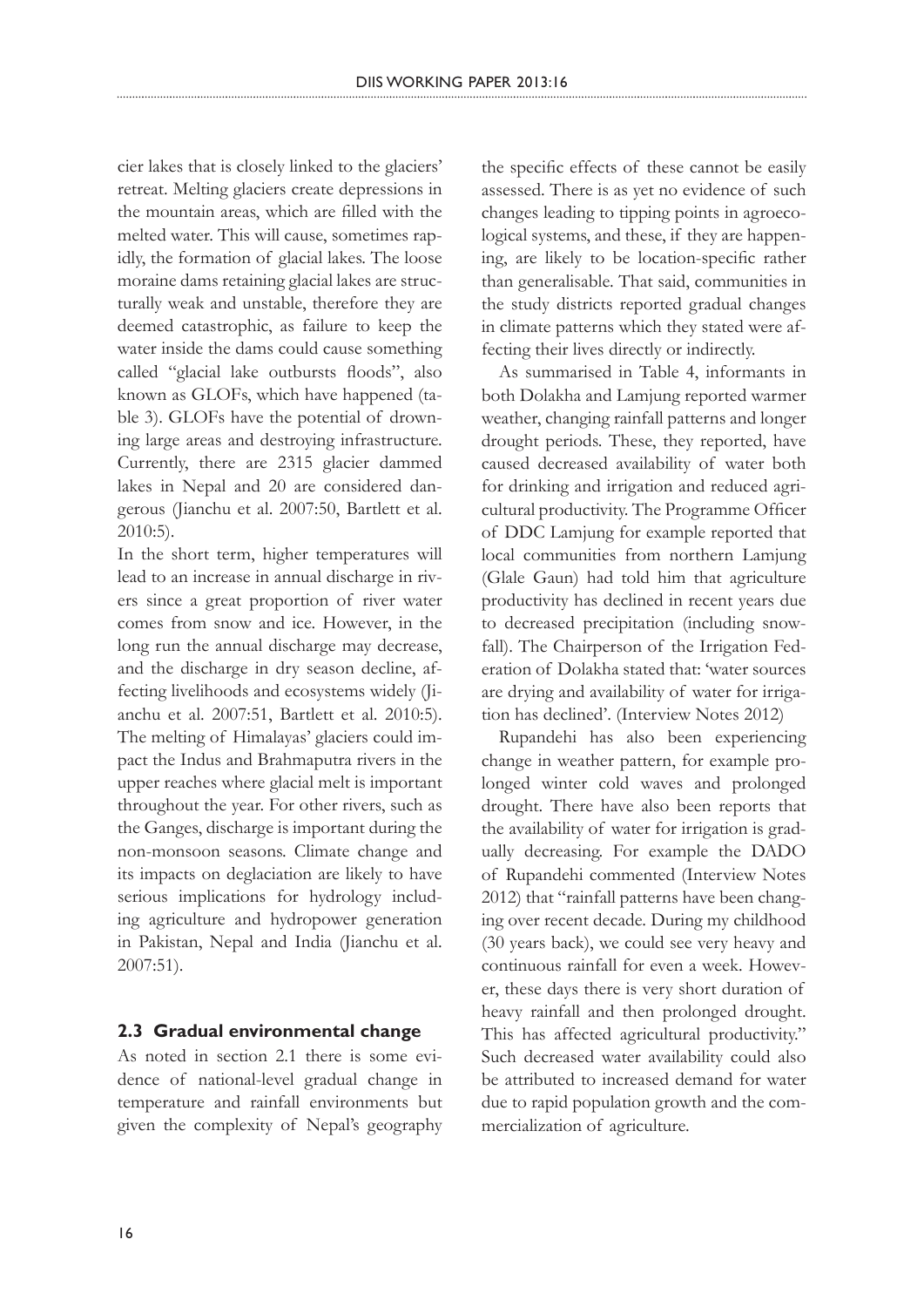| Dolokha                       | Lamjung                       | Rupandehi                                                                              |
|-------------------------------|-------------------------------|----------------------------------------------------------------------------------------|
| Warming                       | Warming                       | Cold periods (prolonged fog in winter<br>affecting winter crops, particularly legumes) |
| Drought                       | Drought                       | Drought                                                                                |
| Changing rainfall<br>patterns | Changing rainfall<br>patterns | Irrigation water scarcity                                                              |
| Drinking water<br>scarcity    | Drinking water<br>scarcity    |                                                                                        |

Table 4. Gradual climatic changes in the three districts

*Source:* Field Interviews

Many of those interviewed during the field visit in Dolakha and Lamjung identified recent changes in weather, making particular reference to the emergence/growth of crops grown in warmer weather and change of flowering/fruiting season of wild flowers or vegetables. They also referred to changes in rainfall patterns – high intensity rains or prolonged droughts. Droughts hit particularly hard those areas where agriculture is rainfed, and in the hills ground water extraction is unavailable. In the Tarai district of Rupandehi, respondents suggested that there has been a drop in the ground water table. However increased human settlement (leading to use of ground water for drinking water and other purposes) and several decades of irrigation based on ground water extraction, linked to the commercialization of agriculture in this district are likely to have contributed to this decline. There is some evidence that the technical changes in agriculture may in part be attributable to climate change (box 3)

Informants at the district level consistently commented on gradual change and did not refer to any particular 'extreme event' or tipping point, although the perception of extreme events may be more pronounced in the hills/mountain districts of Dolakha and

Lamjung, perhaps because of the fears of GLOF. The flooding in Rupandehi, however, occurs at some scale almost every year, and there has been a big flood and inundation every decade or so. Similarly foggy days in the

#### **Box 3. Changing agricultural practices in Rupandehi and Dolakha**

In Rupandehi fertilizers, improved/hybrid seeds, and pesticides are available in the Agrovet shops and farmers are switching into new practices. One major change in the ricewheat system has been to favour a high yield shorter duration rice varietiesvariety, in place of traditional varieties. The change is partly a response both to market needs and declining demand for higher priced traditional varieties. These autonomous modes of adaptation may help offset stresses related to temperature and precipitation. This process has been primarily facilitated through community groups – the farmer groups/cooperatives in Rupandehi. In Dolakha, on the other hand, local NGOs such as Tuki promote leader farmers who serve as resource persons to diffuse agricultural technology. Tuki officials mentioned that these resource persons are helping communities to introduce crop varieties that are suited to specific climatic and socio-economic contexts.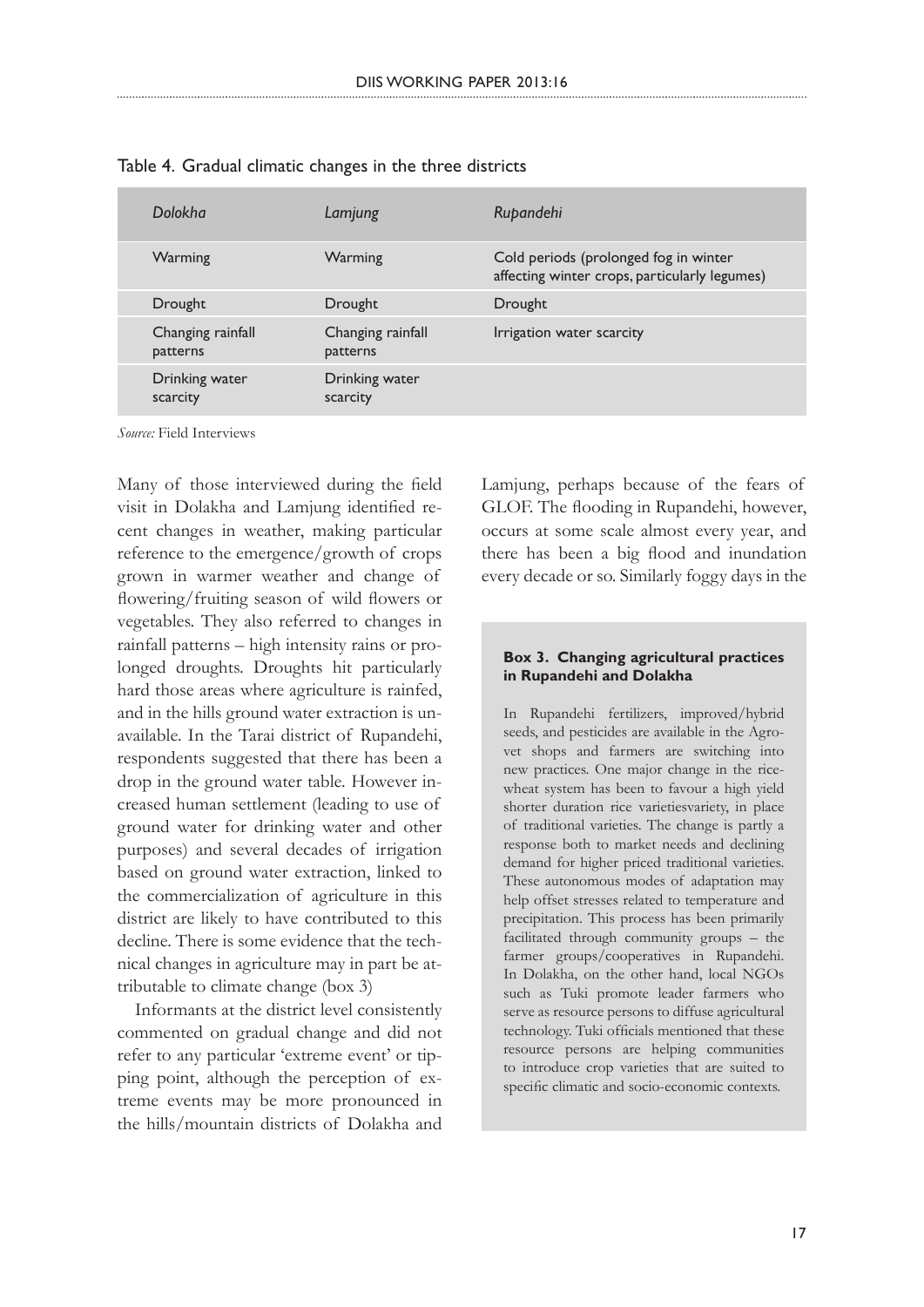winter in Rupandehi plains last for one to a few weeks every year, and the longest was in 1995, when the district experienced 52 continuous foggy days. Such winters result in the damage of the onion crop in particular, and reduction of productivity in other crops, in addition to the difficulties of extended cold periods for the old and sick and children.

### **3. CLIMATE CHANGE AND INSTITUTIONS IN NEPAL**

### **3.1 The institutional landscape**

### *3.1.1 A 'failing' state? The elusive political settlement*

The roots of Nepal's current predicament date back to the establishment of an absolute monarchy when Nepal was unified in the 18<sup>th</sup> century and the capture of that monarchy by the Ranas by the middle of 19<sup>th</sup> century. Even after the overthrow of the Rana regime in early 1950s, there has been a process of 'punctuated equilibrium' where windows of opportunity for change have emerged but been thwarted by the elite who have largely remained unaccountable. The effect has been a gradual increasing awareness and agitation for democratic rights that have fuelled increasing political contention over political representation at multiple levels.

The Ranas who remained in control from 1846 to 1950 established an effective rule of hereditary prime ministers for over 100 years and created a repressive regime based on social hierarchy, reinforcement of the caste system and patriarchy with heavy taxation of the rural population. From the 1950s when an alliance of the Congress Party of Nepal and the monarchy toppled that rule, there was a brief period of democratic possibility and the creation in 1959 of a multi-party system. However this was blocked by the king of the time who in 1962 banned political parties and instituted a multi-level *panchayat* system from village to national level. This arrangement remained contested and during the 1980s there was a rise of a pro democracy movement. Eventually in 1990 under pressure, including the effects from a trade conflict with India, a multi-party democratic system was enacted as a compromise between the left and centrist parties and the monarchy. With the establishment of a constitutional monarchy, democratic elections were finally held giving way to a series of unstable governments. In part this has been due to political parties lacking a democratic culture to handle differences and play the game of competitive politics. At the same time they have taken a liberal view in addressing the issues of social exclusion and inequality that exist in the country.

Frustrated by the lack of progress on reform, the Communist Party (Maoist) declared war against the government in 1996,and for the next 10 years a major insurgency in rural areas took place although there were periodic phases of truce and negotiation. In 2005 the King dismissed the government and took control, but the combined opposition of all political parties led ultimately to the transfer of power to parliamentary parties, the Comprehensive Peace Agreement (CPA) with the Maoists and the stripping of the King of his powers. With the Maoists brought into government, steps were taken by the newly elected constituent assembly to abolish the monarchy and in 2008 Nepal was declared a republic. Since 2008 there has been a long drawn out process of drafting a new constitution. This was planned to be completed within two years but conflict between the major political parties over the state restructuring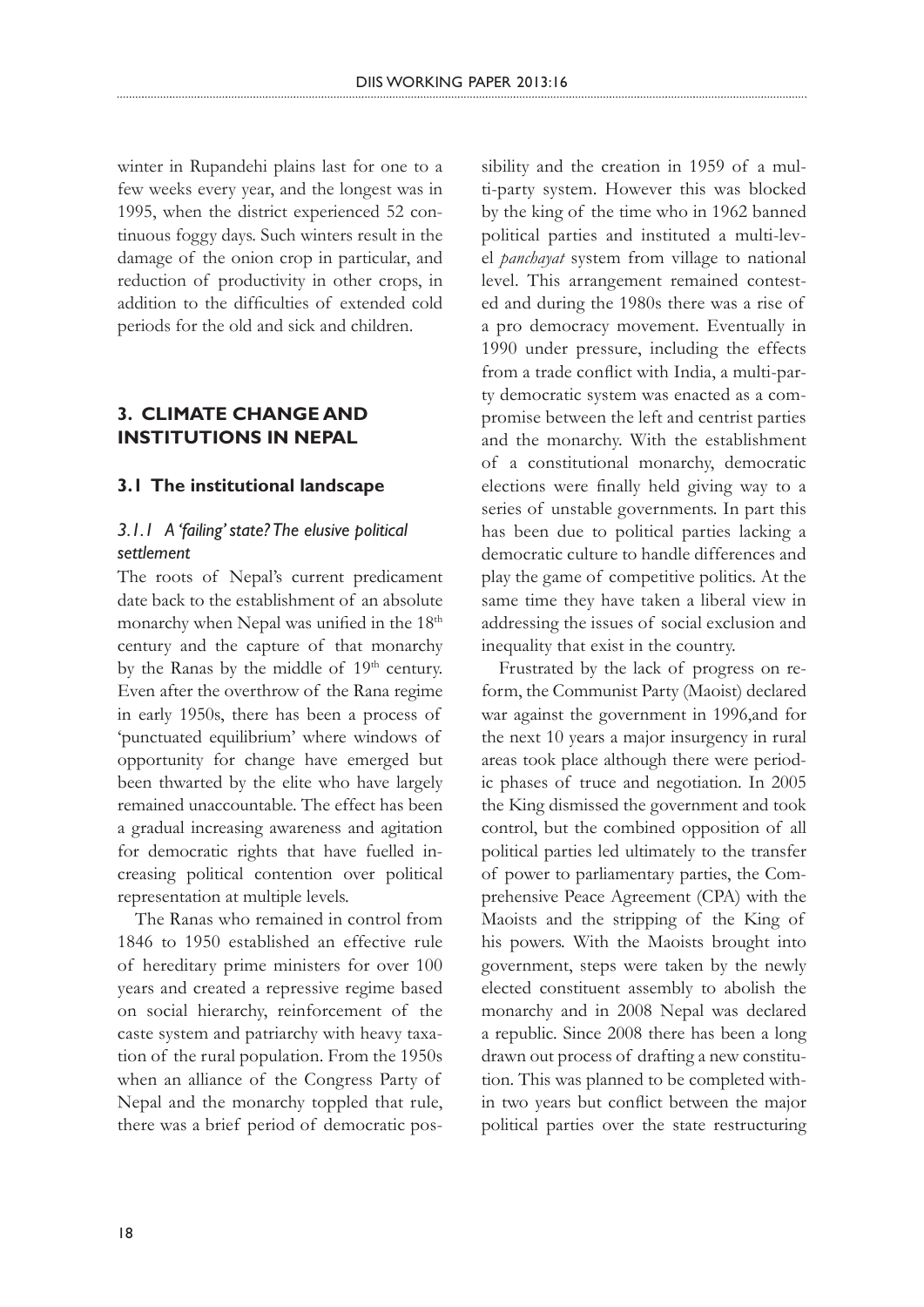for a federal model and basic tenets of the new constitution meant that despite five extensions of deadline it was still not drafted four years later when the mandate for the constituent assembly ran out.

At present, Nepal is governed under the Interim Constitution of 2007, which was the outcome of the CPA. Upon the expiry of CA tenure, the government was declared a care-taker by the President. With its failed attempts to hold another CA election, the care taker prime-minister gave way to a non-partisan government, led by the Chief Justice with retired civil servants as ministers. While this new government is facing questions of legitimacy, especially on account of violation of the principles of "separation of powers" and "checks and balance" between the executive and judiciary, preparations are underway to hold the next CA election in November 2013. It is not unlikely that the country will go through more intense legal and political contestation in regard to the promulgation of the constitution, as there has been no resolution on the issues that led to the demise of previous CA.

Underlying the political gridlock are the historic patterns of exclusion that the current political elite have done little to address and this has fuelled the rise of regional and identity-based politics. The power structures of the main political parties have never been representative in terms of the gender, caste or ethnicity of the diverse citizens which they claim to represent. There is a widespread belief that the feudalistic culture nurtured by Rana and monarchy is being reproduced by the leadership of the political parties. This has had two major effects. First, the centralization of authority and resources in Kathmandu. Second the old hierarchies continue to structure access to political influence and economic opportunities.

There are multiple dimensions to this exclusion. Part of it is based on the caste system and the exclusion of the lower castes (*Dalits*); there is also the exclusion of non-caste *Janajatis* which include the myriad of ethnic groups (an estimated 100+) and Muslims who together constitute over 40 percent of the population. Running through these identity-based exclusions are strong elements of gendered exclusion. In addition the political marginalization of the Terai, which is now the most populous region, has led to an increasing demand for autonomy there. There is also an emerging basis of political-economic differentiation as counter-elites claim to represent the disadvantaged without adhering to any transparent norms of representation and accountability.

The state thus has long lost legitimacy. In part this is a result of patterns of exclusion and the absence of a clear social agenda by government to address them. In part it has been through a patchy record of building accountability based on domestic revenue collection and service delivery. Delivery of basic public goods in the form of water, education and health has been poor in the past although there have been recent improvements. An urban middle class who might have demanded greater accountability have largely looked to the private sector to meet their needs for public services – for example, water, electricity, education and health. Tax receipts which might have helped build the demand for accountability are low, reflecting widespread tax evasion. In addition donor funding contributes about 80 percent to capital expenditure and 28 percent to the overall budget (World Bank 2010) indicating the major influence that donors play within the country.

Thus while in some respects the government is seen to have had what the World Bank terms "prudent financial management" with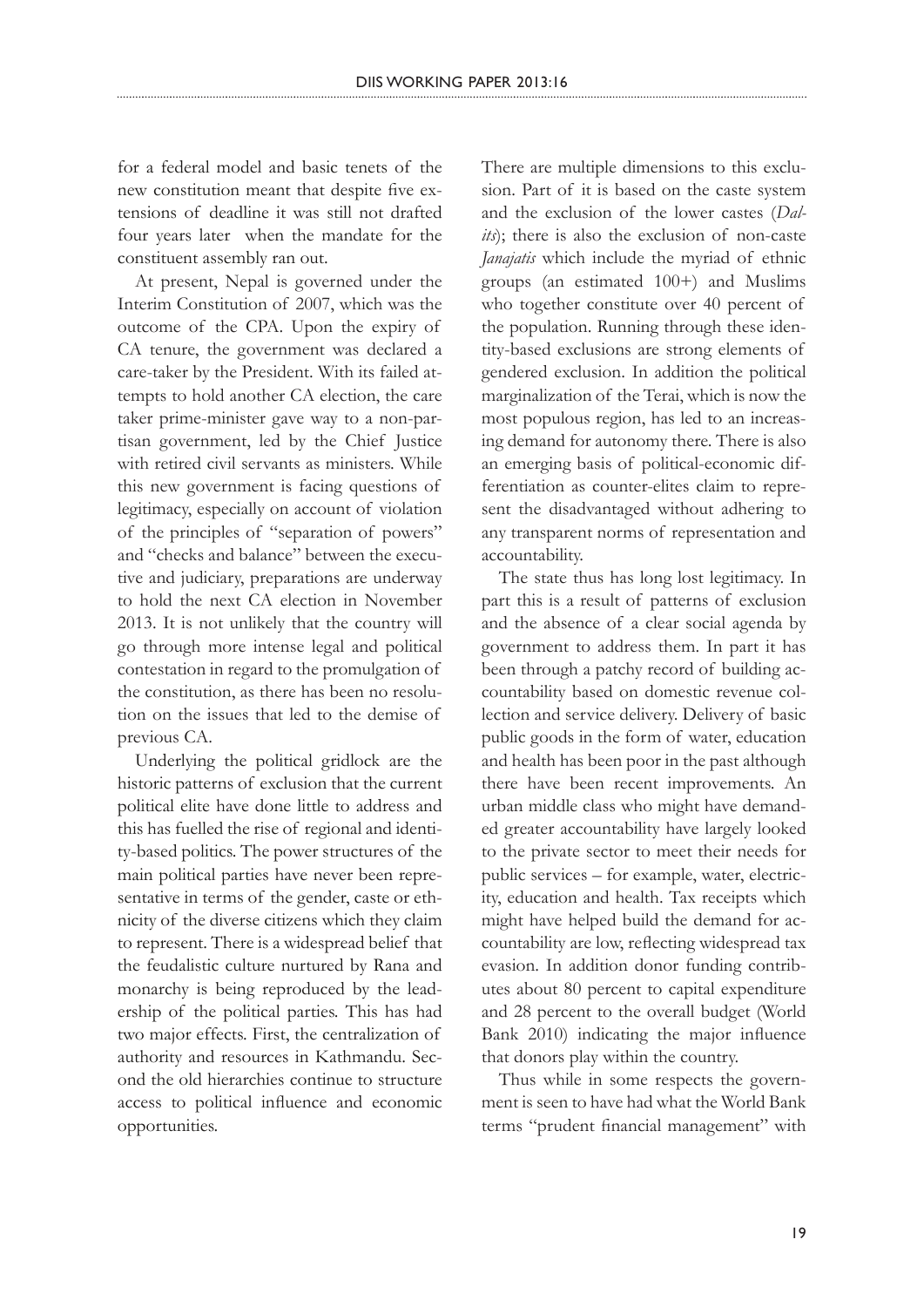a positive balance on the budget, the sources of that budget have done little to help build a capable and legitimate state.

### *3.1.2 Decentralisation*

Nepal currently has a three-tier system of political representation: center, districts, and Village Development Committees (VDCs) or municipalities established by the Local Self Governance Act (LSGA) in 1999. The intention has been to have elected representatives in each district where most line ministries have their offices. In addition to the 75 districts (which contain 3,815 village development committees (VDCs) and 59 municipalities, there are also a number of supra district entities that should be noted. This includes five development regions (Eastern, Central, Western, Mid-Western, and Far-Western) which have 'regional directorates' of line ministries and regional magistrates. The regional offices are used for regional-level planning to integrate planning from districts up to link to the central-level planning. There are also the 14 zones, which during the *panchayat* rule served as key centres for power over security and control. These are now largely defunct but remain in the health sector for zonal hospitals.

However, the development and zonal structures are likely to be changed once a new constitution is established. This is likely to include a more federal structure in Nepal. The political settlement of 2006 made two major commitments for a peaceful end to the insurgency: the making of new constitution through the election of a constituent assembly, and the restructuring of the Nepalese state, to end the excessive centralization of the last 250 years. The restructuring is primarily understood in terms of creation of a federal structure, but the basis on which this will be created has become extremely contentious. Disagreement over this is believed to have been the main reason for the expiry of constituent assembly without delivering its mandate.

When multiparty democracy was restored in 1990, Nepal embarked on a range of local governance and other reforms supported by a number of donors, and especially UNDP. The first election of local bodies after the restoration of democracy in 1990 was held in 1992, and the second in 1997. However it was the 1999 LSGA that significantly advanced the cause of local representation and devolution of authority to the local level. There was a wide demand for this at all levels and local elections were conducted through an ordinance even before the LSGA Act was passed. As a result, about 220,000 representatives, including approximately 40,000 women, were elected or nominated to the councils of local bodies.

Under the provisions of LSGA, the devolution of service delivery took place in the key sectors of health, education, infrastructure and agriculture extension. UNDP projects were established to support the capacity development of the District Development Committees (DDCs) to undertake district-level planning and provide leadership and oversight capacities. There are however inconsistencies between the sectoral laws (particularly in forestry which remains under central control) and the LSGA, while in some sectors 'harmonization' has been accomplished (especially in education), allowing local governments to take charge of education service delivery and associated management and funding.

However, after the enactment of the 1999 LSGA there have been no further elections to the local bodies (DDCs, VDCs, and municipalities). In 2002 the term of office for officials elected in 1997 expired and since then the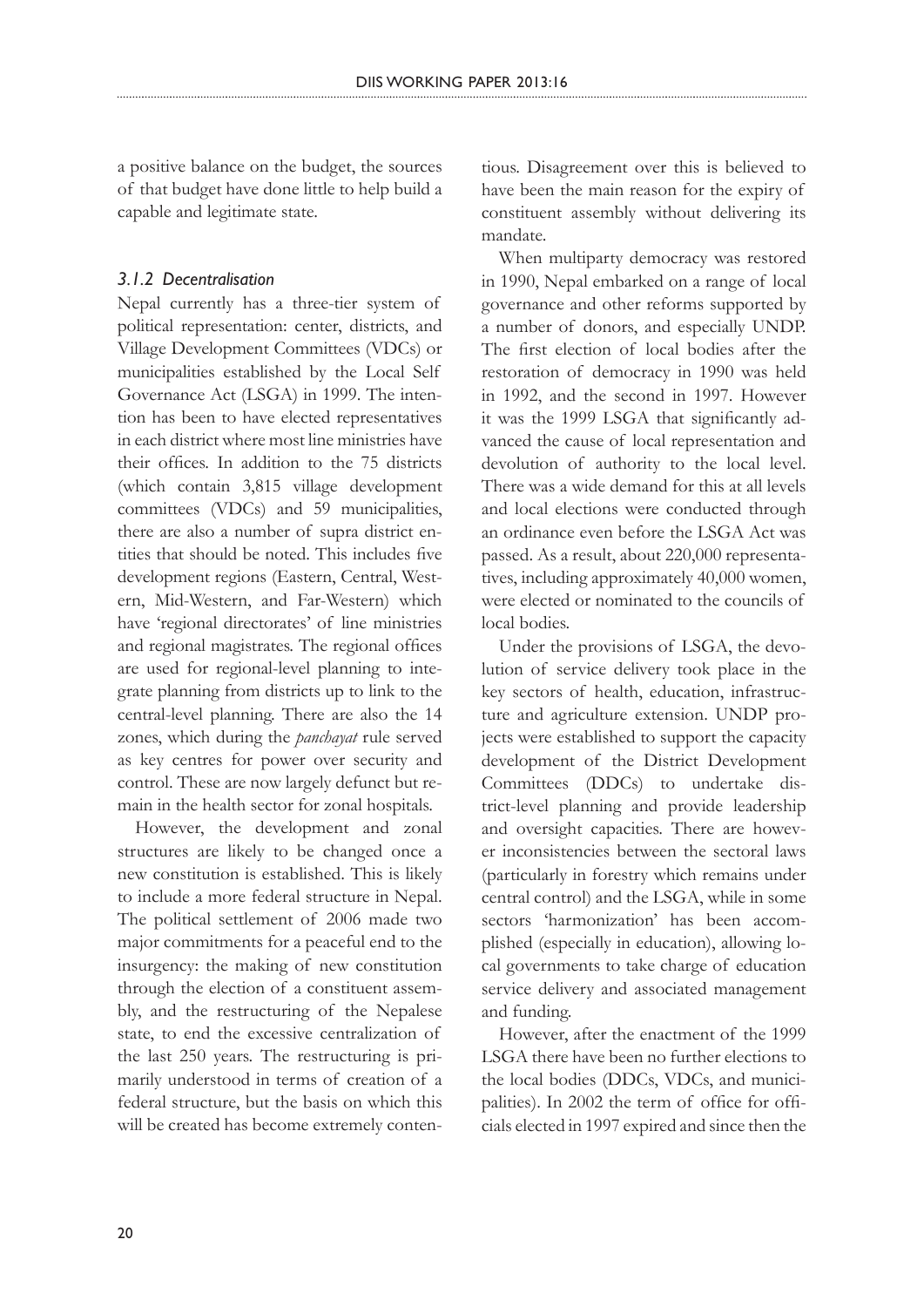local bodies have been run by government employees. In part in response to the representative vacuum a new arrangement – called the all-party mechanism (APM) emerged informally around 2005 and was formalized in 2008. Representatives of political parties served as a consultative body to support the work of government officials working in the local bodies. Many APMs however exceeded their mandate and gained a free hand in resource allocation decisions. As a result many devolved structures (including some resource user groups, school management committees, etc) were increasingly corrupted and became a vehicle for rent-seeking practices. In the last three years there was wide media coverage about corruption and abuse of authority by the APMs and local bodies, and the Commission for the Investigation of Abuse of Authority (CIAA) issued an order in late December 2011 to dissolve the APMs. The Ministry of Local Development did that on 3rd January 2012, but in most districts, municipalities and VDCs, the former APM members continue to play an influential but informal role.

# *3.1.3 Sub-national government, disaster management and climate change*

With the passing of the Local Self Governance Act in 1999 all developmental activities were brought under the umbrella of local governments. The engagement of local government and its capacity to influence is most pronounced in the activities of 'devolved sectors' and to some extent in the activities of other line agencies, and in the work of non-governmental organizations. The 'devolved sectors' include health, education, infrastructure, and agricultural extension. In non-devolved sectors (such as forestry), however, the DDC does not have direct budgetary control but can exercise broad administrative

oversight. These DDC mandates, however, have become less effective given the absence of elected leadership.

Although the LSGA itself does not explicitly mandate local governments on DRR and adaptation, it is clear that they are expected to lead and oversee activities on adaptation and disaster risk reduction/management within their jurisdiction and district disaster committees and disaster planning have been instituted. In addition DDCs are expected to take a lead role in local climate change adaptation planning and take administrative leadership and oversight over the work. There appears to have been consensus amongst the donors around the idea that the local governments would lead activities on disasters and on climate change adaptation.4

There is, however, an issue of the capacity of local governments to take up their extensive mandate since it largely remains an unfunded mandate, and with the exception of a few municipalities and DDCs, the local governments rely largely on central government funding. The central government provides (a) a minimum of unconditional grants to cover recurrent expenses; (b) formula-based funds to account for variations of geography, location, population size, etc, and (c) performance-based funds to reward good performance. Local governments as yet have very limited source of revenue generation, and their autonomy of action is also limited by the directives from Ministry of Local Development.5

On top of budgetary constraints, local governments have limited human resources to

<sup>4</sup> The Nepal Climate Change Support Program, funded by DFID and EU, agreed in January 2012 with the GON, plans to work through local government on adaptation planning.

<sup>5</sup> Recently renamed Ministry of Federal Affairs and Local Development).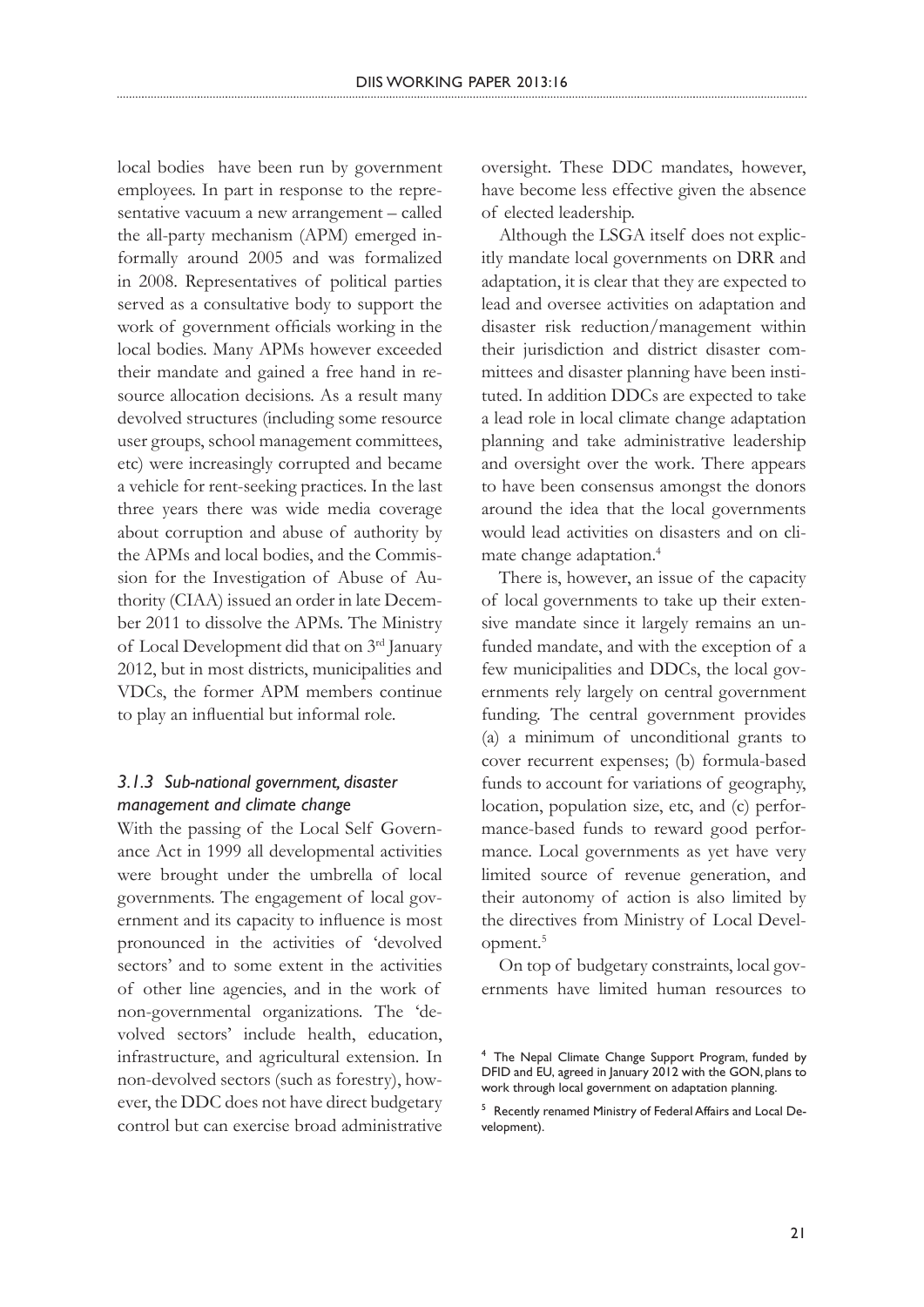respond to major disasters and under such circumstances draw on the army or police. This calls for coordination among different district stakeholders – for example, security personnel (police and army), Red Cross and other IN-GOs which are working in the district. The coordination role has been played by the Disaster Management Committees at different levels. In many instances including the 2008 flooding in Koshi river in the eastern Tarai, the army and police were extensively mobilized in rescue operations, as was the NRCS. The NRCS was active in rescuing victims, providing relief packages (tents, clothes, etc) and first aid services. Federation of Nepalese Commerce and Industries has also been providing food support in many disaster cases.

### *3.1.4 The roles of markets and civil society*

The private sector in Nepal is poorly developed and tends to be more urban based focusing on services and construction reflecting the absence of a market-oriented rural economy.

On paper official policy since mid-1980s (1985-90) and especially since the eighth plan (1992-97) has been to liberalise the economy and reduce state control of key economic sectors but in practice this has not happened in a comprehensive way. Key functions related to agriculture, such as input provision (e.g. fertiliser) were under state control and subsidised. In 1998 the government undertook to withdraw from the fertiliser market. However in the face of falling supply through formal market channels because of the extent of imported low-quality fertilisers through informal channels, the government reintroduced in 2008 a price subsidy on chemical fertilizers to be managed by the Agricultural Inputs Company Limited (AICL). The private sector is not entitled to import and distribute the

subsidized fertilizers and have proved unable to compete with the subsidized fertilizer and unofficial imports. The problem is that the volume of fertilizer (100,000 MT) that AICL is able to import and distribute at a subsidized rate through farmer cooperatives falls far below market demand (Shrestha 2010).

The nature of state control of the market and its consequences is clearly exempified in the forest sector. The timber trade in Nepal is heavily regulated by the government, which has created an artificial scarcity and considerable price gaps between price at harvest (stumpage) and final market. District Forest Offices are designated authority to issue permit to harvest timber, mark the timber before harvest, issue transport orders and regularly monitor the process throughout the value chain (starting from marking tree for harvest till sawing timber for sale). The checkposts in the highways frequently serve as 'rent-seeking points', raising price and causing 'market disintermediation'.

However despite the evidence that timber can substantially contribute to CFUG income, the regulatory and institutional barriers around timber harvesting and sale largely discourage timber management, and have reinforced existing wealth and caste-based social inequalities (Chhetri et al. 2011). Nepal's forest policies, laws and institutions are largely protection oriented (Hill 1999, Edmonds 2002, Bampton and Cammaert 2007). For community forestry the regulatory and institutional framework appears to deliberately discourage timber harvesting and trade (Paudel et al. 2008, Bampton and Cammaert 2007, Paudel et al. 2010, Banjade et al. 2011,), i.e. favouring forest protection over community forestry income. The government policy of not handing over the Terai Forest (with valuable timber resources) and putting strict regulatory control over timber harvesting and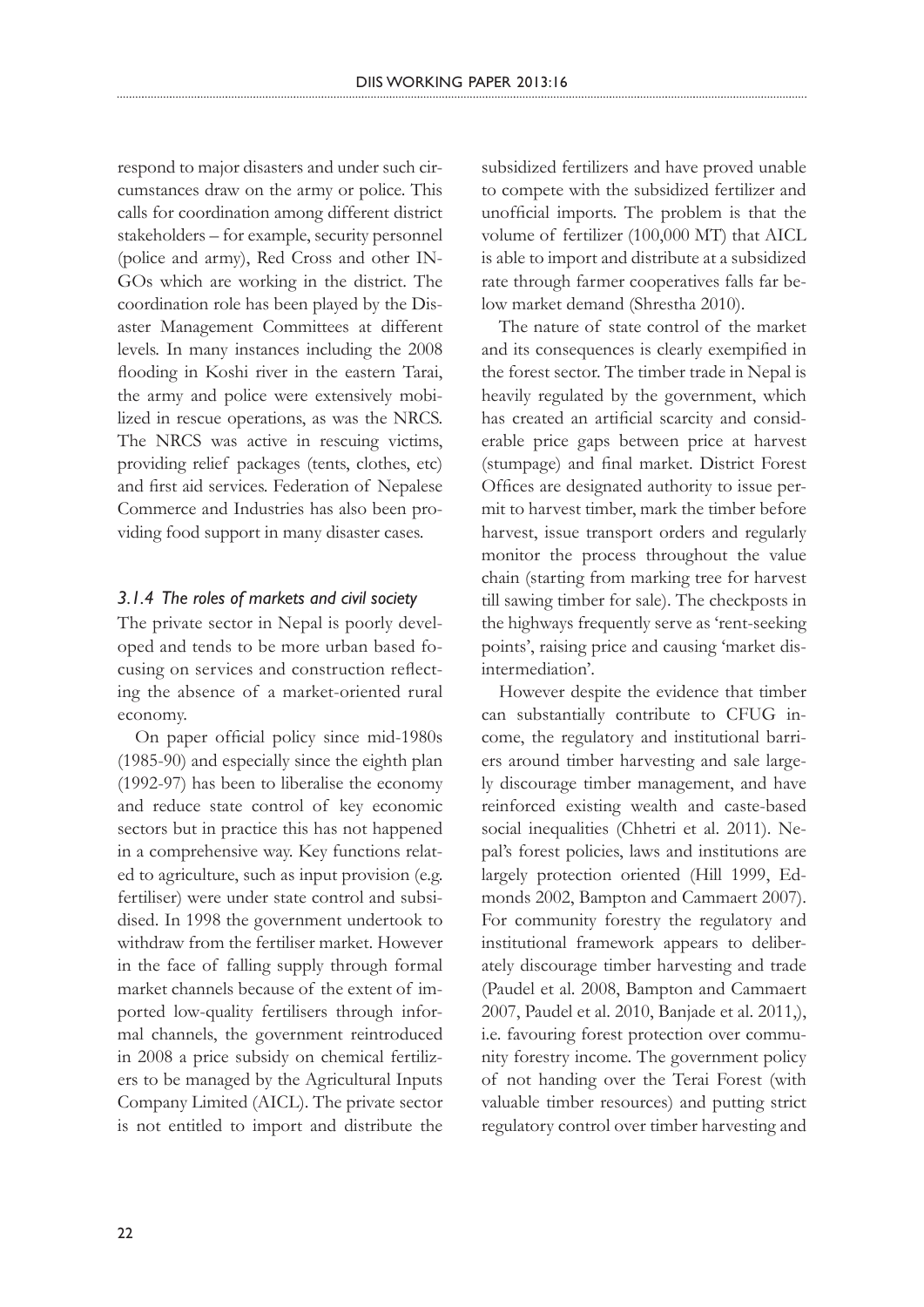high royalties on timber rent (Sinha 2011) is consistent with this. But the consequence of this regulation combined with poor governance practices is that there is widespread corruption in the timber trade in Nepal with rent-seeking practices by forestry officials and elite capture of the community forestry (e.g. Iversen et al. 2006, Thoms 2008, Paudel et al. 2010).

A report by the Asian Development Bank (2009) pointed to a number of factors that have constrained growth including political instability and weak governance, inadequate infrastructure and labour unrest. But it also identified a number of constraints to the inclusiveness of economic growth, the outcome of which has been indicated in the rising levels of inequality. These include and in combination point to unequal access to markets:

- Limited productive employment opportunities particularly in rural areas where most poor live;
- Lack of rural employment is due in particular to the poor growth and performance of agriculture; this is evidenced by the high migration rates within and out of the country with about 15 percent of adult men commonly away from their usual place of residence;
- Unequal access to agricultural inputs and opportunities to commercialise and diversify agricultural activities due in part to small landholdings and unequal access to irrigation;
- The poor and other disadvantaged groups – based on identity/caste and gender have fewer opportunities for non-agricultural employment;
- The poor and disadvantaged groups have less opportunities to migrate to countries other than India;

• Inequality in accessing infrastructure and productive assets such as credit and land

ADB (2009: 93) argues that the root causes underlying the constraints to inclusiveness in economic growth are linked to systematic patterns of exclusion and inadequate public service delivery. In sum this level of exclusion is an outcome of Nepal's problematic political trajectory but in turn it has been a cause of the rise of political contention and the demand for rights as evidenced by the remarkable rise of civil society activism in Nepal.

To some extent Nepal's NGO sector has dimensions of being 'private sector' entities. Although many have had an activist agenda, they have also through funding from donors come to play a key role in providing goods and services to rural households. However such NGOs do not appear to have been used to provide services, except for the self-appointed role taken up internationally by the Red Cross to respond to natural hazards, nor have they been contracted by international agencies for disaster response. Non-governmental entities, however, have been engaged by the government – primarily owing to donor pressure or requirements – to facilitate disaster or adaptation planning and policy/strategy development through the funds made available by donors.

Civil society has grown in Nepal since the political change of 1990. The Constitution of 1990 established the right to association and thus provided an opportunity for an unprecedented rise in the organizations in the post-1990 period (see Box 4 ). This period also saw the growth of the media – national broadsheets, local newspapers, television stations, and a huge number of FM radio stations throughout Nepal. Similarly, groups, networks, federations and alliances have sprung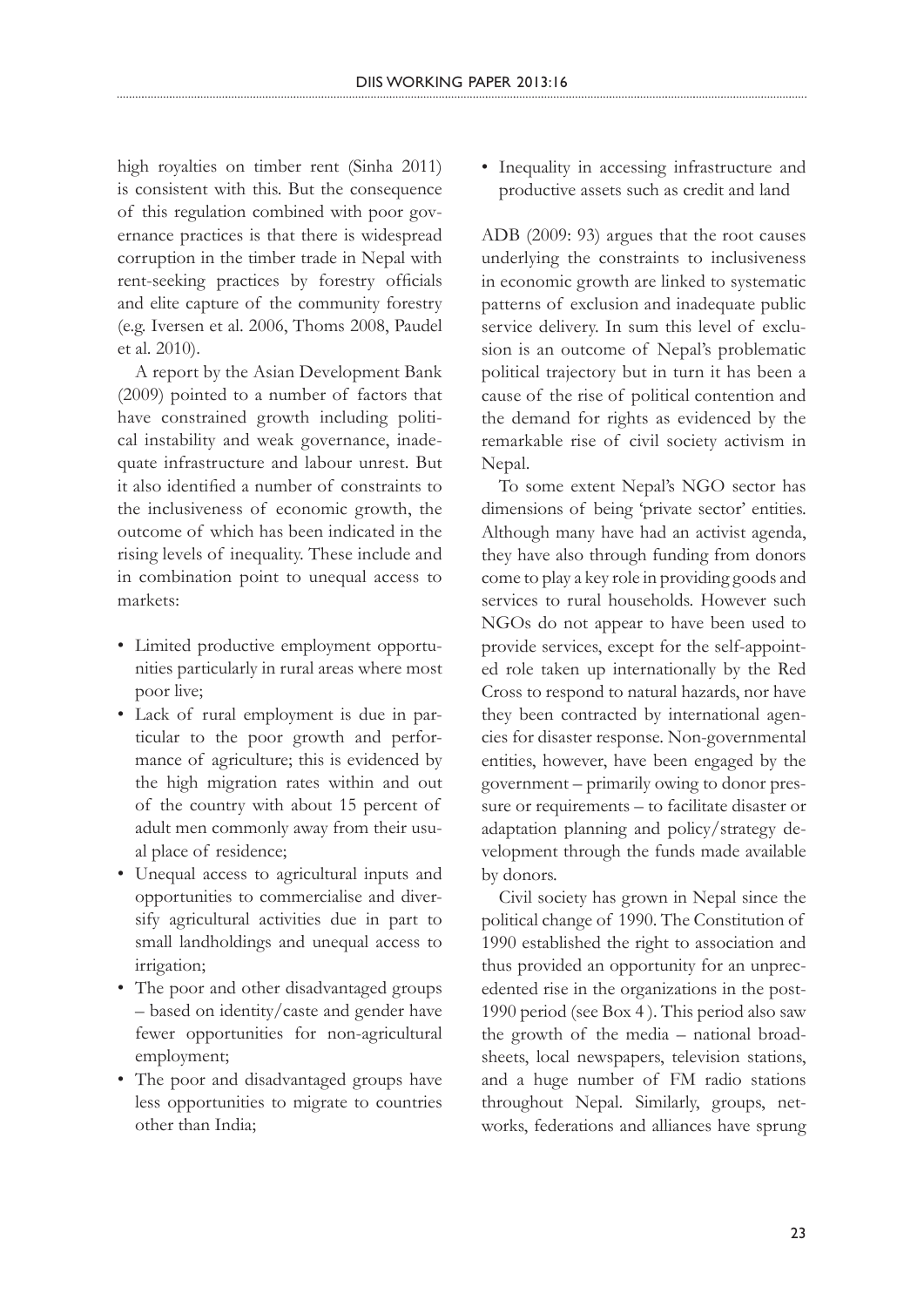up, some of which have been enduring, others short-lived.

In legal terms, associations, federations as well as NGOs are established under the Association and Organization Act, 1977, and are treated in equal terms. According to the global integrity report,<sup>6</sup> Nepal's civil society organizations have the highest integrity score compared with other institutions of the country.

A particular moment in which the presence of civil society was most evident was in the run-up to and during and the 19-day second people's movement (6-24 April 2006). This movement led to the ending of the Maoist insurgency and a wider range of agreements on a political settlement. The King's seizure of power in February 2005 had brought little immediate response from the parliamentary parties or popular protest. However a number of civil society organizations and 'civil society leaders' – from media houses, professional associations (Nepal Bar Association, Federation of Nepalese Journalists, teacher unions, Medical Association), human rights organizations, networks of NGOs and networks of natural resource user groups across the country and so on – began to rally the support of their respective constituents and eventually mobilised a larger mass of people. This culminated into the second people's movement, forcing the King to relinquish power. However the movement did not sustain this and subsequently returned to previous roles. But the movement is seen to have contributed significantly to the popularization and propagation of the ideas of rights, equality, identity, human rights, democracy, secularism, community rights and gender equality.

One particular aspect of Nepalese civil society development over the past decade has been the growth of socially differentiated civil society organizations – for example, an

alliance or federation of NGOs or other organizations based on a specific identity-based constituency. For example, while Nepal has a national federation of NGOs, there are also associations of Madhesi (People of the Tarai) NGOs or Dalit (Untouchable caste) NGOs – implying that the membership is drawn out of NGOs representing specifically Madhesi or Dalit interests. Similarly, the National Federation of Indigenous Nationalities (NEFIN) has been advocating the rights of indigenous/ ethnic groups over the past two decades.

Another aspect of civil society development relates to the sectoral focus of some associations. For instance, a number of grassroots-led associations/federations are constituted of 'forest users', 'irrigation users', 'milk cooperatives'. Such associations tend to be aligned with the sectoral divisions within the government. At times, NGOs have been labelled as 'civil society'. Although these associations may be concerned with the rights and interests of their constituent members, they are frequently funded by donor agencies to conduct development programmes or support advocacy, lobbying or socio-economic development of those groups.

Three federations – FECOFUN, NEFIN, and HIMAWANTI – have been closely associated with the climate change agenda for several years, although each of them have had other interests as well. FECOFUN has consistently been advocating for grassroots people's rights over forest resources and to safeguard the autonomy of forest user groups from potential violation by the forestry bureaurocracy. They have also argued that community forest not be brought under the mandate of local government,<sup>7</sup> but be allowed to maintain the autonomy accorded to forest user groups.

<sup>6</sup> See www.globalintegrity.org.

 $7$  This debate has to do with the contradiction of the local self-governance act of 1999 and the Forest Act of 1993.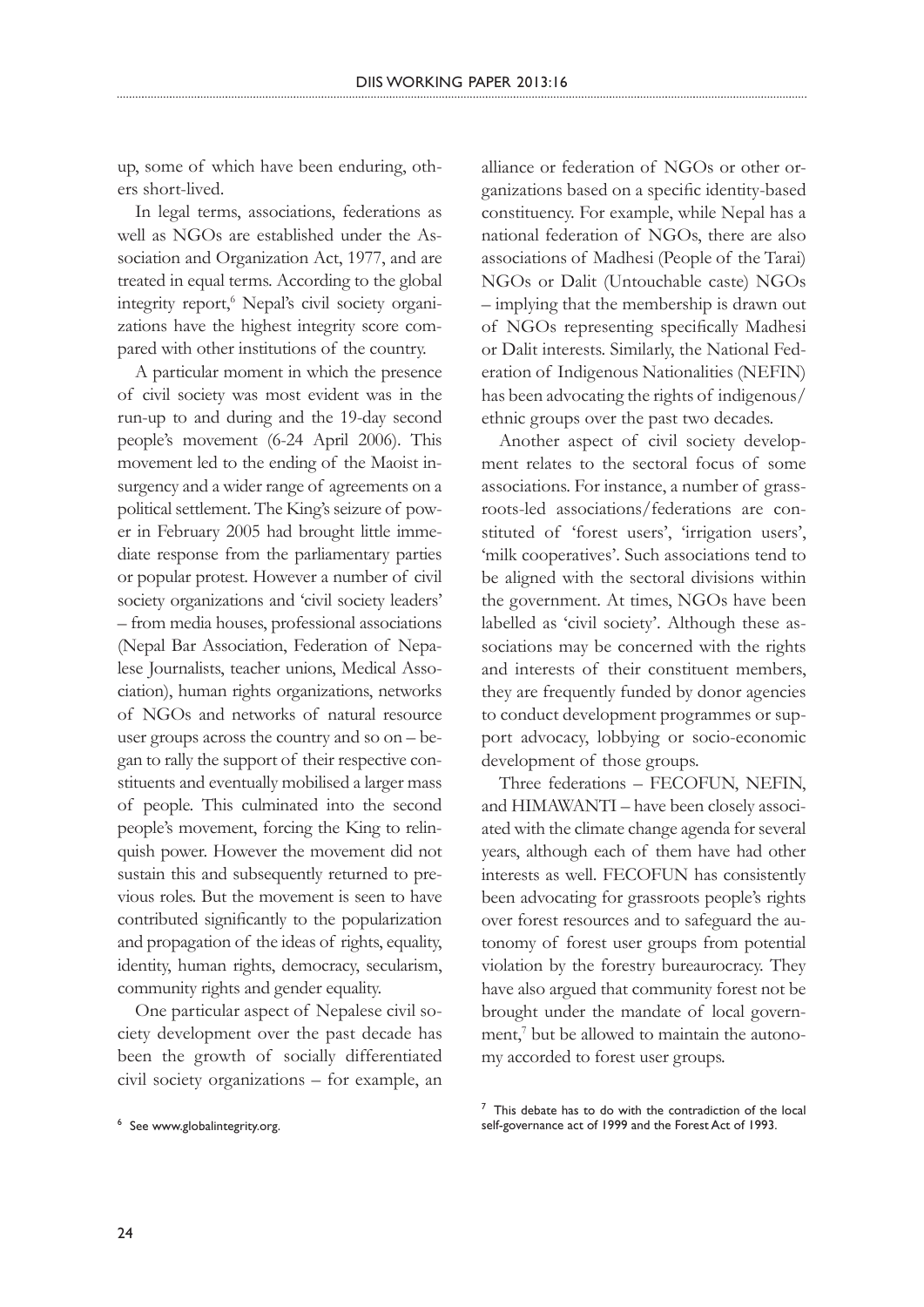#### **Box 4. Examples of civil society organizations in Nepal**

#### *Federation/association*

- Federation of Community Forest Users Nepal (FECOFUN)
- Association of Collaborative Forest User groups of Nepal (ACOFUN)
- National Association of Community Electricity Users Nepal (NACEUN)
- National Federation of Irrigation Water Users Association Nepal (NFIWIAN)
- NGO Federation of Nepal (NFN)
- Municipality Association of Nepal (MuAN)
- Himalayan Grassroots Women Natural Resources Management Association (HIMAWANTI Nepal)
- National Association of Village Development Committees Nepal (NAVIN)
- Association of District Development Committees of Nepal (ADDCN)
- Water and Energy Users Federation Nepal (WAFED)
- Federation of Drinking Water and Sanitation Users Nepal (FEDWASUN)
- Federation of Nepalese Journalists (FNJ)
- Nepal Bar Association

#### *Alliances*

- Human Rights Alliance
- DEAN (Democracy and Election Alliance Nepal)

#### *Climate change related networks*

- Climate Change Network Nepal(from 2003): especially to ratify Kyoto protocol initially
- Disaster Network (DP-Net)
- NGONCC NGO network on climate change, led by LIBIRD
- NYCA Nepalese Youth for Climate action
- AINCCTF Association for International NGOs Climate Change Task Force (which has merged (INGO deliberation platform)
- Climate Action Network South Asia (CANSA) – steering committee Nepal – focus on international negotiations and SA regional issues
- Land rights group land and climate change
- Red Cross and Red Crescent Societies mainly on DRR

#### *Advocacy-oriented NGOs*

- ForestAction
- CDO (Community Development Organization)
- Community Self Reliance Center (CSRC) (on land reform)
- Nepal Forum of Environmental Journalists (NEFEJ)
- National Forum for Land Rights Nepal
- Advocacy Forum
- Pro-Public
- LIBIRD

#### *Identity/caste-based associations/federations*

- Nepal Federation of Indigenous Nationalities (NEFIN)
- Dalits NGO Federation
- Rastriya Dalit Network
- Dalit Alliance for Natural Resource Nepal (DANAR Nepal)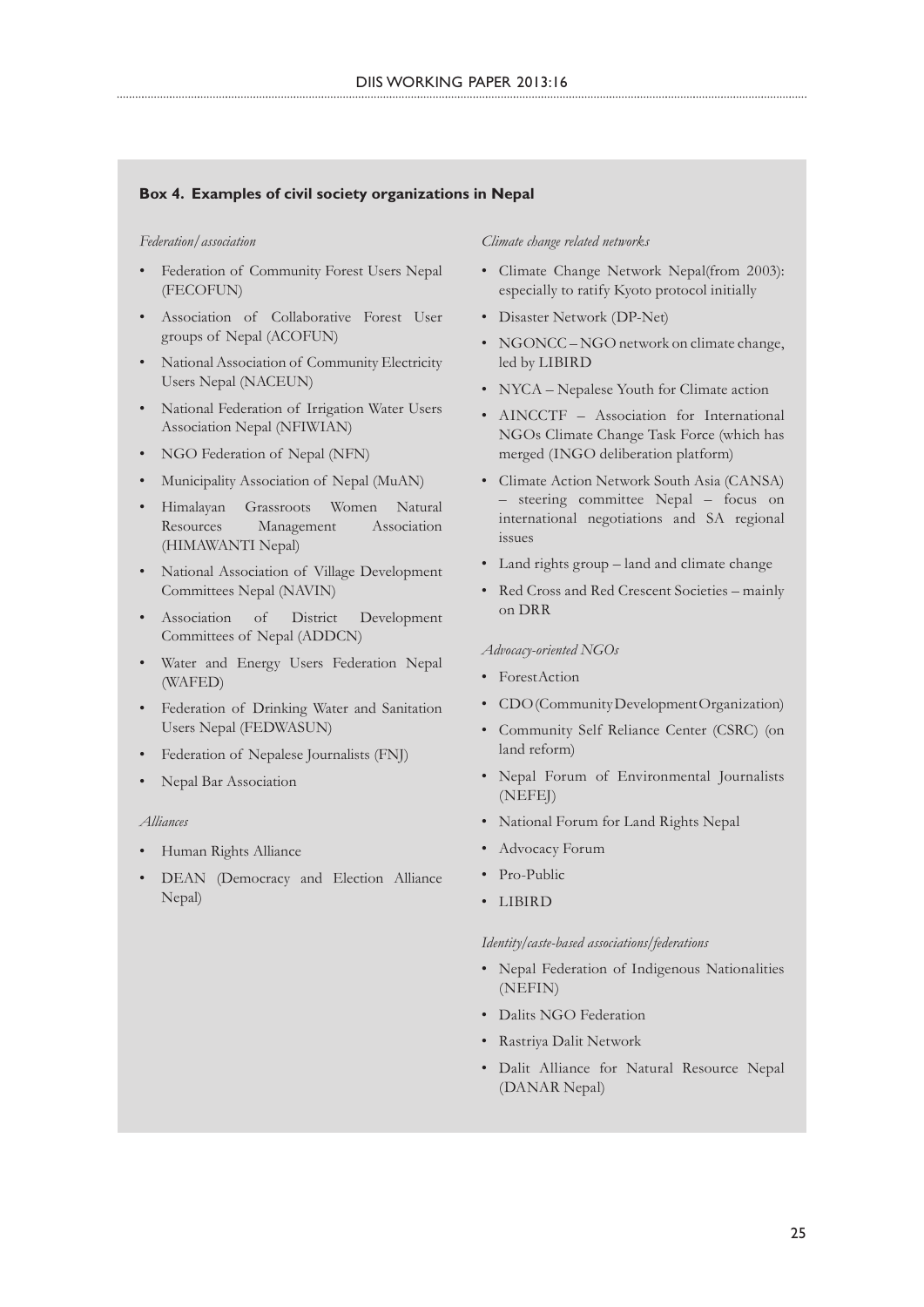NEFIN, on the other hand, has primarily been concerned with promoting the rights and interests of indigenous/ethnic groups. For several years, starting in 1990s, NE-FIN advocated for the ratification of ILO Convention 169, and the implementation of its provisions. This was done in 2007, and Nepal was also party to the UNDRIP (UN Declaration on the Rights of Indigenous Peoples 200 8). A significant part of NEFIN's advocacy and lobby concerns the implementation of ILO 169 and UNDRIP, and its provisions such as free, prior informed consent , the prerogative of rights of IPs/ethnic groups over natural resources – the forests, land, water, and more recently carbon. In the final days of the tenure of the constituent assembly in May 2012, NEFIN organized nation-wide strikes and lobbied for single-identity provinces and clashed with other social groups (especially Bahun-Chetri, or so-called Khas-Arya community) and parties aligned with liberal /civic agenda. NEFIN faces a challenge of how to balance its political agenda with some of its non-political mandate.

Many of these civil society organizations (including NGOs and associations) participate in climate change policy-making, programming and implementation processes. For instance, FECOFUN, NEFIN and ForestAction have been part of the REDD (Reducing Emissions from Deforestation and Forest Degradation) policy processes. FECOFUN is involved in implementing a number of REDD+ projects; for example it is engaged with a REDD pilot project under the leadership of ICIMOD and in collaboration with another NGO, Asia Network for Sustainable Agriculture and Bioresources (ANSAB). This is addressing the design and setting up of a governance and payment system for Nepal's Community Forest Management under REDD. It has also been implementing a grassroot capacity development on REDD+ with RECOFTC.

The role of civil society actors in response to extreme climate events remains largely ad hoc, except for the internationally recognized role of the Red Cross. They (the Youth Clubs, NGOs etc.) have supported people after disasters with relief materials, but primarily as a matter of social responsibility, rather than with any formal recognition of roles and contracting out of service by the government and donors.

Note should also be made of a number of business associations in Nepal such as the Federation of Nepalese Chambers of Commerce and Industries (FNCCI), Women Entrepreneurs Association, Confederation of Nepalese Industries (CNI), Federation of Nepal Cottage and Small Industries (FNC-SI) and other commodity associations. Of these FNCCI is more prominent and visible in the national and district levels than others and their representatives are called to participate in different forums including those addressing climate and disaster planning.

The FNCCI is an umbrella organization of the district chambers, commodity associations and of its associate members (Amatya and Shrestha 2010). FNCCI is identified as one of the stakeholders in the formation of the Strategic Program for Climate Resilience (SPCR) representing the private sector. At the district level FNCCI have been involved in the formation of the District Disaster Plans (DDP) (in Lamjung, Dolakha and Rupandehi) and have responsibilities such as to provide service of food in the case of a disaster.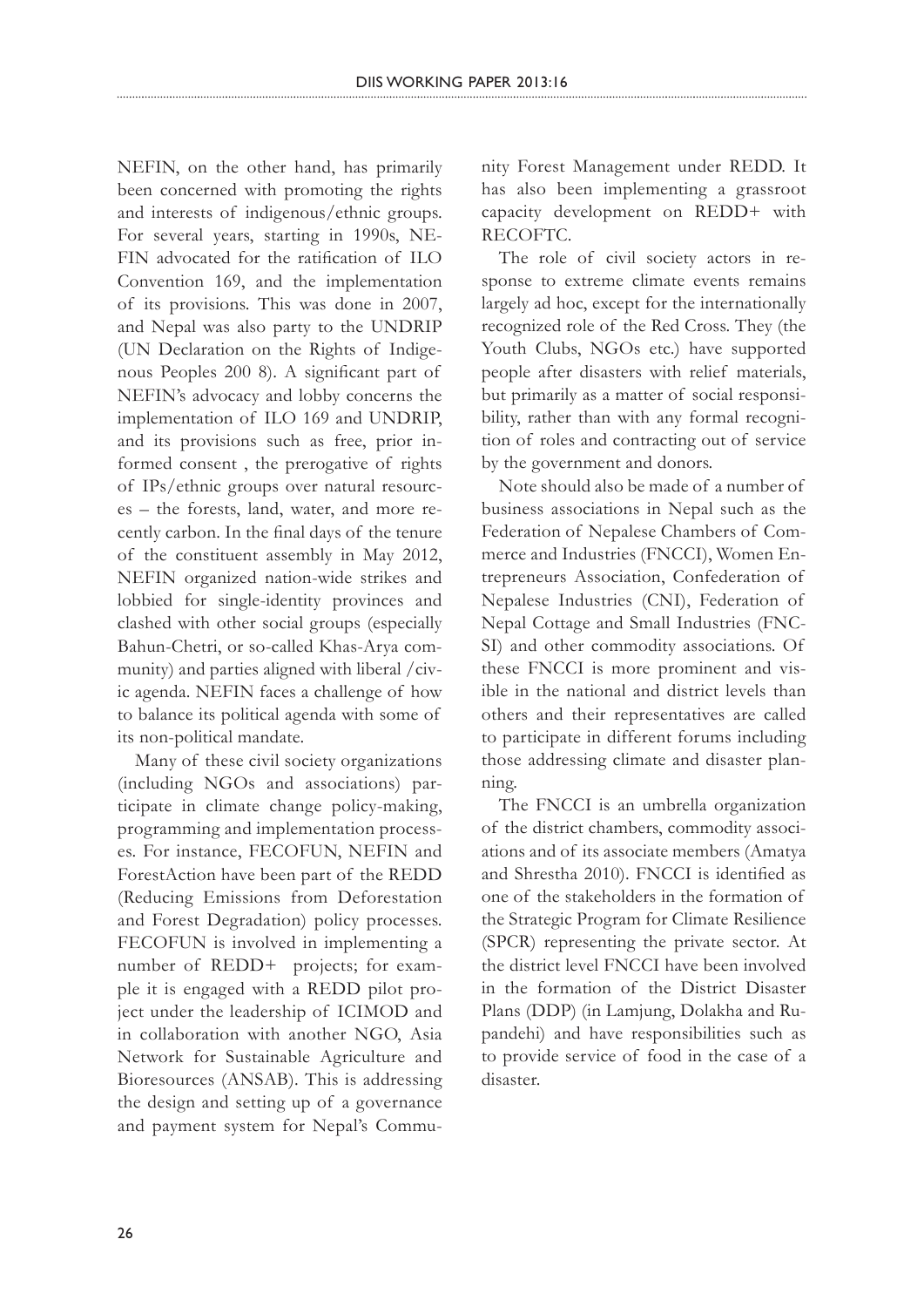# **3.2 Institutional structures for response to climate change**

## *3.2.1 Roles in disasters associated with floods, landslides and earthquakes.*

Nepal has long been prone to natural disasters including a series of devastating earthquakes in its recent history (in 1934 and 1988). The notion of disaster has long been present in the public psyche. However disasters have long been popularly understood as "*daivi prakop*"<sup>8</sup> - divinely caused disasters – reflecting a cultural disposition which signifies an absence of human agency in causing and responding to disasters.

Nepal established a Natural Calamities Relief Act, in place in 1982, designed to develop and coordinate policies, planning and implementation of relief in response to natural disasters. Key natural disasters were characterised as earthquakes, fires, storms, floods, landslides, heavy rainfall, drought, famines and epidemics. A Central Disaster Relief Committee under the chairmanship of the Home Minister (MOHA) was established to guide the process of implementation and establish norms of assistance to disaster victims to be distributed through District Disaster Relief Committees. Under this central committee was a four-tier Calamity Relief Committee structure at the national, regional, district and local level, with the operational responsibility placed at the local committee level. The terms of reference suggests, in accordance with the name of the act, that the primary function of these committees was in relation to relief after disasters rather than any actions related to disaster preparedness or planning. Although the Natural Calamities Relief Act has provided a legislative framework for disaster management in Nepal, the

<sup>8</sup> In English, it was called 'natural disaster'.

stakeholders argue that it is limited only to relief, recovery and reconstruction after any calamity happens. It has not provided a comprehensive framework for disaster risk reduction (IFRC 2011).

The National Strategy for Disaster Risk Management (NSDRM), approved in October 2009 and funded by UNDP and the EU, and developed out of the Hyogo Framework for Action (2005-2015) is focussed on disaster preparedness and planning and has developed sectoral strategies. Although the strategy was submitted to Parliament in 2009 it has yet to be approved by government, a delay which recently<sup>9</sup> prompted the Resident Chief of Mission of the UN in Kathmandu to state that 'I have come to recognise that addressing Nepal's vulnerability to natural hazards is first a governance problem and only second about funding and expertise'. He went on to claim that there was between the major actors, developmental, humanitarian, government and non-governmental, a shared sense of urgency and ambition, but most of Nepal's political leaders remained focused exclusively on politics and power.

The NSDRM envisages a National Council for Disaster Management (NCDM) and a National Disaster Management Authority (NDMA) with authority for the implementation of DRM, coordinating across the ministries and sectors and supporting the development of disaster risk management planning at the district, municipality and community levels. As with the Disaster Relief Act the key actors are foreseen to be local actors: at the district level through District Disaster Preparedness and Response Plans (DDPRP) and the community and VDCs. As a reflection of this, local (community and VDC) disaster risk

<sup>9</sup> http://www.guardian.co.uk/commentisfree/2013/jan/12/ perfect-storm-earthquake-cripple-nepal Accessed 21/01/13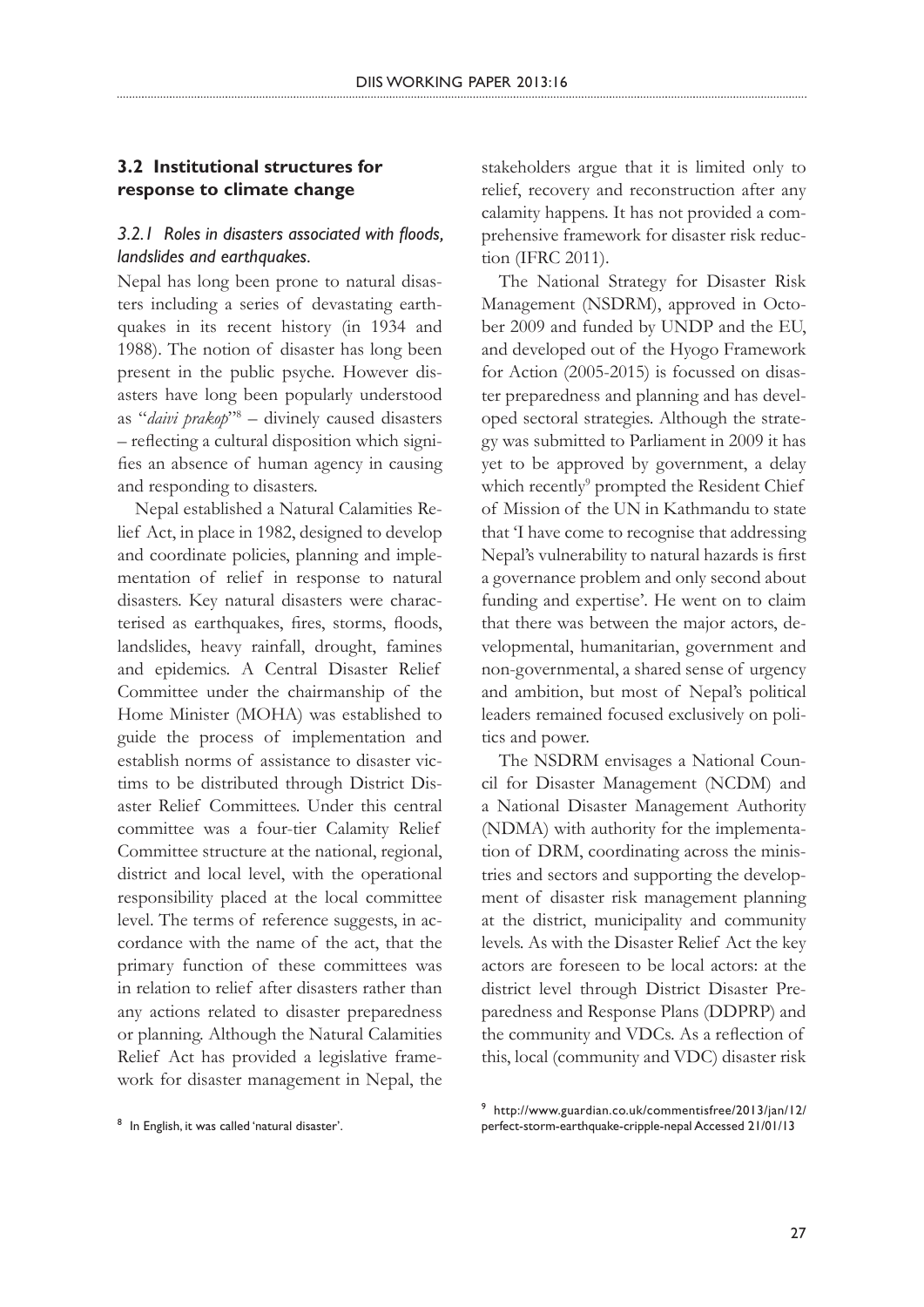management planning guidelines (LDRMP) were issued in 2011. These are foreseen to provide communities with the tools for vulnerability and capacity assessments and for the development of local disaster management plans.

The Nepal Red Cross Society (NRCS) has long been an important actor in disaster response. It started its operations in 1963 and is one of two NGOs that sit on the Central Disaster Relief Committees. The components of the Red Cross and Red Crescent Movement – the ICRC, IFRC and NRCS – are all present in Nepal. They have been working to reduce the risk of disasters and provide relief during emergencies. The NRCS, in its auxiliary role to the government, provides relief and assists with building safer and more resilient communities. The IFRC has been supporting the NRCS in capacity-building activities and coordinates with other actors on an international level during large-scale disasters. The ICRC has been working in Nepal to protect and assist conflict-affected persons and to promote international humanitarian law (NRCS 2011). It is also a member of core disaster management committees at national, regional and district levels. The Red Cross has also been mandated by Nepal's Ministry of Home Affairs to formulate and implement disaster management policies, plans and programmes (NRC 2010: 5). For instance, NRCS has prepared Disaster Management Policy in 2008 (NRCS 2008 ) and Disaster Management Strategic Framework in 2010 (NRCS 2010). It responds to at least three disasters every year in the country, mainly flood and landslides, fire and water-related diseases (NRCS 2010: 4).

There are a range of organizations involved in responding to extreme events at national and district levels (see table 5).

Government organizations and agencies such as the Red Cross have a clear mandate in relation to planning and responding to disasters and these are similar in all three study districts. A few organizations have specialized roles. For example, the DFO has the role to reduce the risk of and respond to forest fires, and the Department of Water Induced Disaster Prevention (DWIDP)<sup>10</sup> is responsible for minimizing damage from flooding through river embankment work. Even if the roles and mandates are similar in each of the three districts, the effectiveness of delivery by specific organizations appears to vary. For example, the DDC Dolakha appears to be more active and responsive to disaster events in comparison with other districts. Similarly, INGOs working in Rupandehi were found to have formed an informal network for mobilizing relief funds in the district. World Vision is coordinating all INGOs for disaster-related work. It is likely that this INGO network is supported through a larger Nepal Risk Reduction Consortium (NRRC).

The NRRC is an arrangement, which is coordinated by the UN System and brings together humanitarian and development partners with financial institutions in partnership with the Government of Nepal in order to reduce Nepal's vulnerability to natural disasters.11 The NRRC comprises of the GoN, UN, ADB, AusAID, EU, UKaid, the World Bank and some other donor agencies. Based on the Hyogo Framework and Nepal's National Strategy for Disaster Risk Manage-

<sup>&</sup>lt;sup>10</sup> Department of Water Induced Disaster Prevention (DWIDP) is one of the departments under Ministry of Irrigation which aims to prevent damages of infrastructures due to water-induced disasters by the appropriate management and conservation of rivers and river basins of Nepal (log on http:// www.dwidp.gov.np/goal-82.html for detailed information).

<sup>11</sup> Excerpts from http://un.org.np/coordinationmechanism/ nrrc, downloaded 20<sup>th</sup> Jan 2012.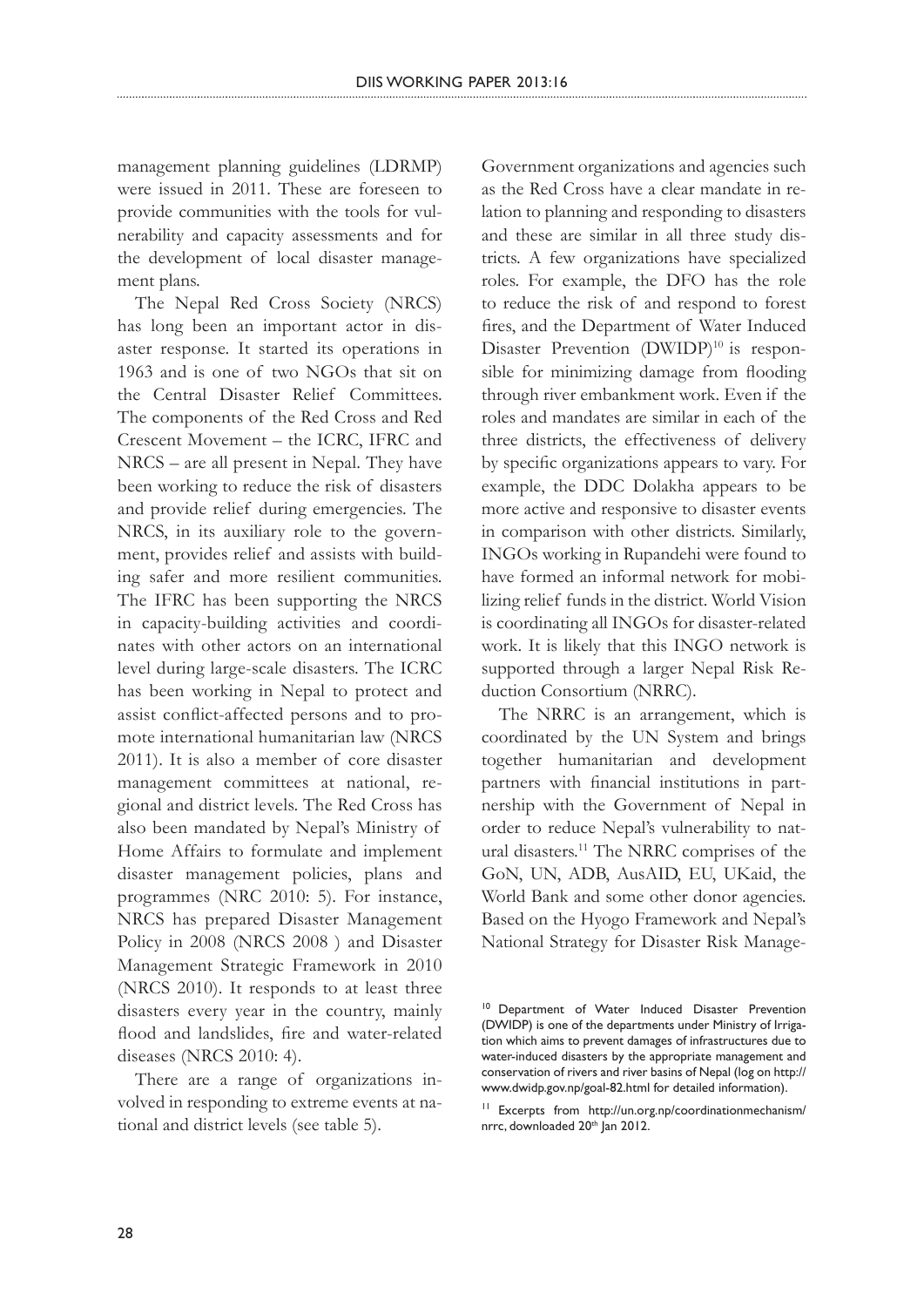| Organization                                                                       | Roles in responding disaster events                                                                                                                                   |                                                                                                                                                       |                                                  |
|------------------------------------------------------------------------------------|-----------------------------------------------------------------------------------------------------------------------------------------------------------------------|-------------------------------------------------------------------------------------------------------------------------------------------------------|--------------------------------------------------|
|                                                                                    | <b>Mitigation</b>                                                                                                                                                     | <b>Disaster Preparation &amp; Response</b>                                                                                                            | Recovery                                         |
| Villages/local<br>community                                                        | Implementing DISCO/NGO<br>work as community organiza-<br>tion                                                                                                         | Self-help                                                                                                                                             |                                                  |
| <b>DISCO</b>                                                                       | Watershed management<br>activities, construction of small<br>structures (check dams &<br>bio-engineering structures),<br>plantation;<br>Prioritise watersheds at risk |                                                                                                                                                       |                                                  |
| <b>Red Cross</b>                                                                   |                                                                                                                                                                       | As member of DDR committee;<br>maintenance of relief materials;<br>training to volunteers; relief<br>materials; emergency supplies;<br>medical relief |                                                  |
| <b>DDC</b>                                                                         | Funding mitigation e.g. DISCO                                                                                                                                         | Coordinate DDR committee<br>Contribute fund for relief materials                                                                                      | Funding for<br>recovery                          |
| CDO                                                                                |                                                                                                                                                                       | Coordinate DDR committee and<br>keep the security people in alert;<br>Coordinate/Mobilise security<br>personnel (especially police)                   |                                                  |
| Police /Army                                                                       |                                                                                                                                                                       | Mobilize for rescue                                                                                                                                   |                                                  |
| DFO (in case of<br>forest fire)                                                    | <b>Fire Lines</b><br><b>Extension Material</b>                                                                                                                        |                                                                                                                                                       | State forestry                                   |
| Department of<br>Water Induced<br><b>Disaster Prevention</b><br>(in case of flood) | Engineering work like river<br>training                                                                                                                               |                                                                                                                                                       |                                                  |
| Prime Minister<br>relief fund                                                      |                                                                                                                                                                       | Funding for major disasters                                                                                                                           |                                                  |
| <b>NGOs</b>                                                                        | Early warning system in<br>collaboration with donor and<br><b>DDC</b>                                                                                                 | As member of DDR committee                                                                                                                            | <b>INGOs funding</b><br>to implement<br>recovery |
| <b>INGOs</b>                                                                       |                                                                                                                                                                       | Fund and materials for relief<br>(i.e. World Vision in Rupandehi)                                                                                     | Funds and<br>materials                           |
| <b>UNDP</b>                                                                        | Supporting for early warning<br>system (i.e. Dolakha)                                                                                                                 | Support to DDR committee                                                                                                                              |                                                  |

Table 5. Roles for district organizations in disaster mitigation, response preparation, response and recovery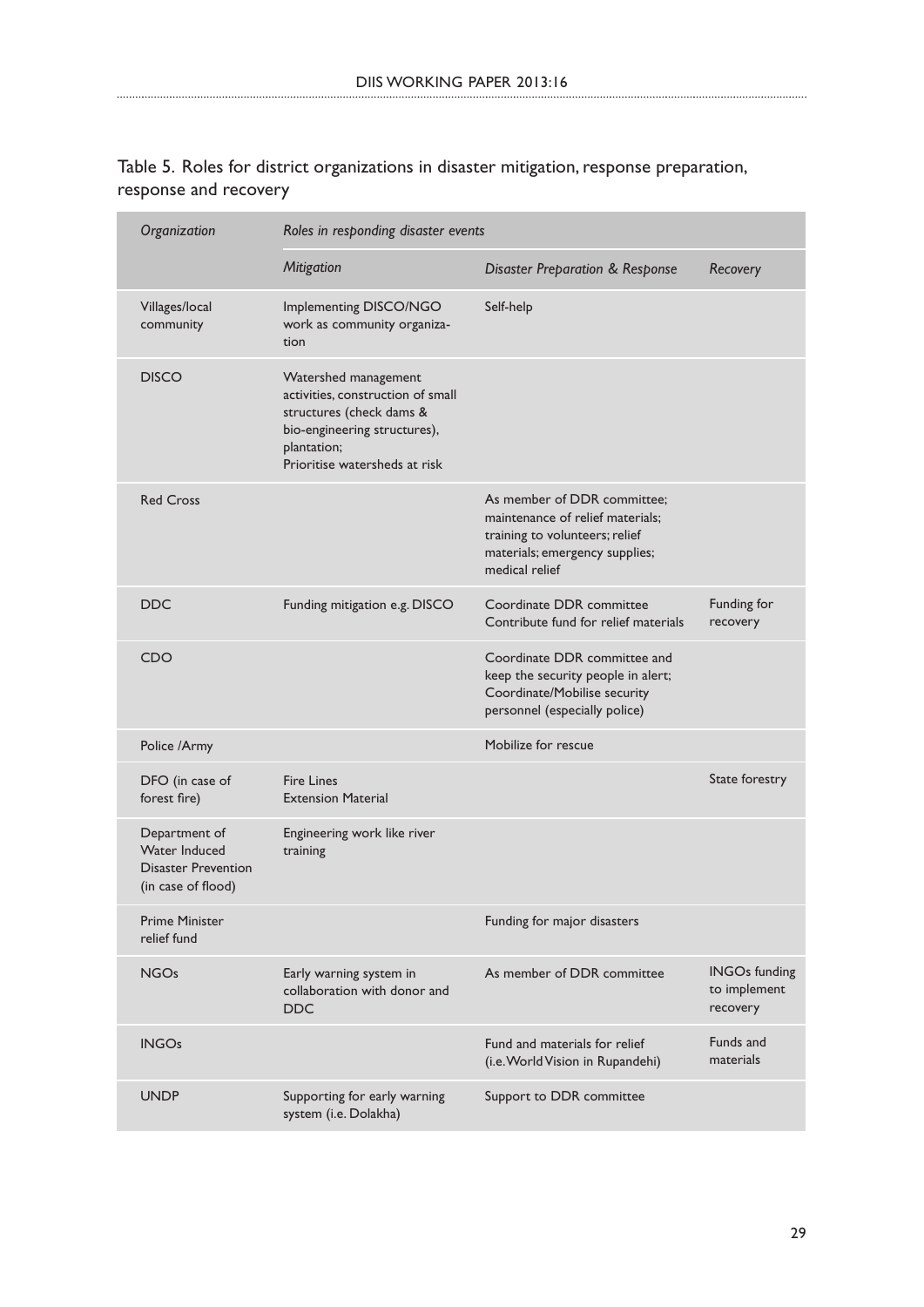| Organizations          | <b>Mandates</b>                                                                                                                                             |
|------------------------|-------------------------------------------------------------------------------------------------------------------------------------------------------------|
| Climate Change Council | Coordinate and oversee climate change policy development                                                                                                    |
| <b>MOSTE</b>           | Coordinate climate change programmes (functional level<br>coordination)                                                                                     |
| Climate Change Center  | Semi-autonomous technical institution for formulation and imple-<br>mentation of climate change programme and research (it has not<br>been established yet) |

# Table 6. Organisational structure proposed by the climate change policy

# Table 7. Organisational mandates proposed under NAPA and LAPA

| Organizations                                                                                           | <b>Mandates</b>                                                                                                                                                                                                                                               |
|---------------------------------------------------------------------------------------------------------|---------------------------------------------------------------------------------------------------------------------------------------------------------------------------------------------------------------------------------------------------------------|
| <b>Central level:</b>                                                                                   |                                                                                                                                                                                                                                                               |
| <b>MOSTE</b>                                                                                            | • Coordination between adaptation policy and on-the-ground<br>implementation of adaptation activities<br>• Climate Change Program Coordination and Monitoring Unit within<br>the MOSTE will coordinate the climate change adaptation<br>programmes under NAPA |
| Multi-stakeholder Coordinatio<br>Climate Change Initiative<br><b>Coordination Committee</b><br>(MCCICC) | • Oversee climate change policy development and programme<br>implementation                                                                                                                                                                                   |
| <b>Project level:</b>                                                                                   |                                                                                                                                                                                                                                                               |
| Line ministries                                                                                         | Implement projects                                                                                                                                                                                                                                            |
| <b>Local level:</b>                                                                                     |                                                                                                                                                                                                                                                               |
| <b>District Coordination</b><br>Committee (at DDC)                                                      | Coordinate project planning and delivery at district level                                                                                                                                                                                                    |
| Line agencies (DFO, DADO etc)                                                                           | Implementing projects<br>$\bullet$                                                                                                                                                                                                                            |
| Community-based organizations<br>(like CFUGs), private sector etc<br>(service delivery agents)          | Implementation of activities<br>$\bullet$                                                                                                                                                                                                                     |
| Local bodies (District, VDC and<br>municipalities)<br>(As stipulated in LAPA)                           | • Support to identify climate-vulnerable communities and prepare<br>LAPA at respective level<br><b>Promote LAPA</b><br>Oversee/coordinate implementation of LAPA<br>Integrate LAPA in sectoral and local development planning process                         |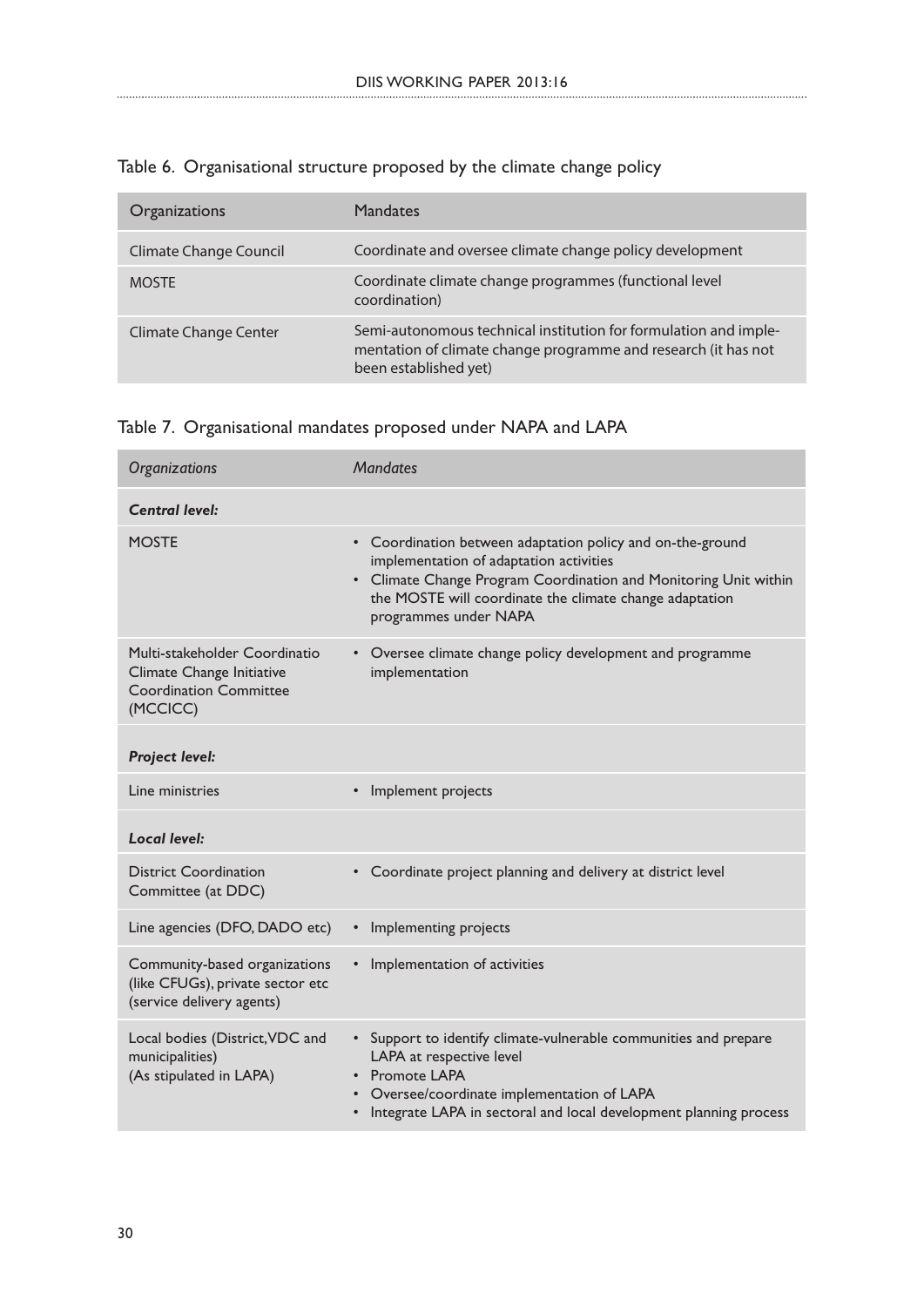ment, the NRRC has identified five priorities for sustainable disaster risk management: school and hospital safety, emergency preparedness and response, flood risk management in Koshi river, community-based DRM, and policy and institutional strengthening.

### *3.2.2 Roles in climate change adaptation*

There are two main climate change relevant policies. The first is the Climate Change policy (Government of Nepal 2011) which is general and limited to identifying the key responsible organisations and their roles in relation to climate change action (table 6).

The second is NAPA (Ministry of Environment 2010) which develops a national adaptation programme framework, organisational mandates (Table 8) and identifies key adaptation needs. This has given rise to Local Adaptation Planning (LAPA) which is beginning to be initiated (Table 7). There is talk of Community Adaptation Planning (CAPA) although this has no formal status.

However in the study districts the local government and government line agencies' response did not appear to be well prepared to respond to gradual climate-related changes and their impacts. In interviews, the district-level line agencies indicated that there was a lack of mandate for them to initiate adaptation planning on their own.

The response from the development partners including donor agencies and I/NGOs has been ad hoc and project-based. Their focus has been towards support for adaptation planning and developing capacity of stakeholders rather than actual action to respond to the changes the communities are confronted with. For example, USAID through the Hariyo Ban Program in Lamjung and DFID through LFP in Rupandehi have been helping to develop community adaptation plans

(CAPA) and sensitize district institutions on climate change issues. In contrast, World Vision in Rupandehi is concerned primarily with engaging the DDC and others in producing disaster plans. In Lamjung, a CAP development process has just started this year and four communities are on the way to draft their plans; in Dolokha ten CAPAs have been developed and supported for implementation.

Major shift in role of organizations in response to the climate change agenda have not been seen. The climate agenda has gradually been understood/adopted by the district line agencies and local government but there has been very little communication from central ministries to their district offices regarding any change of roles. However activities of the District Soil Conservation Offices have increased in terms of adaptation to the impact of climate change. In Dolakha, the DDC was found to have provided funding to the DIS-CO to undertake climate-related activities. In the other two study districts, however, this did not appear to have happened. But DIS-CO officials in these two districts anticipate a greater role, in view of their mandate in relation to soil and watershed conservation, in the future as climate change programmes are implemented.

The Climate Change Policy (Government of Nepal 2011) has made provision for a district-level coordination committee to coordinate adaptation-related activities. However, this does not yet appear to be functioning at ground. The LAPA framework has laid out the path for local-level adaptation planning projects to be funded under the Nepal Climate Sector Support Programme (NCCSP) by the EU/DFID and is expected to engage the local governments (DDCs, VDCs, municipalities). It is expected that this programme would further clarify the role of these agencies and build their capacity.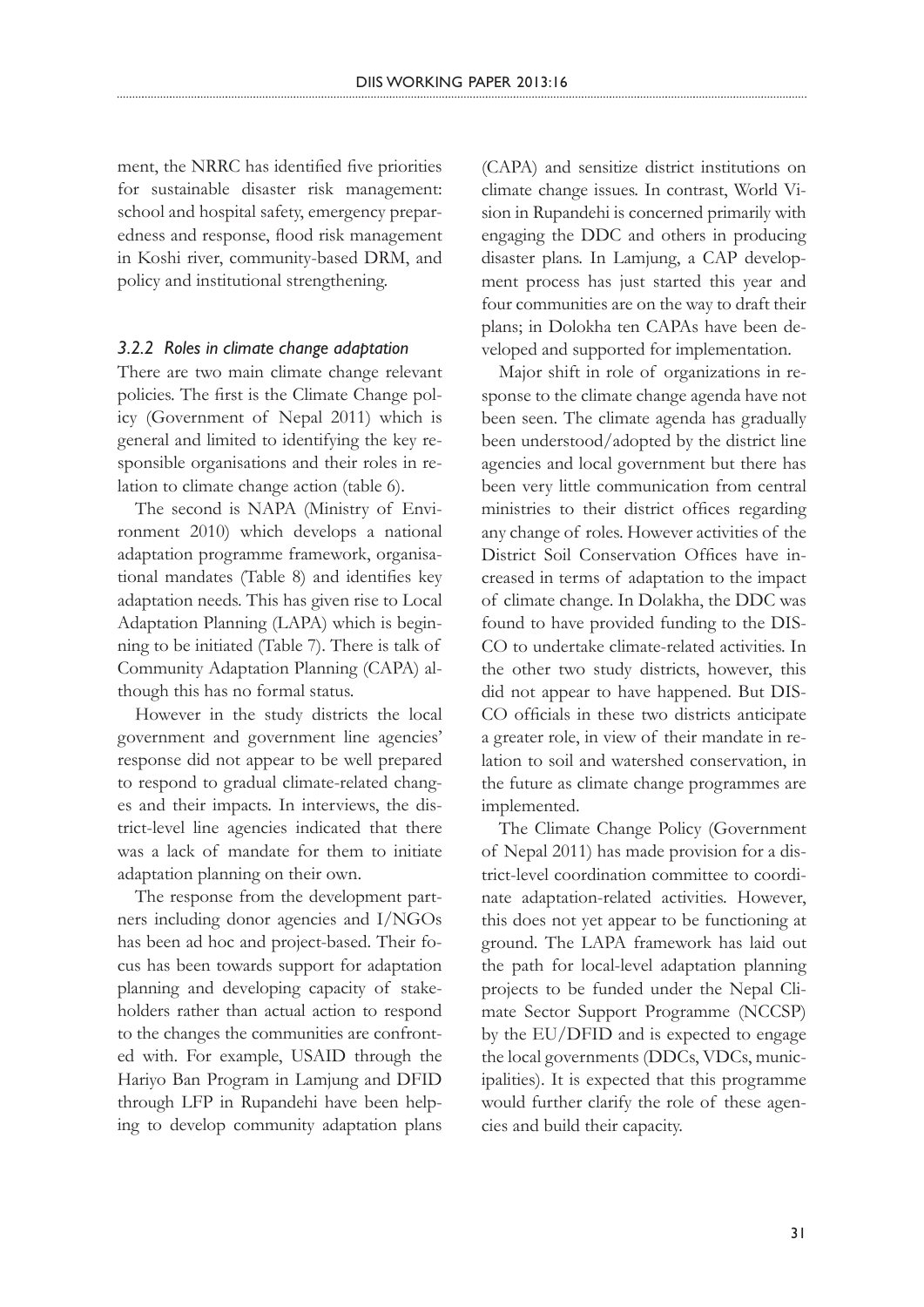# **4. POLICIES, PLANS AND MANDATES AFFECTING CLIMATE CHANGE ADAPTATION**

# **4.1 National climate change policies**

There is evidence that the climate change agenda has grown in significance in Nepal driven largely by the international policy debate. As commented on by one source (GoN 2011:xiii):

Nationally, climate change remains an emerging policy theme with variable interest at the sector level. The 2011 climate change policy statement appears a significant landmark, although much remains to be seen whether this will catalyse a major mainstreaming of this policy theme across all sectors of the economy. At present, climate change continues to be strongest when seen as an environmental – rather than an economic – concern. The challenge will be for climate change to move beyond its origins as an environmental matter to become a major context for all development planning.

Nepal signed the United Nations Framework Convention on Climate Change (UN-FCCC) on 12 June 1992 (GoN 2011). Upto 2000, the climate change debate in Nepal at the government level was primarily centred on the measurement of greenhouse gas emission and its volume and trends (Ghimire 2011). After 2000, the 2001 Millennium Development Goals initiatives and the 2003 Sustainable Development Agenda for Nepal, the climate change policy agenda has widened. Prior to the 15<sup>th</sup>Conference of the Parties (COP 15) to the UNFCCC, held in Copenhagen in 2009, the Government of Nepal organized a cabinet meeting at Kalapatthar, near the base camp of the Mount Everest, and issued the "Kalapatthar Declaration." From 2009, climate change appeared as a national development agenda item in Nepal, as

evidenced by the 2011 Climate Change policy statement.

Currently there are two major national institutional structures operating at the government level for coordination and policy making in climate change in Nepal: Climate Change Council (CCC) and Multi-stakeholder Climate Change Initiatives Coordination Committee (MCCICC). The CCC is a higher-level body and is chaired by the Prime Minister with membership from various ministries and 'experts' from academia, private sector and NGOs. It was instituted in July 2009. It aims to provide the longterm policy and strategic guidelines for CC activities in the country. The MCCICC was formed under the Ministry of Environment during the NAPA process in July 2010 with an aim to contribute to the programme level. It includes representatives from line ministries, local government, donors and civil society (Ghimire 2011). The Government of Nepal established the Climate Change Management Division in the Ministry of Environment (MoE) in early 2010 (GoN 2011). Beneath them there are a range government ministries, key departments and agencies, local bodies and other organisations that to varying degrees have an interest or dedicated sections to climate change issues (GoN 2011). The Ministry of the Environment has been given the mandate to coordinate the Climate Change agenda and is also the National Focal Point for the UNFCCC. However in May 2012 MoE was merged into the Ministry of Environment, Science and Technology (MoEST).

MoE has been seen to be a weak ministry with no district presence. It has had to rely on the DDC (under Ministry of Local Development) for the climate change related project implementation at the local level. The NAPA document, discussed below has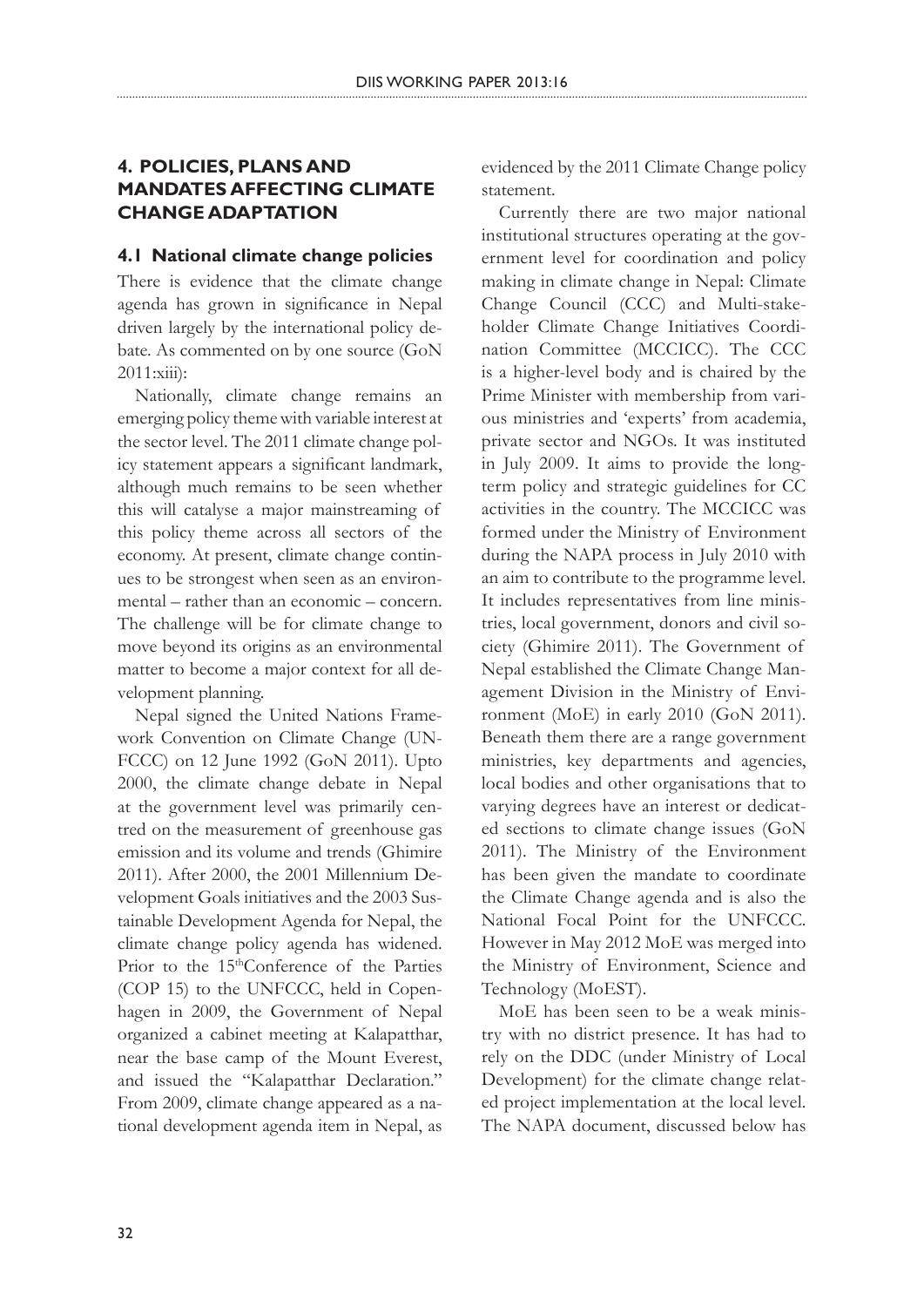included five line ministries and one department (MoAC, Ministry of Home Affairs, Department of Urban Development and Building Construction , Ministry of Health and Population, MoFSC and Ministry of Energy) to work with. The MoFSC (which is considered as a strong ministry) has its own separate REDD and climate change division leading on the REDD process in Nepal. This will also challenge the ability of MoE to coordinate the climate change agenda across ministries.

There has been a longer history of disaster risk planning which was introduced in the early 1990s by UNDP through its engagement with several government agencies, INGOs and NGOs. A UN-wide strategy was prepared to respond to major disaster, especially for a big earthquake that has long been expected in Kathmandu. The UNDP initiative had three major components: disaster management planning, institutional and legal systems, and disaster information management systems These components have been taken forward and in the past few years radiated out to the development of district-level disaster planning either directly under UNDP support, or independently by other INGOs. These planning exercises 'rationalize' a way of responding to disasters across districts. A recent pledge of Home Minister Bijaya Kumar Gachhadar to earmark two percent of national budget on disaster risk reduction  $(DRR)^{12}$  indicates that the concern on disasters has grown significantly within the government. There should however be caution in regard to whether such promises will translate into actual resource allocation decisions.

As noted earlier two major policy documents frame the climate change debate. Chronologically the first is the National Adaptation Programme of Action (NAPA) to Climate Change (Ministry of Environment 2010) funded by a range of donors and structured according to the guidelines provided by an international group of experts. It thus forms part of a global approach to climate change planning and NAPA's are to be found in other countries including Zambia. For the preparation of the NAPA document the Ministry of Environment (MoE) as the lead Ministry organized three regional-level and seven national-level consultations from June 2010 to September 2010. Along with this, they have also done 15 regional-level consultation and awareness raising activities during the period from June 2009 to May 2010.

Through a planning exercise a ranking of districts vulnerable to climate risk was identified and through expert groups, nine project proposals with tentative budgets totalling an estimated USD 350 million, timeframe, activities and outcomes were made. The core risks used in the ranking included those of extreme events (landslide, floods, drought and GLOF) and risks associated with climate change such as changing temperature and rainfall patterns. The ranking of districts was undertaken and mapped through a complex process of use of direct and proxy indicators, expert opinion, ranking and weighting processes and assessments of sensitivity and adaptive capacity at district level.

Linked to NAPA , an approach called Local Adaption Plans for Action (LAPA) has been developed to assist identification of local adaptation actions with people's participation and to support the integration of climate change adaptation into sectoral and area-specific plans. Initially 10 districts have been selected for implementation and pilot-

<sup>&</sup>lt;sup>12</sup> Kathmandu Post, Back from lakarta, Gachhadar focuses on mitigating risks, 28th October 2012. From http:// www.ekantipur.com/the-kathmandu-post/2012/10/27/ top-story/back-from-jakarta-gachhadar-focuses-on-mitigating-risks/241102.html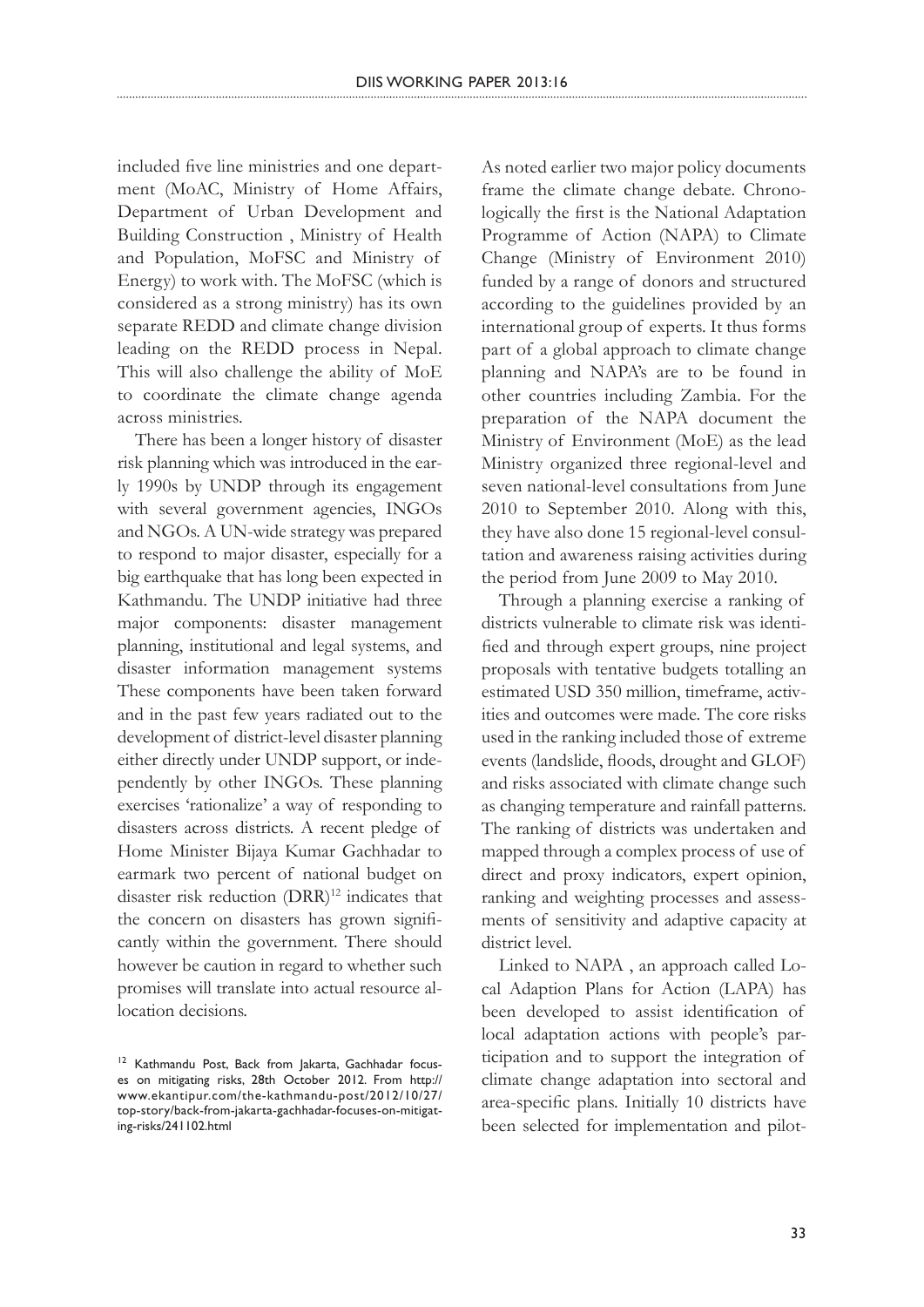ing: Ilam, Udaypur, Nawalparasi, Kapilvastu, Kaski, Dadeldhura, Pyuthan, Rukum, Achham and Kalikot.

The National Policy on climate change (2011) in part arose from obligation to the Kyoto Protocol which demands concrete climate change policy for providing a basis for securing support under climate financing. The policy states that new climate change policy was urgently needed in order to inform parties of the UNFCCC about the institutionalized implementation of the convention and responding to the climate change through formal policy process (GoN 2011). WWF provided technical and financial support to the preparation of this document.

The policy seeks to address all aspects of climate change – 'a climate change center within a year, financial management for community based local adaptation by 2011, low carbon economic development strategy by 2014, loss and benefit assessment in all geographic areas by 2013, establish reliable impact forecasting systems' GoN, 2011:5) etc. – but issues of implementation are not addressed. Like NAPA it talks in terms of ensuring a downward flow of money (80 percent to be spent at the VDC level) but it is far from clear how that will materialize.

Indeed the issue of capacity to implement and manage climate change risk programmes was the key focus of the Strategic Programme for Climate Resilience or SPCR (Climate Investment Funds 2011) assessment undertaken by a joint mission of ADB and the World Bank in February 2011. The funding of it has proved controversial since the costs of USD 110 million for the SPCR have been divided between a concessional loan and grant (60 million loan and 50 million grant. The assessment pointed to (Climate Investment Funds 2011:33) '*considerable limitations in climate change risk management capacity* at the systematic, institutional and individual levels, at the national, sectoral, district and local level, and within the public sector and civil society'.

### **4.2 Financing climate change actions**

Drawing on an analysis of Climate Expenditure (National Planning Commission 2011) the following summary points can be made.

There is no clear or consistent definition of climate-change related expenditure in use in the Government nor is it easily separated from normal development spending. There is no formal budget code that recognises climate specific expenditure or budgeting and a distinction between planned and actual expenditure is often not clear.<sup>13</sup> Climate change budgets and expenditure are spread across eight ministries with the Ministry of Local Development and Ministry of Physical Planning and Works accounting for over 70 percent of the 2011/12 Budget (National Planning Commission 2011:34). About 76 percent of climate change spending appears to relate more to adaptation activities.

The level of climate-related expenditure by GoN is significant, amounting to 1.5-2 percent of Gross Domestic Product (GDP) and 2-6 percent of Government Expenditure, depending on how the relevance of expenditure is assessed. Budget allocations and expenditure are increasing, reflecting both a growth in budgets and expenditure in the Government of Nepal as a whole and in climate change funded activities in particular. Budgeted climate change expenditure in 2011/12 was NPR 27,625 million.

Funding of climate change expenditure has a larger proportion of donor funding (55 percent) than the donor element of overall

<sup>&</sup>lt;sup>13</sup> This has however been resolved after introduction of the budget code in the fiscal year 2013/14.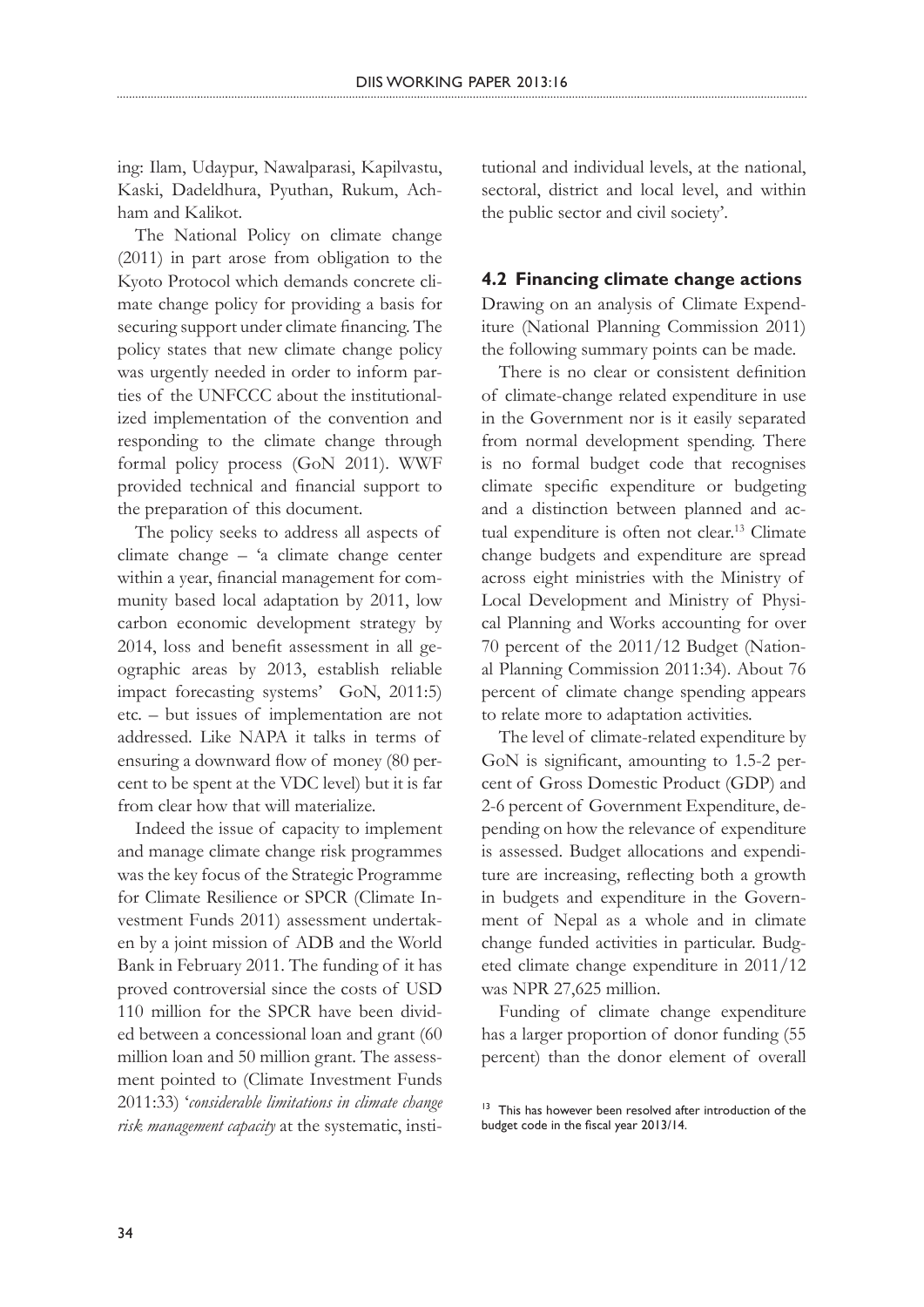government expenditure which comprises about 25 percent. Donor funding for climate change is increasing and there are considerable sums spent on technical assistance which is not budgeted through the GoN. Ongoing and pipeline climate change financing is summarised in table 8.

Around 60-70 percent of climate change expenditure is made directly by central government and the remainder is spent through local agencies of the Ministries. This is mainly allocated through unconditional capital grants and programmes in the Ministry of Local Development.

There is also some private sector climate change expenditure including that financed by communities, nearly 50 percent of which (NRP 1,267 million of NRP 2,641 million) is

| No.            |                                                                                                                                   | Donor                            | Amount (USD Million) |       | <b>Remarks</b>   |
|----------------|-----------------------------------------------------------------------------------------------------------------------------------|----------------------------------|----------------------|-------|------------------|
|                | Name of the Project/program                                                                                                       |                                  | Grant                | Loan  |                  |
| T              | Nepal Climate Change Program                                                                                                      | <b>DFID/EU</b>                   | 18.9                 |       | Pipeline         |
| $\overline{2}$ | Pilot Project for Climate Resilience<br>(PPCR)                                                                                    | Climate Investment<br>Fund (CIF) | 50.0                 | 36.0  | Pipeline         |
| 3              | Scaling-up of Renewable energy<br>program                                                                                         | <b>CIF</b>                       | 40.0                 |       | Pipeline         |
| $\overline{4}$ | Energy Sector Assistance Program                                                                                                  | Danida, Norway,<br>Germany, DFID | 60.0                 |       | Ongoing          |
| 5              | Rural Energy for Rural for<br>Livelihood                                                                                          | WB, UNDP                         | 3.3                  |       | Ongoing/pipeline |
| 6              | Renewable Energy Project                                                                                                          | <b>EU</b>                        | 18.0                 |       | Ongoing          |
| $\overline{7}$ | <b>Biogas Support Program</b>                                                                                                     | SNV, KFW                         | 2.4                  |       | Ongoing          |
| 8              | Improved Water Mill Support<br>Program                                                                                            | <b>ADB</b>                       | $\overline{1}$ .     |       | Ongoing          |
| 9              | <b>Global Environment Fund</b><br>Allocation for Nepal (Bio-Diversity<br>Climate Change and land<br>Degradation) for next 4 years | <b>GEF</b>                       | 8.3                  |       | Pipeline         |
| 10             | Micro Hydro Power development<br>Fund                                                                                             | Germany                          | 7.0                  |       | Ongoing          |
| $\mathbf{H}$   | REDD forestry and Climate Change                                                                                                  | <b>World Bank Trust</b><br>Fund  | 3.4                  |       | Ongoing          |
| 12             | <b>Energy Efficiency Through Loss</b><br><b>Reduction</b>                                                                         | <b>ADB</b>                       | 0.3                  | 65.0  | Ongoing          |
| 3              | Kathmandu Sustainable Urban<br>Transport                                                                                          | <b>GEF</b>                       | 2.5                  |       | Ongoing          |
| 4              | Kathmandu Sustainable Urban<br>Transport                                                                                          | <b>ADB</b>                       | 10.0                 |       | Ongoing          |
|                | <b>Total</b>                                                                                                                      |                                  | 225.0                | 101.0 |                  |

### Table 8. Climate Change Financing in Nepal (ongoing and pipeline)

*Source:* National Planning Commission 2011:39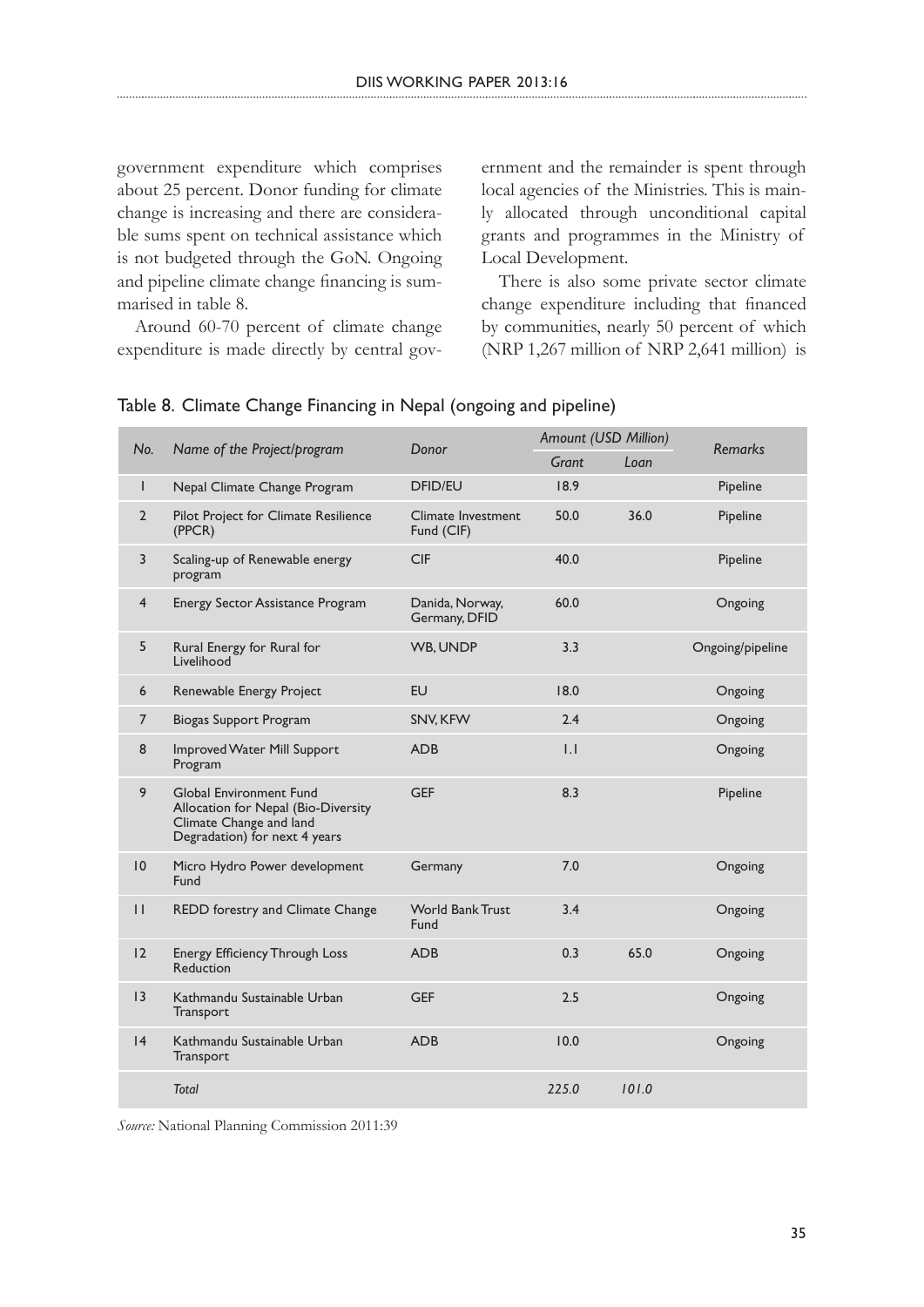estimated to come from community forestry groups, mostly in terms of human labour.

Nepal's climate change-related policies (NAPA) aim to provide 80 percent of climate financing to local levels. However, it is not clear how and through which structure such money will be flown to local level. Until now, the climate change money has also flown to district level in the form of ad hoc projects.

Table 9 summarizes the different activities and projects being implemented in the three study districts and other parts of Nepal.

### **4.3 District-level action**

In all three study districts, the climate change agenda has been introduced by different donors/INGOs through stakeholder sensitiza-

| Project                                                              | Donor              | <b>District</b>                                                                           | <b>Budget</b>                                                       | <b>Partners</b>                                                                                           | Period                          |
|----------------------------------------------------------------------|--------------------|-------------------------------------------------------------------------------------------|---------------------------------------------------------------------|-----------------------------------------------------------------------------------------------------------|---------------------------------|
| <b>Disaster</b><br>preparedness<br>plan for<br>effective<br>response | <b>UNDP</b>        | Dolakha and<br>Lamjung                                                                    |                                                                     | Ministry of<br>Home Affairs<br>(MoHA), DDC,<br><b>District Disaster</b><br>Relief<br>Committees<br>(DDRC) |                                 |
| Comprehensive<br>Disaster Risk<br>Management<br>Programme<br>(CDRMP) | UNDP <sup>14</sup> | 25 hill, 12 terai<br>and 6 mountain<br>districts                                          | \$20.25<br>million                                                  | Ministry of<br>Home Affairs,<br>Ministry of<br>Physical<br>Planning and<br>Works.<br><b>MOFALD</b>        | Feb 2011 -<br>Dec 2015          |
| <b>Nepal Climate</b><br>Change Support<br>Programme<br>(NCCSP)       | <b>DFID/EU</b>     | <b>Districts of Mid-</b><br>and Far-Western<br>regions of Nepal<br>(No CCRI<br>districts) | <b>EURO 16.5</b><br>million<br>(equivalent<br>to NPR 1.8<br>billion | Ministry of<br>Environment,<br><b>MOFALD</b>                                                              | Dec 2011 -<br><b>March 2015</b> |
| Hariyo Ban<br>Program                                                | <b>USAID</b>       | Lamjung                                                                                   | \$37 447 000                                                        | <b>WWF, CARE</b><br>Nepal,<br>FECOFUN and<br><b>NTNC</b>                                                  | Five year                       |
| Initiative for<br>Climate Change<br>Adaptation<br>(ICCA)             | <b>USAID</b>       | 8 districts from<br>Mid-West<br>including<br>Rupandehi                                    |                                                                     | International<br>Development<br>Enterprises (IDE)<br>Nepal,<br>Rupantaran<br>Nepal and RIMS-<br>Nepal     | $2012 - 2017$                   |

Table 9. DRM and CCA projects in one or more of CCRI study districts

<sup>14</sup> http://www.undp.org.np/environment--energy/program/cdrmp-108.html It is not yet clear which districts they are working in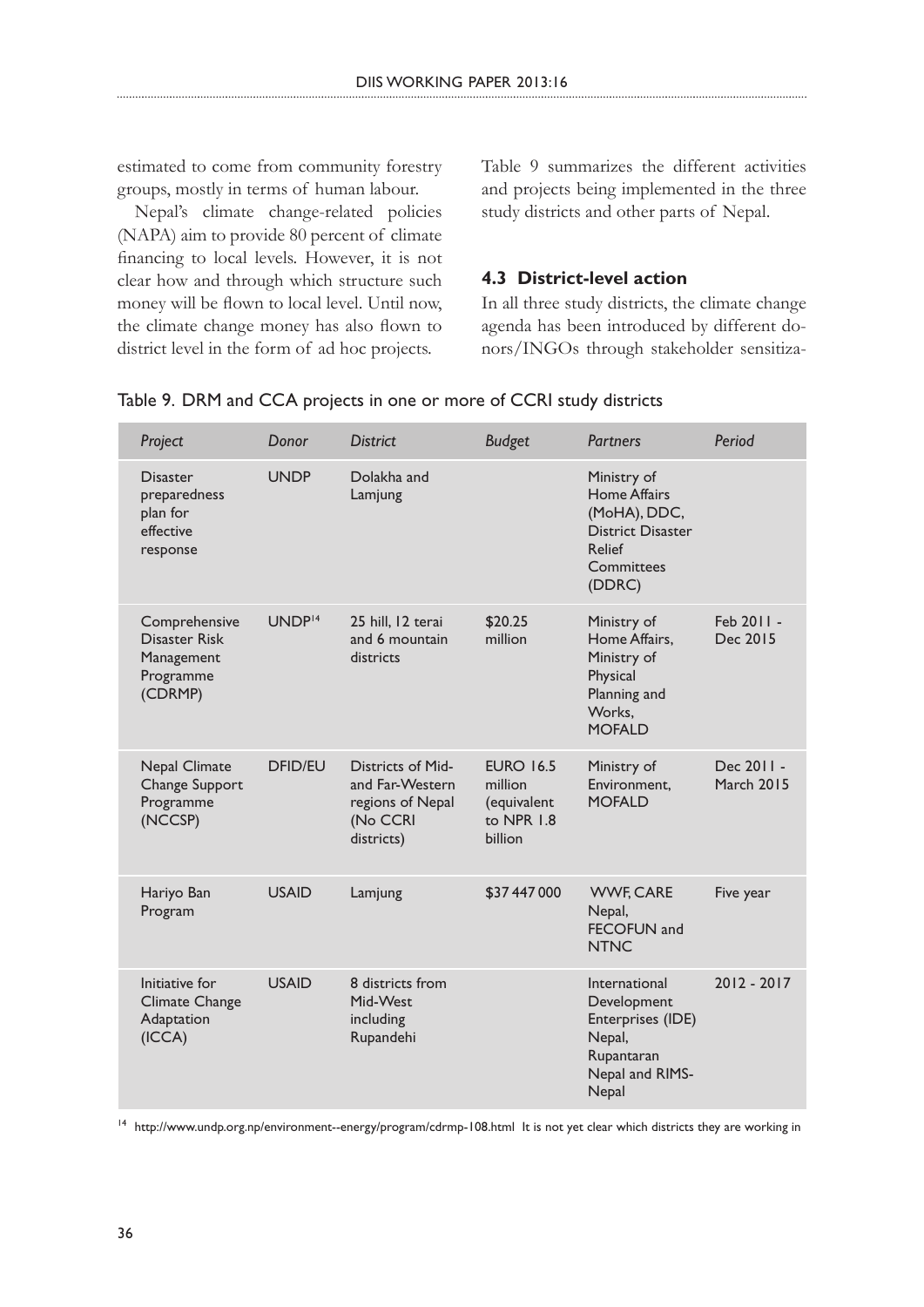tion events. For instance, in Dolakha district, workshops for sensitization on climate change were held by the Nepal Academy for Science and Technology (NAST), with support from the Climate and Development Knowledge Network (CDKN). For several years, a local NGO (named ECARDS) was engaged by UNDP to work on DRR-related work. Similarly the Nepalese Federation of Indigenous Nationalities (NEFIN) conducted a radio programme from local FM stations to create awareness on climate change. A few NGOs have already been started to implement different climate change-related projects. For example, ECARDS has been implementing a UNDP-funded project in collaboration with PracticalAction which is related to disaster preparedness. It has been focusing activities around raising awareness among communities living along the Tamakhosi river which has perceived threat from the risk of Thsorolpa GLOF. The speculation about GLOF from Tshorolpa caused public concern in the mid 1990s and an early warning system was installed by UNDP along the bank of Tamakoshi river.

About half a dozen NGOs are implementing different climate change-related programmes in Lamjung. Among others, these include CARE Nepal and FECOFUN under the Hario Ban Program (a five year project sponsored by USAID and implemented by a consortium of WWF, CARE, and FECOFUN) supporting to prepare community-level adaptation plans. During this process, CARE has organized sensitization workshops at DDC and VDC levels and also conducted vulnerability ranking of the VDCs of the district. The Red Cross in Lamjung supported the development of the district disaster management plan. The NGOs in Lamjung indicate that they are increasingly required to bring in climate

change in the proposals they submit for donor support.

Different organizations are working in Rupandehi around the agenda of climate change. Some organizations like Red Cross and World Vision are working on mitigating disaster and providing relief to the victims. Organizations such as Indreni and Rupantaran Nepal have initiated preparation of community adaptation plans through Village Forest Coordination Committees and CFUGs.

Despite the activities of national NGOs, INGOs and donors, government agencies including the local government have not engaged with the climate change agenda and it is not reflected in their activities although they have been witnessing activities by the non-government sector. What appears to be behind the slow take up of the climate change agenda is that mandates provided for in national policies have not been internalized and there is lack of practical guidelines for those organizations in the form of budgeted activities, circulars, guidelines and so on. The government agencies appear to have taken up the climate change agenda only upon encouragement from the NGOs/INGOs, rather than on their own, or in response to the specific events.

All three districts have prepared disaster risk reduction plans with support from UNDP and other non-government partners. Varying levels of awareness were found about the plan and commitments to put into action by the key district actors . The LDO of Dolakha has fully internalized the plan and taken the role of coordinating disaster-related initiatives in the district. In contrast DDCs in Lamjung and Rupandehi have not even read the plan. We asked an NGO person in Rupandehi why the DDCs did not use the disaster plan, and even did not know what the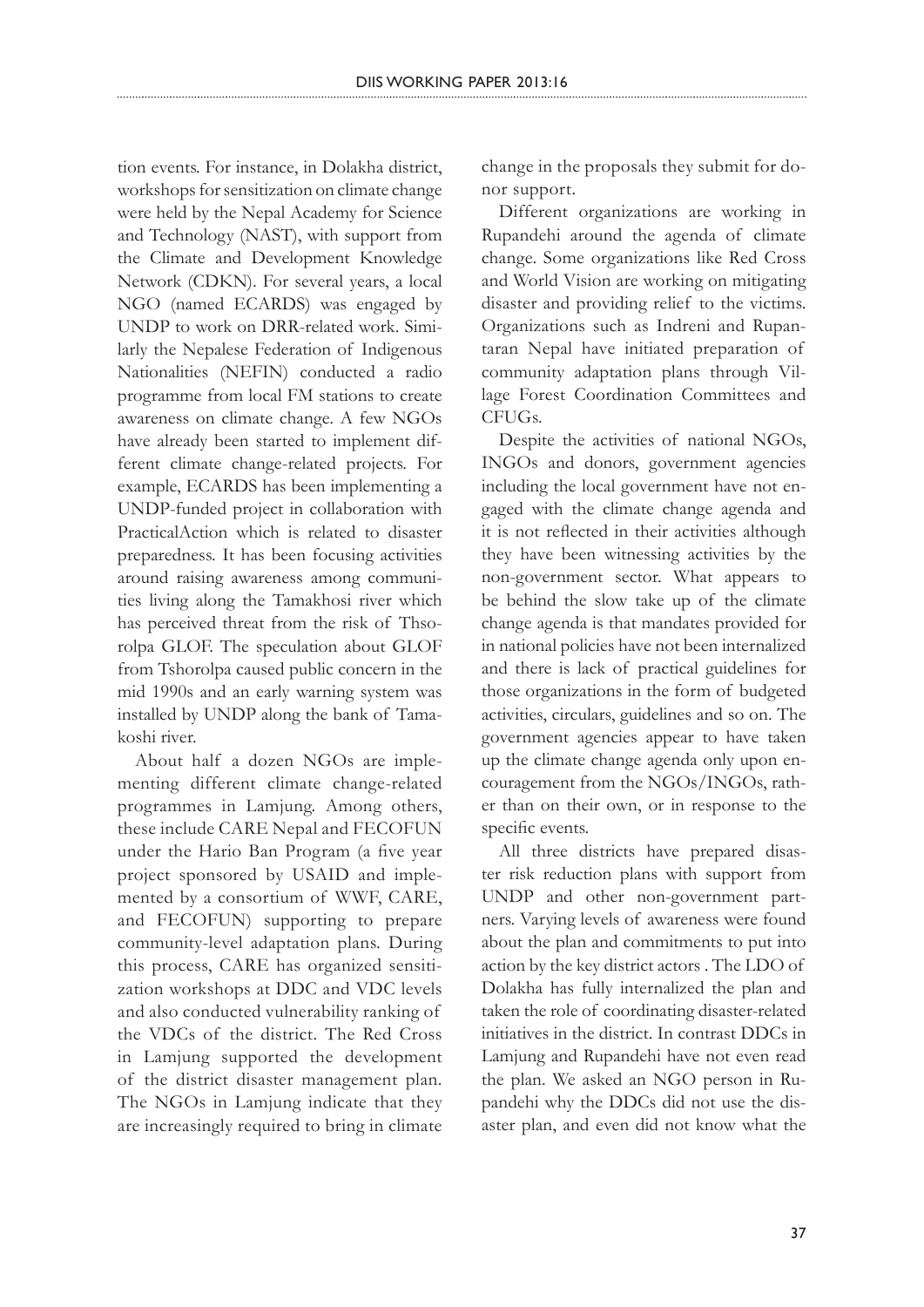plan is. He suggested that the disaster plans provide the NGOs and INGOs the basis to work, while projecting the plan as government's provides legitimacy for NGO activities (Interview Notes 2012).

The NGOs working in the study districts have perceived the climate change agenda as an opportunity for funding and thus have taken up the agenda very quickly. The DDC official from Lamjung reported that 'about a half dozen different organizations started working in climate change issues over recent 5 years' (Interview Notes 2012). Some organizations are re-branding their existing activities under the banner of climate change which help them to build a profile and get additional funding earmarked for climate change. For example, CHESS Nepal in Lamjung has modified its activities related to tourism and environmental conservation and re-labeled the budget line around climate change adaptation.

A few local civic organizations are skeptical about the climate change agenda and have not moved opportunistically into it. For example representatives from Rural Development Tuki Association (popularly known as Tuki) Dolakha have shown skepticism about the climate change and see it as an agenda promoted by donors. They feel that the climate change has been overly talked about by NGO people and government officials rather than by communities. Their fear is that the climate money will be grabbed by the I/NGOs in the name of vulnerable communities in the field ground.

Perceptions that possible threats due to climate change among local communities and district officials appear in case to differ from those in policy documents. NAPA identified Dolakha and Lamjung as the most vulnerable districts to the risk of extreme events. However, local community and district officials have not felt a significant threat from climate

change. The officials in Dolakha are aware that it has been ranked as a highly vulnerable district because of Tsherolpa GLOF, but they have not seen this as a serious threat. In Lamjung, the stakeholders have asked the researchers why the district has been put in the highly vulnerable category. This suggests that the local perspective and knowledge has not been reflected in national vulnerability assessment exercises.

# **5. CONCLUSIONS**

This working paper provided a summary of initial findings on the factors influencing how meso-level institutions in Nepal are responding to climate change and extreme climate events. Drawing on preliminary findings from the research on Climate Change and Rural Institutions (CCRI) in Nepal, we have outlined the impacts of climate change, the dynamics of climate change-related institutions and their mandates, and the evolving policy regime on climate change. The following main points emerge out of our analysis:

Although Nepal is seen by many to be highly sensitive to climate change, its mountainous and complex landscape makes it difficult to make wide generalizations about climate change impacts, risks and effects. Linked to this, effects of climate-linked disasters and change may often, although not always, be localized and of small scale with respect to human impact in the mountains and hills although not in the plains. Further perceptions of climate risks as assessed in formal reports and as seen by local inhabitants and officials can differ significantly.

In part the sensitivity to climate change is attributed as much to weak institutional capacities, political conflict and poor development outcomes. Against this note has to be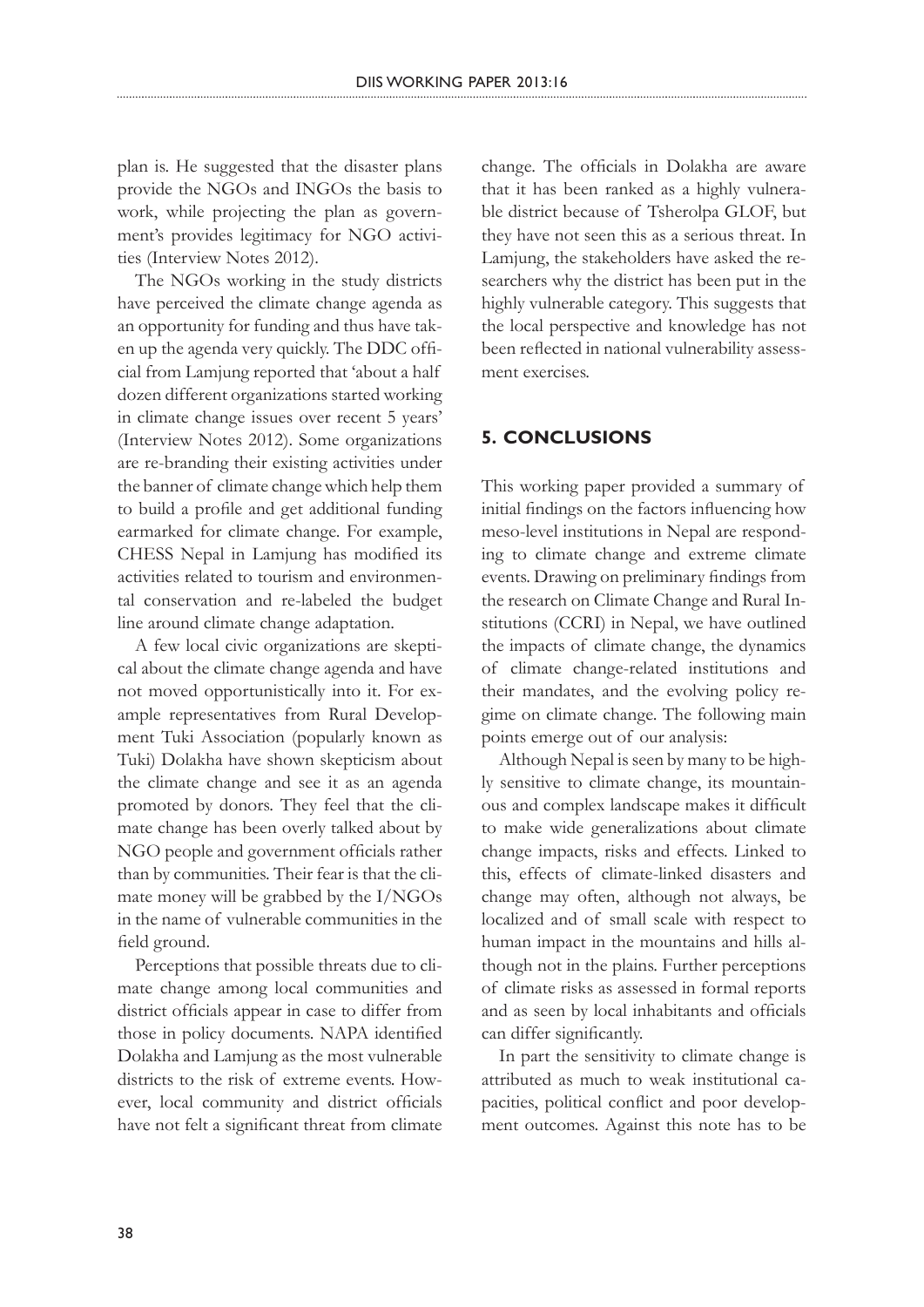taken of the significant role of both donors and national-level civil society in the institu tional landscape.

However the climate change agenda – in terms of adaptation and mitigation as well as the disaster risks – has made considerable in roads into policy processes and into the pro grammes and activities of the Government of Nepal entities and several donor agencies and service providers. Despite a considerable degree of political contention and conflict, climate policy seems to have been support ed by relevant government agencies. A significant part of this is concerned with the localisation of the climate change and disas ter agenda and the development of policies, which still need translation into detailed policy and programmatic instructions for the me so-level GoN institutions.

Policy development on climate change and disaster risk is mainly dictated and driven by donor agencies, and there is less ownership across various levels of governments. In some cases, the GoN entities at the district level are even not aware of the plans that they themselves endorsed – indicating a co-option in climate change and disaster planning by donor-funded entities who are keen to legiti mize their own work vis-à-vis those plans.

There is an increasing number of NGOs that have re-focused towards climate change and disaster-related programme develop ment, and these NGOs are likely to remain in future planning and implementation and become an important source of experience and knowledge.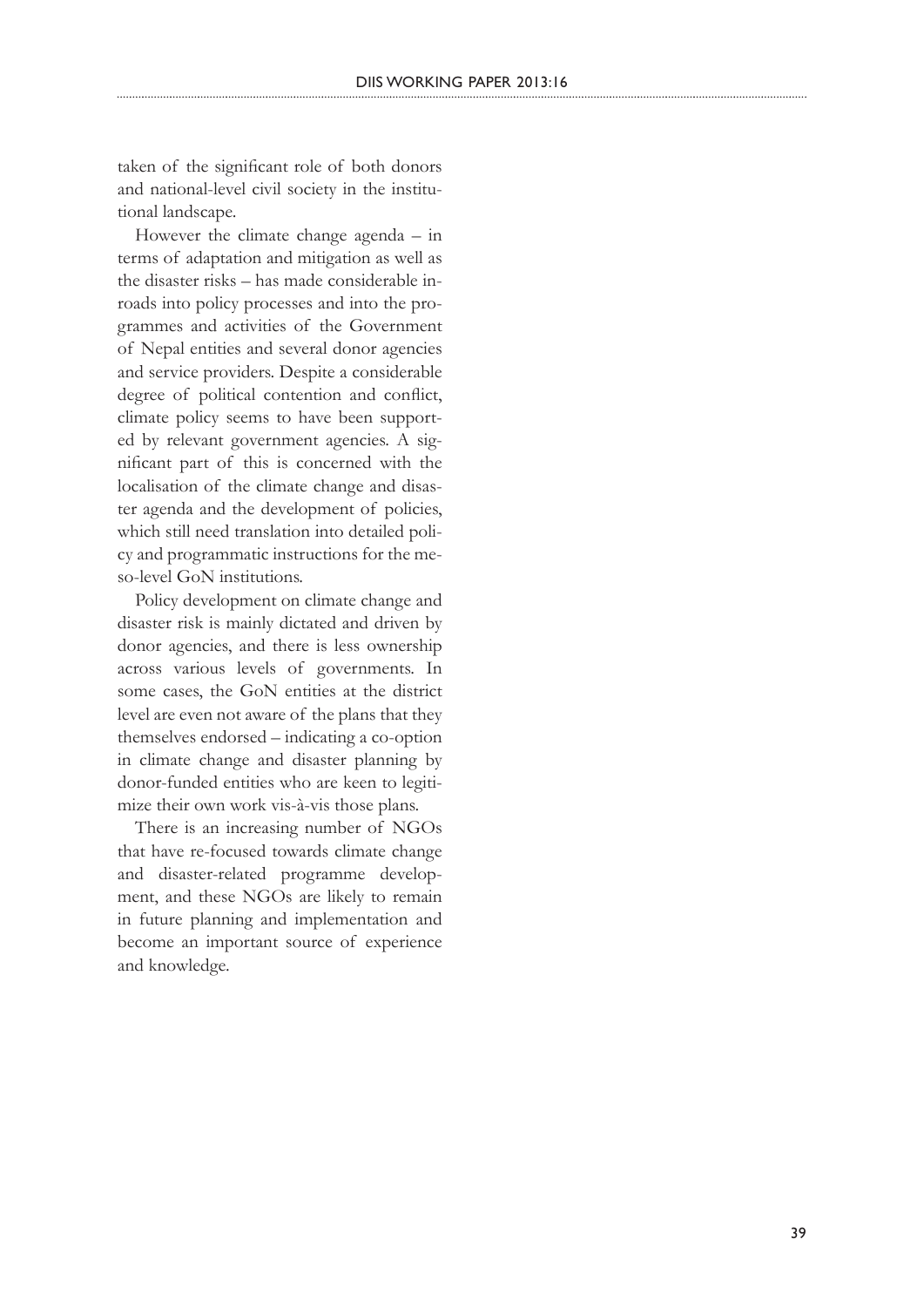### **REFERENCES**

- Agrawala, S.; Raksakulthai, V.; van Aalst, M.; Larsen, P.; Smith, J.; Reynolds, J. (2003) *Development and Climate Change in Nepal: Focus on water resources and hydropower*. Environment directorate, Development Co-operation Directorate, Organisation for Economic Co-operation and Development.
- Ahmad, I.H. (2009) *Climate Policy Integration: Towards operationalization*. DESA Working Paper No. 73. New York: UN Department of Economic and Social Affairs.
- Amatya, P.B.; Shrestha, I. K. (2010) *Research Study Report on "Industrial Relations and Enterprise Economic Survey Nepal-2010".* Federation of Nepalese Chambers of Commerce and Industry (FNCCI) Employers' Council. Kathmandu.
- Aryal, K. R. (2007) *Mapping Disaster Vulnerability from Historical Data in Nepal*. Newcastle upon Tyne: Northumbria University Disaster and Development Centre.
- Asian Development Bank, Department for International Development, UK and International Labour Organisation (2009) *Nepal. Critical development constraints*. Manila, Philippines: Asian Development Bank.
- Bampton, J.F.R.; Cammaert, B. (2007 How Can Timber Rents Better Contribute to Poverty Reduction Through Community Forestry in the Terai Region of Nepal. *Journal of Forest and Livelihood*, 6(1): 28-47.
- Banjade, M.; Paudel, N.; Karki, R.; Sunam R.; Paudyal, B. (2011) *Putting Timber in the Hot Seat: Discourse, policy and contestations over timber in Nepal*. Discussion Paper series 11:2. ForestAction. Kathmandu.
- Bartlett, R.; Bharati, L.; Pant, D.; Hosterman, H.; McCornick, P. (2010) *Climate Change Impacts and adaptation in Nepal.* Colombo, Sri Lanka: International Water Management Institute. 35p. (IWMI Working Paper 139). doi:10.5337/2010.227
- Chhetri, B. B. K.; Larsen, H. O.; Smith-Hall, C. (2011) Law Enforcement in Community Forestry: Consequences for the Poor. *Small-Scale Forestry*, 1-18.
- Climate Investment Funds (2011*) Developing Nepal's Strategic Program for Climate Resilience (SPCR) Prioritisation Planning Process*. Consultative Draft Kathmandu 20/11/10.
- Cruz, R. V.; Harasawa, H.; Lal, M.;, Wu, S.; Anokhin, Y.; Punsalmaa, B.; Honda, Y.; Jafari, M.; Li, C.; Ninh, N. H. (2007) Asia. In: Parry, M. L. et al. (eds) *Climate Change 2007: Impacts adaptation and vulnerability*. Contribution of working group II to the fourth assessment report of the Intergovernmental Panel on Climate Change. Cambridge University Press, Cambridge, UK, 469–506.
- DDRC Dolakha (2012) *District Disaster Preparedness and Response Plan*. Charikot: District Disaster Relief Committee Dolakha.
- Edmonds, E.V. (2002) Government-Initiated Community Resource Management and Local Resource Extraction from Nepal's Forests. *Journal of Development Economics*, 68(1): 89-115.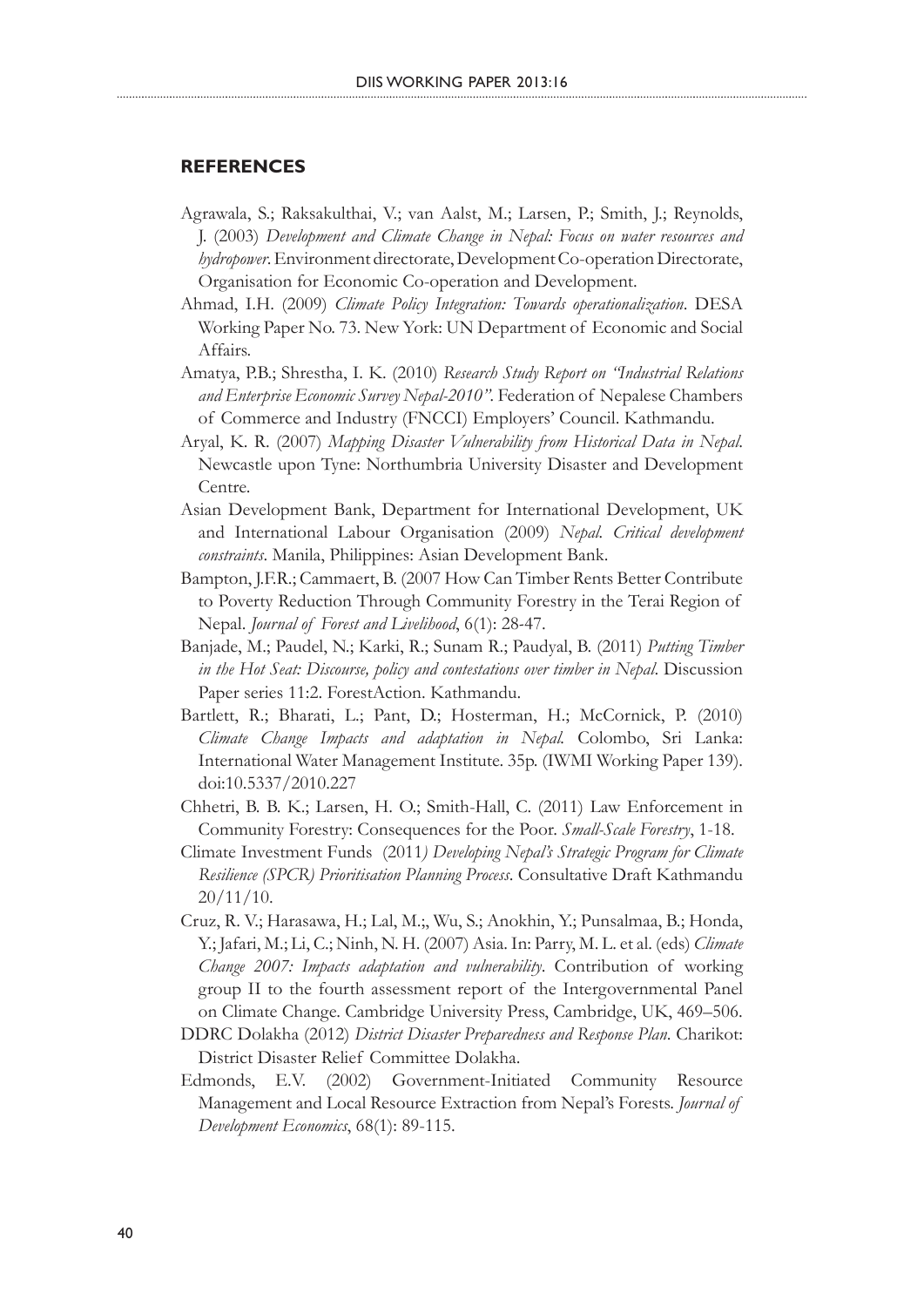- Ghimire, S. (2011) Climate Justice: Bottlenecks and opportunities for policy making in Nepal. Discussion paper. ASD-SIAS.
- Government of Nepal (2011) *Climate Change Policy, 2011*. Kathmandu: Government of Nepal.
- Hill, I. (1999) *Forest Management in Nepal: Economics and ecology*. World Bank Technical Paper No. 445. Washington, D.C.: The World Bank.
- IFRC (2011) *Analysis of Legislation Related to Disaster Risk Reduction in Nepal* International Federation of Re4d Cross and Red Crescent Societies, Geneva.
- Iversen, V.; Chhetry, B.; Francis, P.; Gurung, M.; Kafle, G.; Pain, A.; Seeley, J. (2006) High Value Forests, Hidden Economies and Elite Capture: Evidence from forest user groups in Nepal's Terai. *Ecological Economics*, 58(1): 93-107.
- Jianchu, X.; Shrestha, A. .; Vaidya, R. .; Eriksson, M. .; Hewitt, K. (2007) *The Melting Himalayas: Regional challenges and local impacts of climate change on mountain ecosystems and livelihoods* (23 pp.). Kathmandu: ICIMOD.
- McSweeney, C.; New, M.; Lizcano, G. (2008. *UNDP Climate Change Country Profiles: Nepal.* Available at:http://countryprofiles.geog.ox.ac.uk Accessed on: 26-12-2012
- Ministry of Environment (2010) *National Adaptation Program of Action (NAPA), 2010*. Ministry of Environment.
- Ministry of Home Affairs (MoHA) (2009) *Nepal Disaster Report: The hazardscape and vulnerability*. Government of Nepal and Nepal Disaster Preparedness Network.ISBN: 9937-2-1301-1
- Ministry of Home Affairs (MoHA) (2011) *Nepal Disaster Report 2011: Policies, practices and lessons.* Kathmandu: Ministry of Home Affairs, DPNet Nepal, UNDP, ActionAid and NSET.
- National Planning Commission (2010) *Poverty Measurement Practices in Nepal and Number of Poor, Kathmandu*. National Planning Commission.
- National Planning Commission (2011) *Nepal. Climate Public Expenditure and Institutional Review (CPEIR)*. Kathmandu. Government of Nepal and United Nations Development Programme, United Nations Environment Programme and Capacity Development for Development Effectiveness Facility for the Asia Pacific.
- NCVST (2009) *Vulnerability through the Eyes of Vulnerable: Climate change induced uncertainties and Nepal's development predicaments*. ISET-Nepal, Kathmandu and ISET, Boulder Colorado for Nepal Climate Vulnerability Study Team (NCVST) Kathmandu.
- NRCS (2008) *Disaster Management Policy.* Kathmandu: Nepal Red Cross Society.
- NRCS (2010) *Disaster Management Strategic Framework 2010-2015.* Kathmandu: Nepal Red Cross Society.
- NRCS (2011) *International Disaster Response Law (IDRC) in Nepal: A study on strengthening legal preparedness for international disaster response.* Kathmandu: Nepal Red Cross Society.